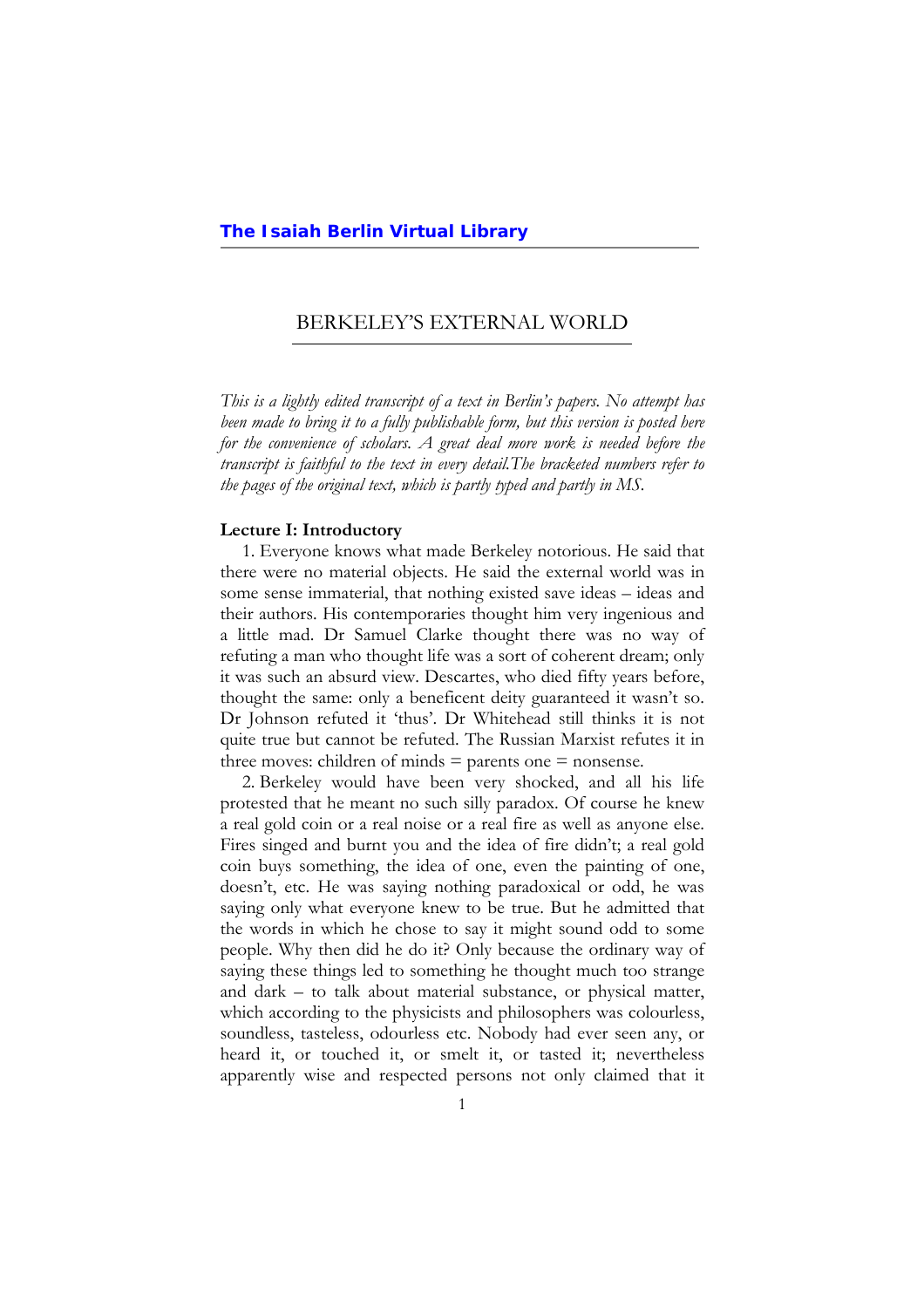existed, but said that virtually everything *consisted* of it, and seemed to know a good deal about its properties and habits – such as that it was composed [2] of a very large number of very small spherical bodies whirling inconceivably fast and possessing mysterious powers, such as gravitation or impenetrability, which nobody had actually come across (as they had across qualities like scarlet or sharp, which ordinary things had), but which nevertheless the learned Galileo and learned Dr Newton had proved were *there*, somewhere *there* all right, and Descartes and Leibniz and Locke all agreed.

The more an ordinary man thinks about such questions as 'What is matter?', 'What is everything made of?', the more he is liable to get into a state of mental cramp. Thales said everything was made of water, and Heraclitus of fire, and Pythagoras of numbers, and Plato of imperfect examples of ideas, and Aristotle of primal matter. But this was not the answer he really wanted. 'What is coal?' A black hard globular combustible etc. substance. 'No, I mean what is it *really*? Not what does it look like?' Appearance alters, coal remains, when someone spoke of molecules of carbon, hydrogen etc. moving about and colliding, composed of whirling atoms etc., he was in a muddle: what he saw was a black hard shiny heap, perfectly still, not moving and apparently continuous, occasionally with tongues of flame or a dull glow etc. How could one and the same object be both continuous and broken into globules, at rest and in motion, black and colourless? Scientists offered no help, then or now; they merely said that things could '*really*' be *one* and look 'the other', and provided some rules for passing from one to the other, plus propositions about brains, eyes, optic nerves, effects of light, laws of refraction etc. But all this language presupposed two levels – of invisible physical entities and the world as we thought we knew it – and didn't explain the original paradox of the two worlds, and how the one of physics came in at all; and how you got from one to the other.

This has puzzled people ever since. It is *this* that Berkeley thought he could answer; this which he regarded as a philosophical, not a physical or grammatical, puzzle. His treatise is a model of how philosophical puzzles are stated and should be treated.

[3] So the puzzle is: What do scientists *mean* by atoms, electrons etc., and generally what do people mean who say that an object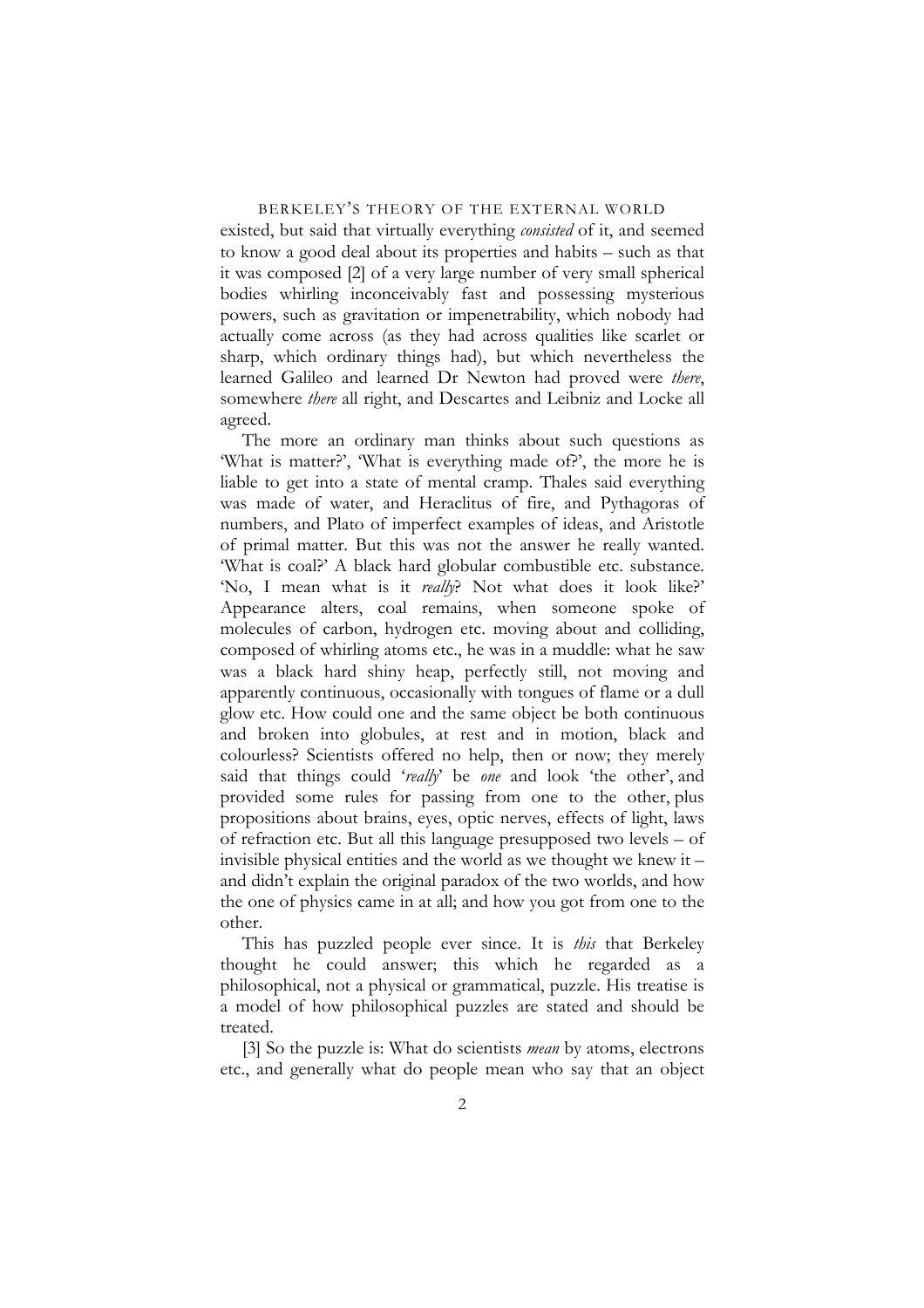may be different from what it looks like? How do clouds come to look like snowy mountain tops, or mountain tops like clouds? And how do we ever know which *are really* mountain tops, and which are *really* clouds? This doesn't matter for an impressionist painter: he paints what he sees, the picture does not tell you which is which. Nor does the camera, and if you later say you did discover, because one of the cloudy whiteish shapes was hard to the touch whereas the other was filmy and you flew through it in an aeroplane – when you say that, how do you know that what is hard is a bit of a mountain, and what is filmy and penetrable is a cloud? You say you mean by mountain something hard, and by a cloud something you go through; but then how do you know the mountain was *really* hard and did not merely *seem* so? People are subject to strange errors and delusions, we are told.

#### *The argument from illusion*

Locke's argument is that if you have a bowl of water which feels hot to one hand and cold to the other, it follows that the water, which cannot be both hot and cold at the same time, cannot be either, but since it exists it must have some other properties which give rise to or cause different sensations in the observer. Berkeley points out that if this is supposed to prove the subjectivity of secondary qualities, it does it equally in the case of so-called primary ones. If I cannot decide by mere touch whether the water is *really* hot or *really* cold, by the same criteria I cannot decide by using my senses whether what I am seeing is one thing or two, round or square, at motion or at rest, fast or slow, long or short, etc. In other words, that primary qualities are no more exempt from delusions than secondary. No doubt delusions create difficulties. But once again he repeats that this perplexity, even if it is real, this doubt, even if it is irresoluble, cannot demonstrate the existence of matter, which is a meaningless word in any case; nor yet of primary qualities, which, if they do not resemble those provided by the senses, equally seem to mean nothing.

Since the Argument from Illusion has often been used to prove that something non-sensible exists, it is worth dwelling on it. What is the argument *for* or *against*? It is considered to be a powerful argument against what is called naïve realism, against the view that the external world is what we think it to be before we start philosophising. We are said to believe that objects *are* what they *look*, that they really do possess the colours they appear to have,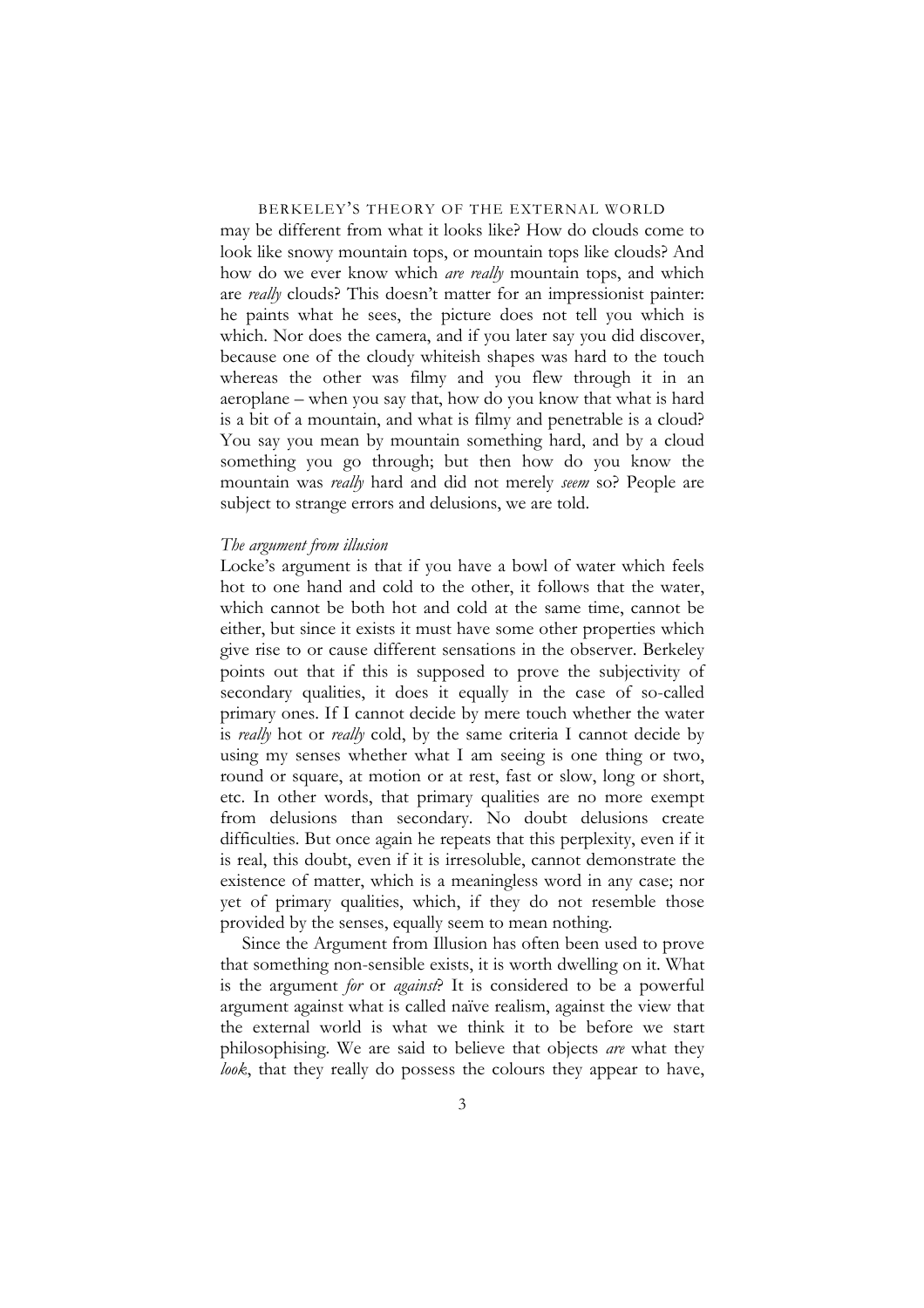really give forth the sounds which appear to proceed from them, etc. This of course is also Berkeley's view; he thinks in some curious sense that all these attributes are mental or ideas, but he does not believe in any dualism. The main obvious difference lies between monistic and dualistic views, that is, views which distinguish physical reality from appearance as two kinds of being, and those which do not, etc. By this classification Berkeley and the naïve realists believe in one world, not two; that is, they reject the theory of the Iron Curtain. In this sense Berkeley may be called a naïve idealist. The Argument from Illusion, which Berkeley recognises, draws attention to the fact that a physical object, say the wall of my room, looks darker when no light appears to be shining from anywhere than when it is sunlit or artificially lit. But what can be meant by asking what is *the* colour of the wall? We feel it to be self-contradictory to say that an object has two colours in the same sense at the same time in the same place, yet it seems equally queer to ask which of the many colours which, we say, the wall 'takes on' as the sun sinks, is *the* true or the real colour. Philonous points out to Hylas in the First Dialogue that clouds which *look* red and purple are '*really* dark mist and vapour'. Dark looking? If so, to whom? Or 'really dark' and invisible? A thing which looks to have one uniform colour to me may present a kaleidoscopic variety of colours to the eye of a fly. It may look yellow to the sufferer from jaundice. Why do I persist in saying that the colour is *really*, say, pink, although it 'appears' to be variegated or motley to the fly or through the microscope, yellow to the jaundiced observer, still odder to the man who takes the drug mescal, etc. Well, which is the true, the real, colour or pattern of colours?

Similar anomalies occur in the case of visual shape. The microscope, the gnat's eye, the distance at which the observer stands make smooth surfaces seem ravaged by hills and valleys, square towers seem round, round pennies seem oval, and so forth. And this applies to all sensible qualities.<sup>[1](#page-3-0)</sup> Or what happens to a headache? I have a violent headache; I take a drug, and the pain, we say, decreases in intensity. Do I say that the headache is as violent as before, but *seems* milder, or is it actually milder? What is the test I use? What is the *difference* between the 'objective' yellow of paper painted with yellow paint and the 'subjective' yellow of

<span id="page-3-0"></span><sup>&</sup>lt;sup>1</sup> cf. Gulliver and the Houyhnhms.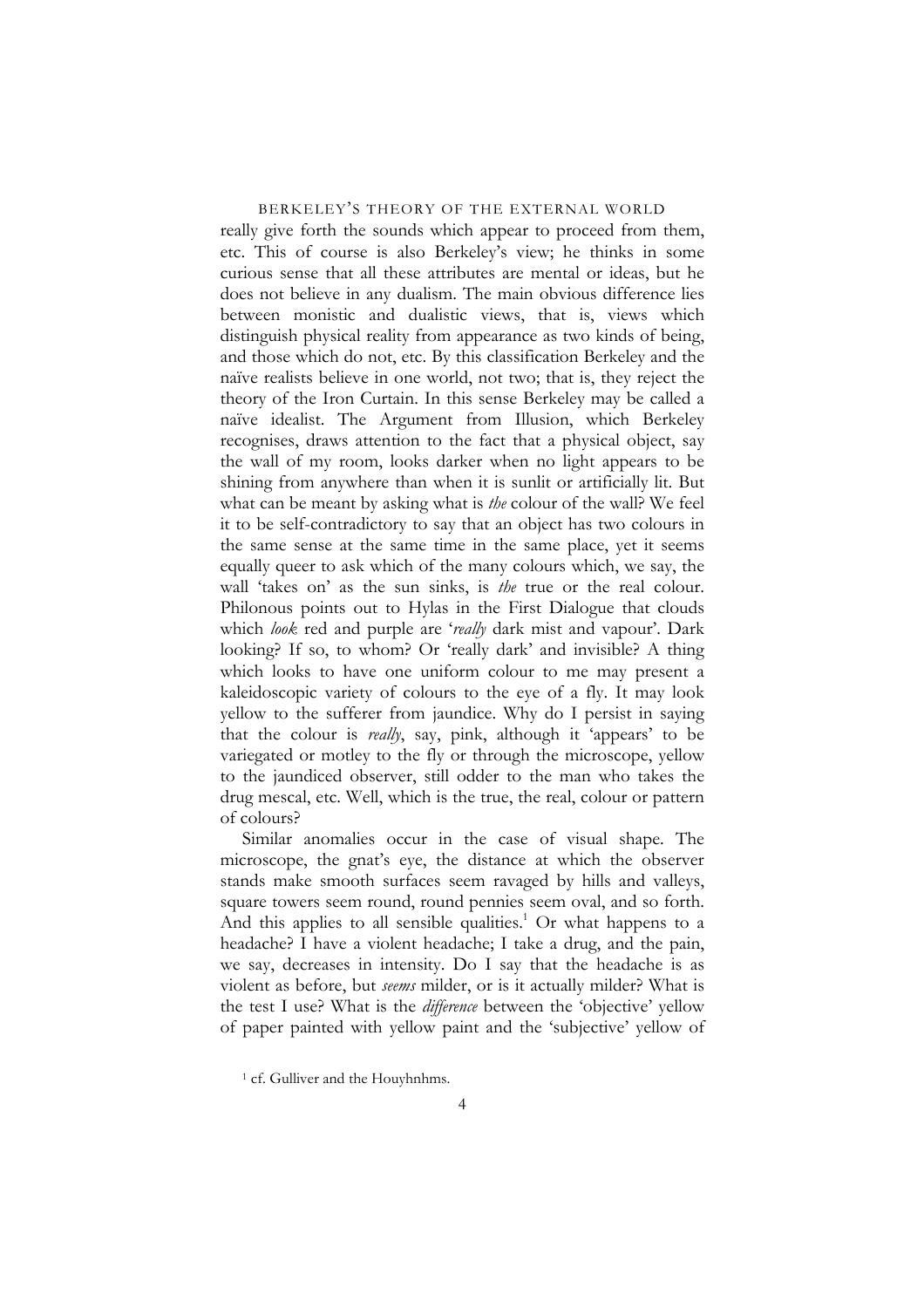what the man with jaundice sees? Yellow is yellow and the rest is a causal story. Or again, how do I measure the time that passes quickly when I am absorbed, and very slowly when I am bored or in pain? Or again, take Locke's instance: if I put my hand into a bowl of water, then one hand which previously felt colder than the other now feels greater warmth than the other, being plunged into what is surely *the same water*. How warm is the water? For it cannot be both as hot and as cold as it feels to one and the other hand.

To all this common sense tends to reply that there are certain objective standards. 'Is the wallpaper really yellow?' can be settled only by a spectroscope and a vibrometer, which settles the question of how many light waves are emitted. The shape of the tower or the penny can similarly be determined by photographs taken in a standard light from a standard distance. The length of time is settled by a chronometer or a metronome, and so on. So far so good. There is no doubt that, so far as this goes, it is perfectly true and is a useful guide to our use of the adjective 'real' as opposed to 'seeming' in such cases. Is a given image a mirage or is it not? What we mean by mirage is that a photographic camera placed roughly where our eye is now would not have recorded any palm trees waving round an oasis, or alternatively that if we approach what looks the place where the palm trees are, they dissolve. 'An oar looks bent in water but is not really so': that means that if we feel along it with our finger we shall not experience the feeling of an angle; if we pull out the oar, it will look straight; nor is there any reason for supposing that water bends or breaks things in the way that a blacksmith does; and so on.

To all this Berkeley need say only that the findings of cameras, metronomes and any other so-called objective criteria are just as sensuous as what they are supposed to check and verify. All we are really doing is to draw an ultimately conventional and arbitrary distinction between, say, real yellow and apparent yellow, by calling real yellow that which can be correlated in a certain prescribed fashion with other visual data, namely the recordings of dials, continuity, similarity to more than one observer, and so on. While apparent yellows could be correlated with abnormal, i.e. *rare*, events such as the experience called jaundice, or the projection of yellow light, that they are likely to be intermittent, not last long, be confined to one observer, the observer has something wrong, i.e. differences with brain, eyes, to other observers, etc. To say the oar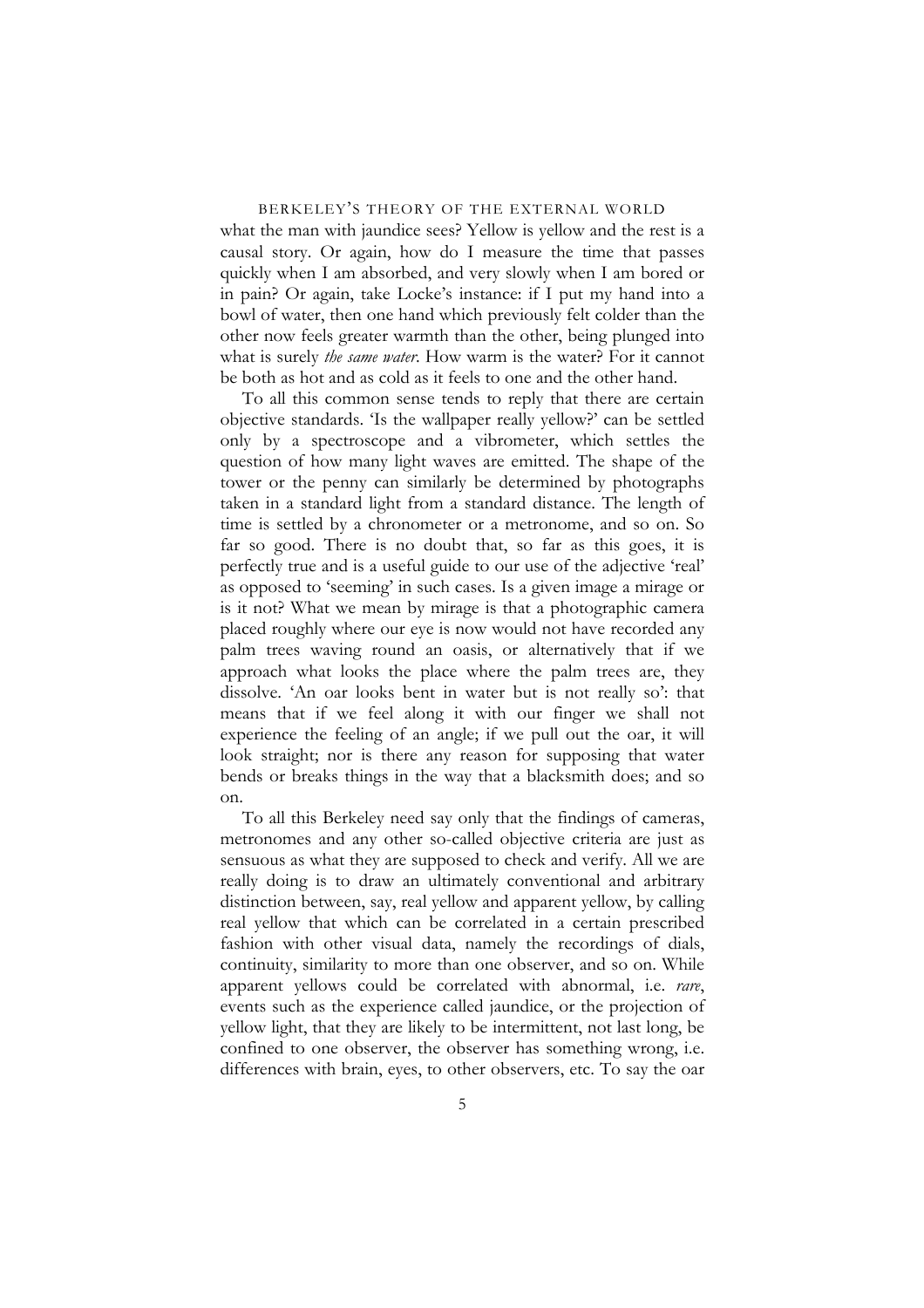looks but is not bent in the water is merely to say that, contrary to the normal state of affairs, visual data which usually can be correlated with a tactual datum called 'feeling an angle' in this case cannot. And cases where they cannot can in their turn be classified as examples of reflection of light in a certain way, and so become normalised again. If the question arises whether an oar which looks bent should, or should not, be called a bent oar, that is a matter of convenience. By calling a thing bent we normally mean to indicate a correlation between visual and other sorts of data. In the case of the oar the correlation is an unusual one; for this reason it is not convenient to use the same term, and we prefer to speak of a systematic or necessary illusion; but if we know the facts, the illusion no longer deludes, though force of habit may make us forget a particular correlation. Do we still call it an illusion? Yes, to call it something to indicate an unusual correlation.

There is nothing *mysterious* about a mirror. It presents data *similar* to ones we normally correlate with tactual ones, but *for once* not so correlated. We know this in a general way, yet we sometimes try to walk through or into mirrors. This is no more mysterious than that we forget that some red berries are poisonous though others just like them are not, and suffer the consequences. In the second case the colour red is not enough to ensure digestibility. In the first case visual data in general are not [enough] to guarantee touchability or walkability through. The tower *is*  square and looks round. The pillar box is and looks round. The moon is larger than a dinner plate or half a crown and yet sometimes looks like one or the other. The earth seems immobile yet is said to rotate. As Berkeley says in the Third Dialogue 'a man is not mistaken with regard to the ideas he actually possesses, but in the inferences he culls from his present perceptions'. The inference is that if he approached the tower it would still look round, but if he approached the moon it would still look no bigger than a plate, and that the earth would still look still even if you stood on a convenient star and watched it through a telescope. You jump to these conclusions from force of habit or whatever cause you like, and you are wrong. That is all there is to it. That is Berkeley's view. 'We do not see what we feel,' says Philonous; 'neither is the same object perceived by the microscope which was by the naked eye.' But we do not like to multiply names indefinitely for each differentiable experience, because it makes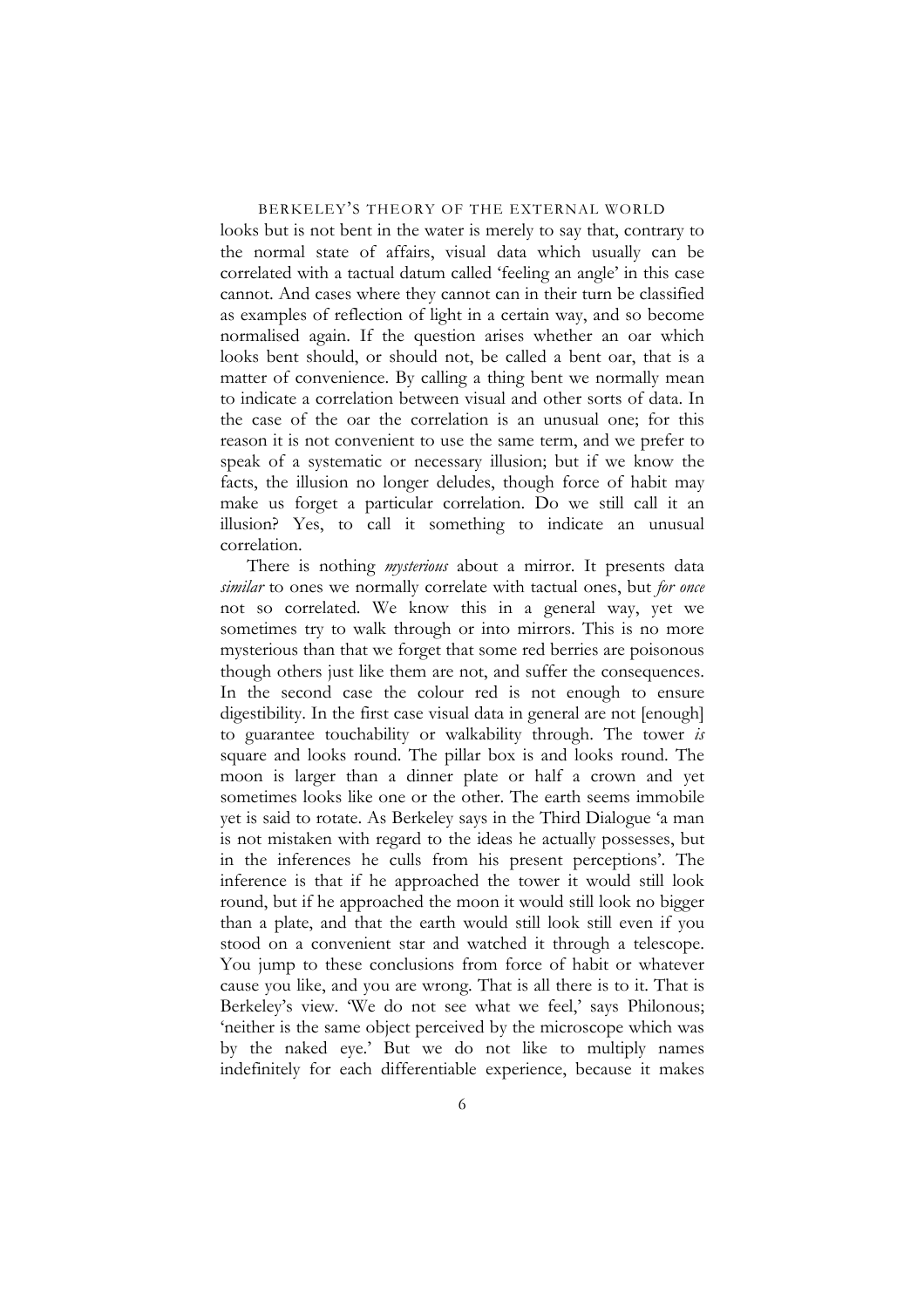things difficult to refer to: hence common names given to regular clumps of co-existent or successive data. The datum yielded by the microscope and that to the naked eye are of course different in a describable way. I give them the same name because I can always infer one from the other. The great mistake is treating what has the same name as literally one and the same. The names stand for strings of different data given to different senses or to the same sense at different times under different circumstances. Identity is thus resolved as by Hume into a regular succession, uniform similarities, performance of analogous functions, and so forth. So that the only thing distinguishing the coherent dream from reality would be difference of vividness, coherence of the rest of experience, i.e. validity as testimony for what happens next, support by the testimony of the majority of observers, and so forth. But then what about Descartes' opinion? Perhaps everybody is dreaming dreams which fit each other and coherent experience is nevertheless in some sense unreal? And though there are no criteria to distinguish it from reality, nevertheless it could be a dream and we not know? But this would then be rendered meaningless, for the meaning of the word 'dream' and the meaning of the words 'waking reality' are drawn from a distinction in the field of sensible experience, so that to say that everything is a dream is to use the term 'dream' in a new sense, and when that sense is examined it is seen to be the same sense as that in which the term 'reality' is normally used. What we mean by a dream is something which we shall wake from, or something at any rate which other observers do not experience. What we mean by saying the penny is really round is that it looks round, at least from above, and feels round at most times, and looks elliptical from the side. So far from its elliptical appearance casting doubt on its reality, it is one of the principal ingredients of what we mean by a real penny. It is if it *ceased* looking elliptical that we should begin to wonder whether what we had before us was a real penny. It is if the oar emerged from the water *still* looking bent that we should ask ourselves whether something gravely perplexing had not occurred, whether the laws of refraction of light had not failed us, and the water had not acquired new and wholly unexplored physical qualities. Whether, in short, we were not dreaming or having hallucinations. The real is the normal, and our standards of normality rest on a certain amount of experience of what sensations go with what others under what conditions. If we do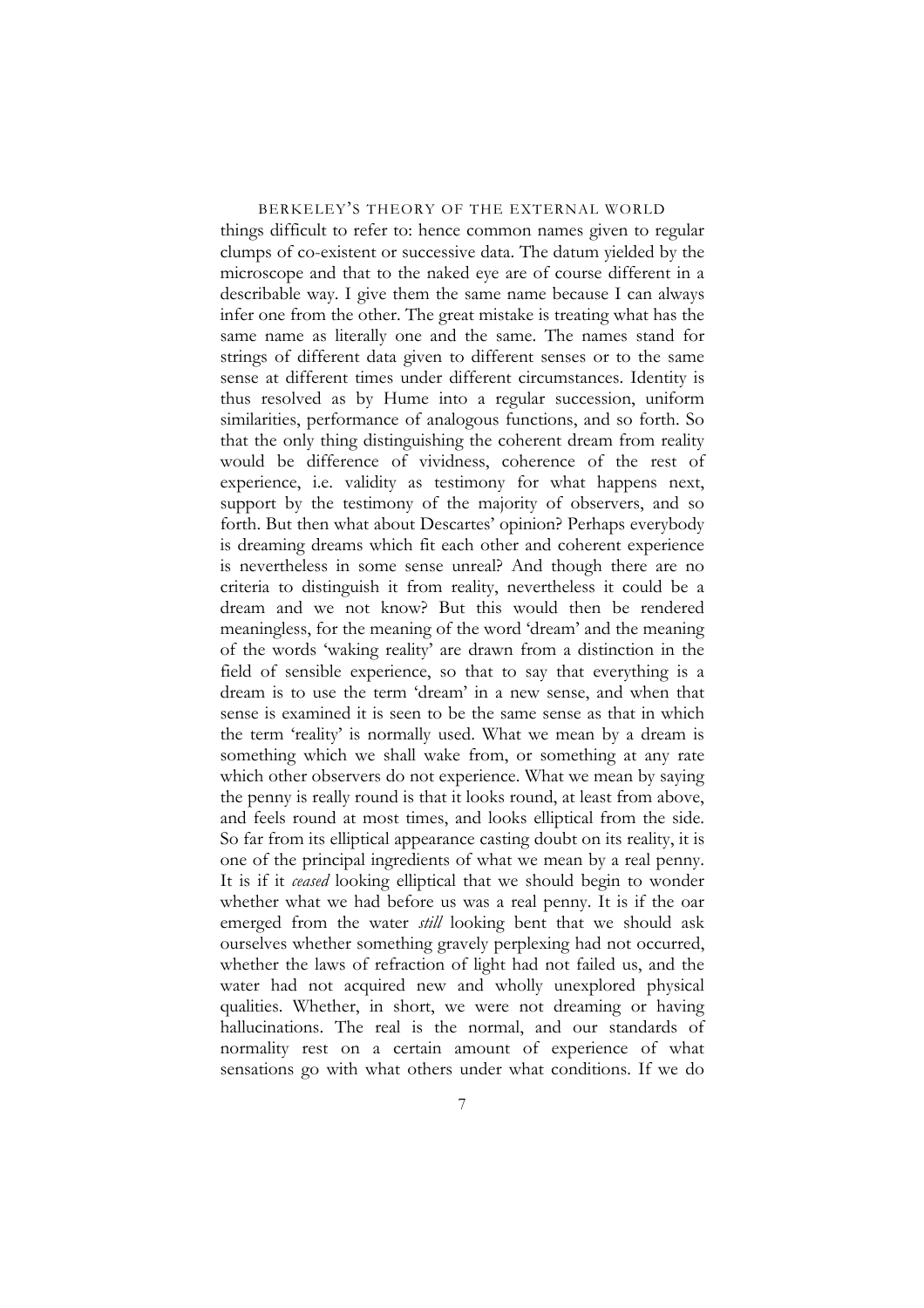not have enough such experiences we are apt to make mistaken inferences, i.e. predict wrongly. And if someone says 'How much experience is enough?', the answer is pragmatic, 'Enough is enough.' When we no longer make annoying mistakes of wrong correlation and wrong induction. All life and science is a like trial and error. Trial and error as to what experiences go with what others, and when and how often and how intensely – and can they be repeated? Can the water be both hot and cold? Yes indeed, it is cooler than one hand, and hotter than the other. What we mean by its objective temperature is something to do with the position of mercury on the thermometer dial. What we mean by its felt warmth is whether it is warmer or colder or indiscriminably the same as the felt warmth of the limb with which we test it. The Serpentine will seem warm in spring to persons who bathe in it in the winter, and icy cold to the inhabitants of South Sea islands. It does not merely seem, it *is both*. Its so-called *real* warmth can be gauged only from what all these different witnesses have to say. When we have heard the testimony of the Eskimos and the South Sea Islanders about the warmth of the average day of spring in Oxford, and discount accordingly, we shall know roughly what to expect. There is no mystery and no problem. A thing is real and not illusory when it fits into our framework of beliefs and expectations. The frameworks of different sorts of observer will naturally be somewhat different, but if communication is to be possible, they must be correlatable. The world describable in terms of such regular correlation is 'real'.

#### *Objections*

When a correlation seriously breaks down, the result is called prima facie illusion, and demands a special new correlation to fit it into the real framework. As to how the correlation works – and what is meant by saying that observers exist and are in place, etc., these are difficulties that we shall have to deal with. But there is one objection to even this which eminent philosophers such as Professor Moore and Professor Price urge against this treatment of the Argument from Illusion, and that is the case of double vision. A thing may indeed be said to have all the properties it has depending on the place from which it is observed, and the conditions and the physiological state of the observer and so forth. To say the penny is round and oval – and *is* bright is to say it *looks* bright to X from Y in conditions Z, but dark to A in B in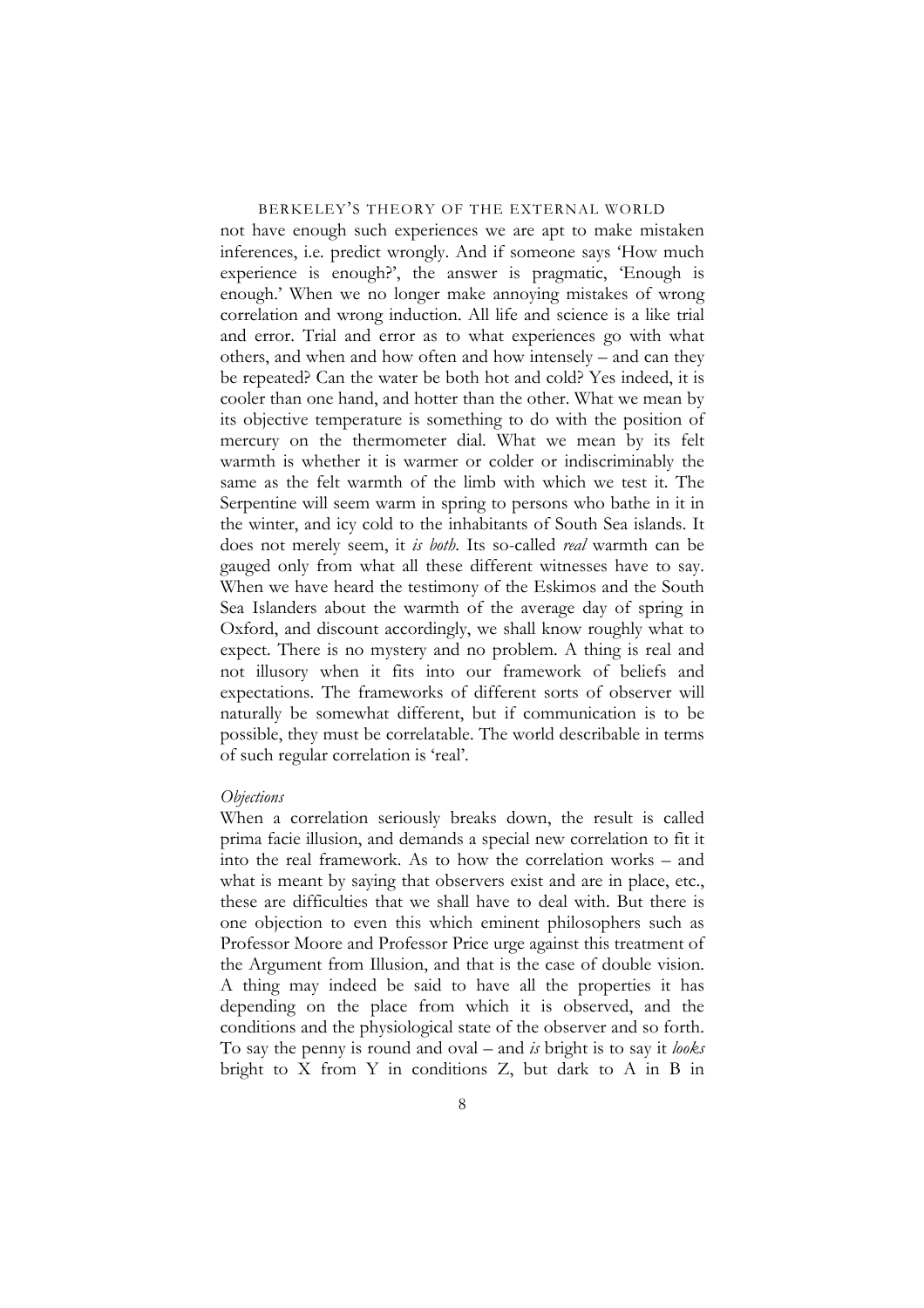conditions C. So a bright light is in this sense really both bright and dim; depending on place and physiology etc. As a book is intensely interesting or dull depending etc., so it is both equally *really*. But if on pressing my eyeballs I see two glittering or dim disks instead of one, am I not forced to say according to this view that one penny occasionally displays the property of two-ness or doubledness which is one of the attributes which constitute the meaning of the word? But two-ness is not a property. Can I really say [that to say] there are two pennies in my pocket is to say there is any *one* entity there qualified by two-ness? We say that, in the case of the subject–predicate Aristotelian logic, to say that a thing may have two-ness is to entail that it may have three-ness or fourness; though that may entail that there is only *one* thing in the Universe which is sometimes 77 or sometimes 210, and that robs the term 'one' of any meaning. How does one differentiate one from 1,000? If a thing may, as it loses redness and turns purple, lose its three-ness and turn to two-ness, why should it not lose its one-ness and revert to zero-ness? And if so, could it be a something which is a nothing? Two-ness is no more a property than oneness or being or existence is. At first this seems a formidable objection, but it rests on a mistake. Of course two-ness is not a property, but then what we mean by 'one' is not as simple as it seems. If I say that Lewis and Short's Latin Dictionary is *one* book and not *two*, Lewis's book and Short's book, I do not mean that it is not composed of many different constituents. The fact that a whole is in some sense describable as one, although its parts are not, seems too trivial to need elaboration. But what is relevant is that we use the term 'one' in certain contexts to mean something which in another sense is many. Now, applying this to our case, to say of a penny that it is really one is to say many things about how it would look to different observers in different lights, etc. But it is also to say, so it turns out, that under certain circumstances my visual field will contain data in it of a certain sort, which, when I count as sense data are counted, I call seeing *two* circular patches: and when this happens in the way it does, we normally speak of there being only one *real* object. That is the rule for using the term 'one' in the case of physical objects; i.e. when two or more similar data appear under certain more or less specified circumstances and are not believed to be likely to appear except under those circumstances, and only one datum of this sort appears under a much larger variety of often experienced other circumstances, we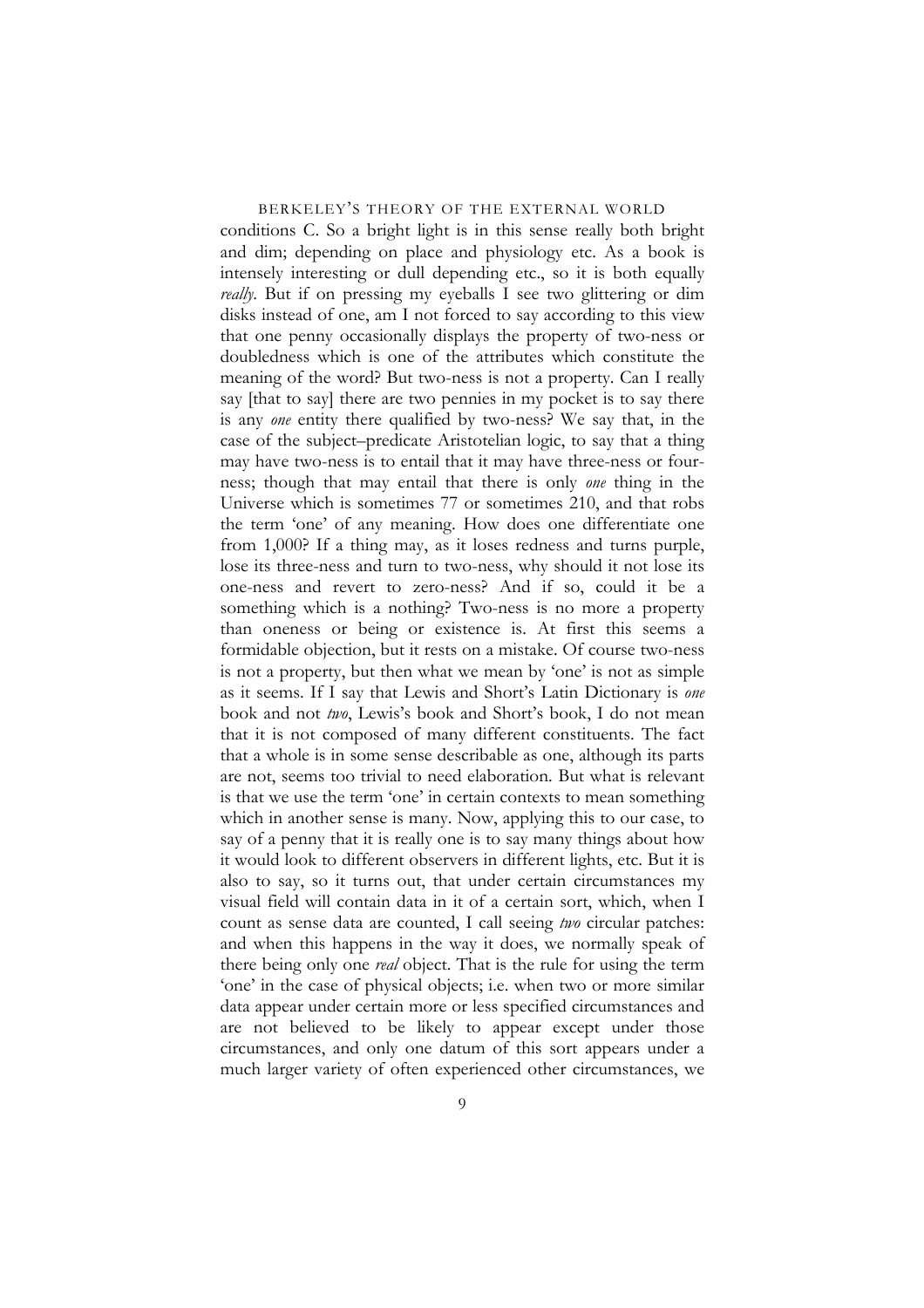speak of 'one' object, whereas when two data appear under a great many more kinds of circumstances, but sometimes only one appears (e.g. if two trees in the distance appear to coalesce into one blurred whole), we speak of *two* real objects in spite of the one-ness of the rare, or blurred, associated datum. It is not a question of *attributes*, it is a question of a rule for the use of *words* like 'one' or 'two' in such a way as to supply information which you check and find correct. We discover the rule by discovering what in fact we would say.

Sometimes there are funny borderline cases when we aren't sure what to say.

For example:

- (a) *echo*: doesn't count: if we hear a note and an echo or a note and harmonies, *one or two*?
- (b) like melting headache: does *it* disappear and can '*it* ' be 'suppressed'? I have a pain in my tooth, sometimes it seems like two pains, sometimes 'like one' – *which*? Like *colour of the sea*, sometimes bluish gray, sometimes greenish blue, etc. Well, which? It alters in colour? And what about different observers at the same time? It is colourless? Then what do poets talk about?
- (c) Sometimes it becomes silly to ask 'how many?', e.g. how many colours does a continuum of colours – from blue to yellow – have? I can establish conventions: e.g. 'Whatever I discriminate after looking for 5 minutes', or if A is like B, and B like C, and A not like C, then A, B, C are different. *But* these give *different* results or just *vague* [ones]. Conventional, depends on purpose or usage.

Physics cannot answer this – nor does it pretend to. Typical philosophical puzzle. *Now*. There are broadly two methods commonly employed for answering questions: (1) empirical, (2) deductive.

1*. Ordinary empirical investigation*. In order to discover what happens you use your eyes etc.

In order to find out how kangaroos behave in cold climates you watch kangaroos. In order to discover whether people are happy under dictatorships, you watch their behaviour, or ask them questions. In order to discover what happens in the centre of the earth, you observe other portions of the earth, and bring the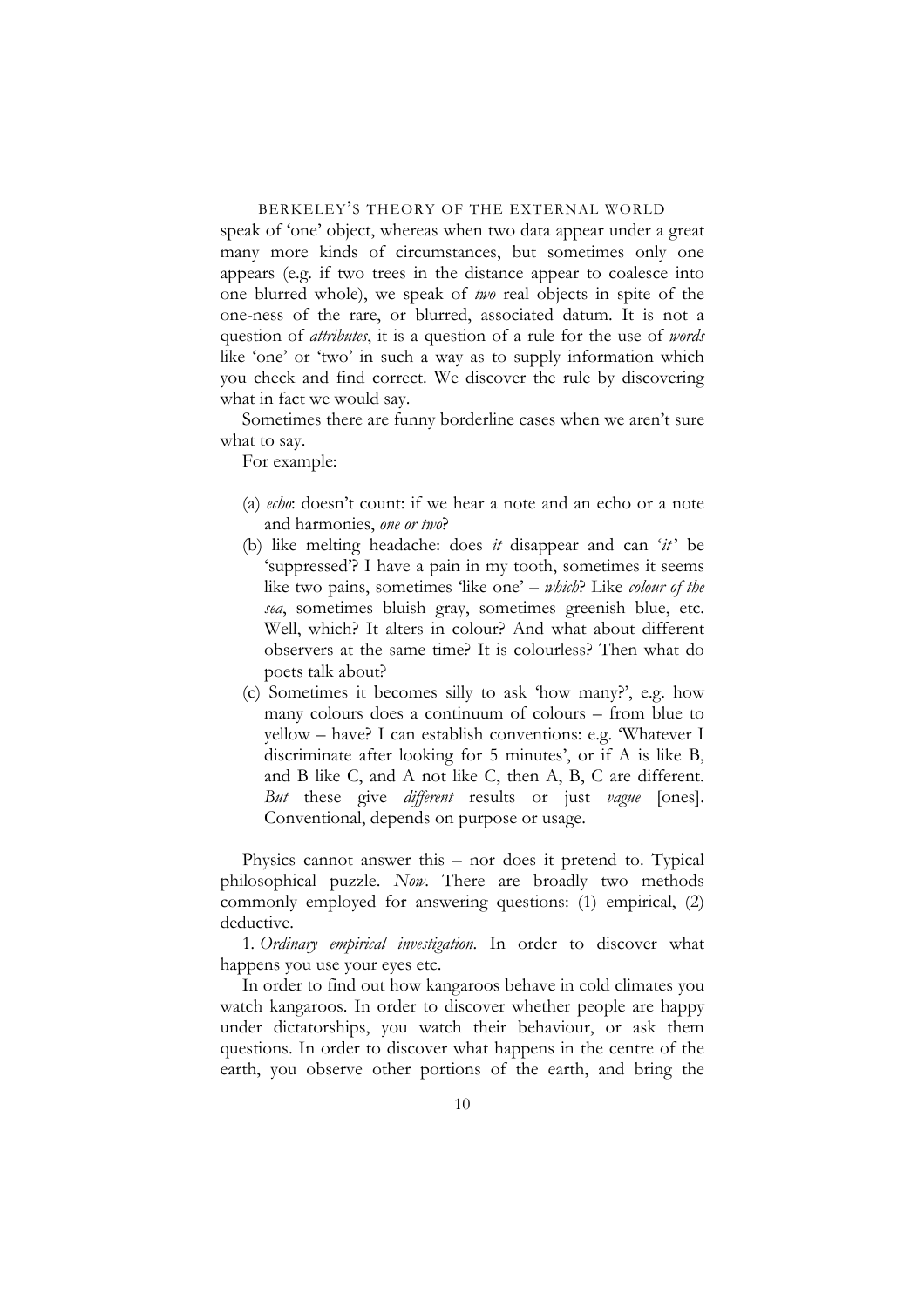results of other sciences to bear on the formulation of general propositions from which you infer conditions at the centre of the earth. This needs a lot of logical apparatus, but the data are empirical, i.e. gained through the senses.

2. *The second or deductive method* is that used in formal disciplines, principally mathematics, but also other sciences where the rules and concepts are defined in advance, e.g. games, or heraldry. What happens there is that maxims, definitions and rules are laid down in advance, so to speak, and the practitioner's skill consists purely in seeing what is and what is not permitted within the [4] framework, or compatibly with the definitions of the rules, etc. You do not, in the case of geometry, if you study conic sections, try to catch them at it in order to see how the creatures behave. You do not, in Latin grammar, having laid down the rule 'Let adjectives take the same case as the noun which they qualify', suddenly expect one fine morning to find various adjectives, examples in your book of grammar, behaving eccentrically, rebelling and refusing to agree with their nouns. When I say you do not find this, I do not mean that it is unlikely that you will, or even that it is a Law of Nature that you will not, but that it is somehow nonsense to suggest that you will. Words, numbers, symbols, chessmen behave as they do because you have laid down the plan and defined numbers, chessmen etc. as whatever follows the plan. If somebody one day makes his King in chess move across three squares instead of one, or breaks a rule of bridge, you do not say 'Nowadays chess Kings are more enterprising or *mobile* than they used to be, and get further.' You say 'I see you have ceased playing chess; what you are playing, if you are playing, must be some other game, say Royal-Chess.'

Now what about philosophy? Does it follow the first or empirical method of noting what happens, and trying to formulate general rules to cover this, or is it a game whose rules you yourself impose? Too large a question, too many answers. Metaphysicians think it is observation of data, but in a special non-sensuous manner which gets the best of both worlds, i.e. you try to describe the behaviour, i.e. the structure, qualities, relations of real, i.e. not invented, entities, but they are guaranteed against ever altering in their behaviour as much as if they were fictions obeying rules invented by an author. Kant gave a somewhat different answer. Certain modern logicians want to say that whatever is *not* logically certain – i.e. follows from rules which you have *invented* or have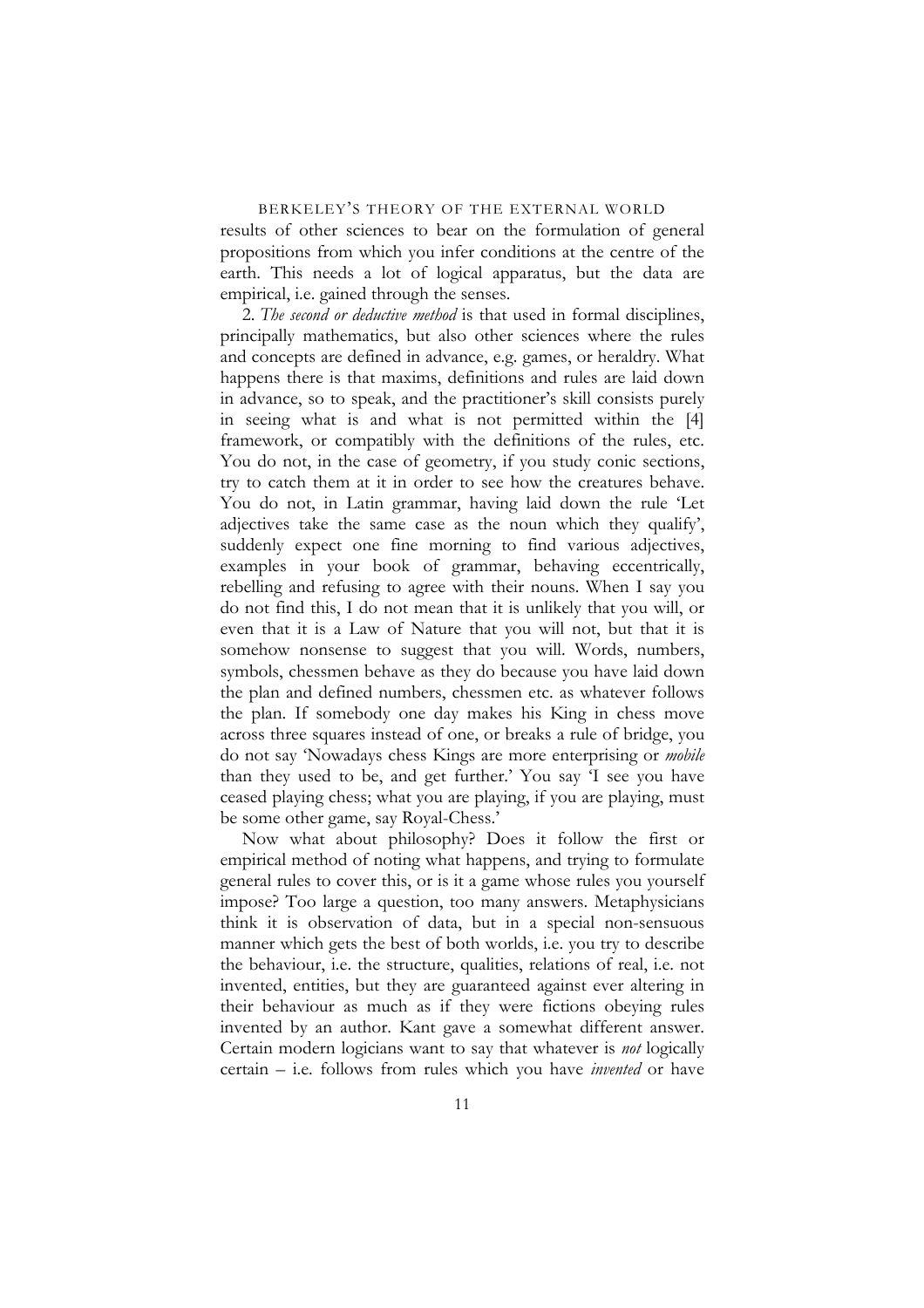accepted from others, but which could easily be replaced by another set of rules – whatever is *not* deducible from such rules, or is such a rule, is empirical, i.e. subject to natural science and not suitable for philosophic enquiry.

[5] (1) The problem may be seen to be composed of two or several quite genuine problems confounded together, and when a distinction is drawn, as Descartes recommends, a solution is thereby at least partially provided. Example:

What is Life?

- (1) Tale told by an idiot full of sound and fury, signifying nothing.
- (2) Dictionary definition in biology (chemical process within organic entities involving metabolism etc.)
- (3) Mrs Woolf: 'life is a luminous halo, a semi-transparent envelope surrounding us from the beginning of consciousness to the end.'<sup>[2](#page-11-0)</sup>
- (4) Series of actual and hypothetical behavioural data which differ in certain assignable ways from data defining deed or inanimate entities.
- (5) That which the Lord infused into Adam. See Genesis 1. 4.[3](#page-11-1)

Which?

*Mental Cramp*.

Who answers question?

Mystery etc. – and empirical one about origins.

Suppose someone says 'What is the University of Oxford?'

A. Name of a group of buildings of various shapes and ages in S.E. Midlands.

Yes but Q. How can Oxford have defeated Cambridge? Names don't defeat; nor [do] groups of buildings.

 $A = a$  group of persons selected by other persons etc. who have to be admitted etc. *not buildings*

Yes well Q. Oxford University has always been a home of lost causes.

<span id="page-11-0"></span><sup>2</sup> Virginia Woolf, 'Modern Fiction', in *The Common Reader* (London, 1925), p. 189; this article was previously published, anonymously, in *The Times Literary Supplement*, 10 April 1919, but this passage (p. 189, col. 4) has been somewhat altered.  $3 \text{ sc. } 2.7$ .

<span id="page-11-1"></span>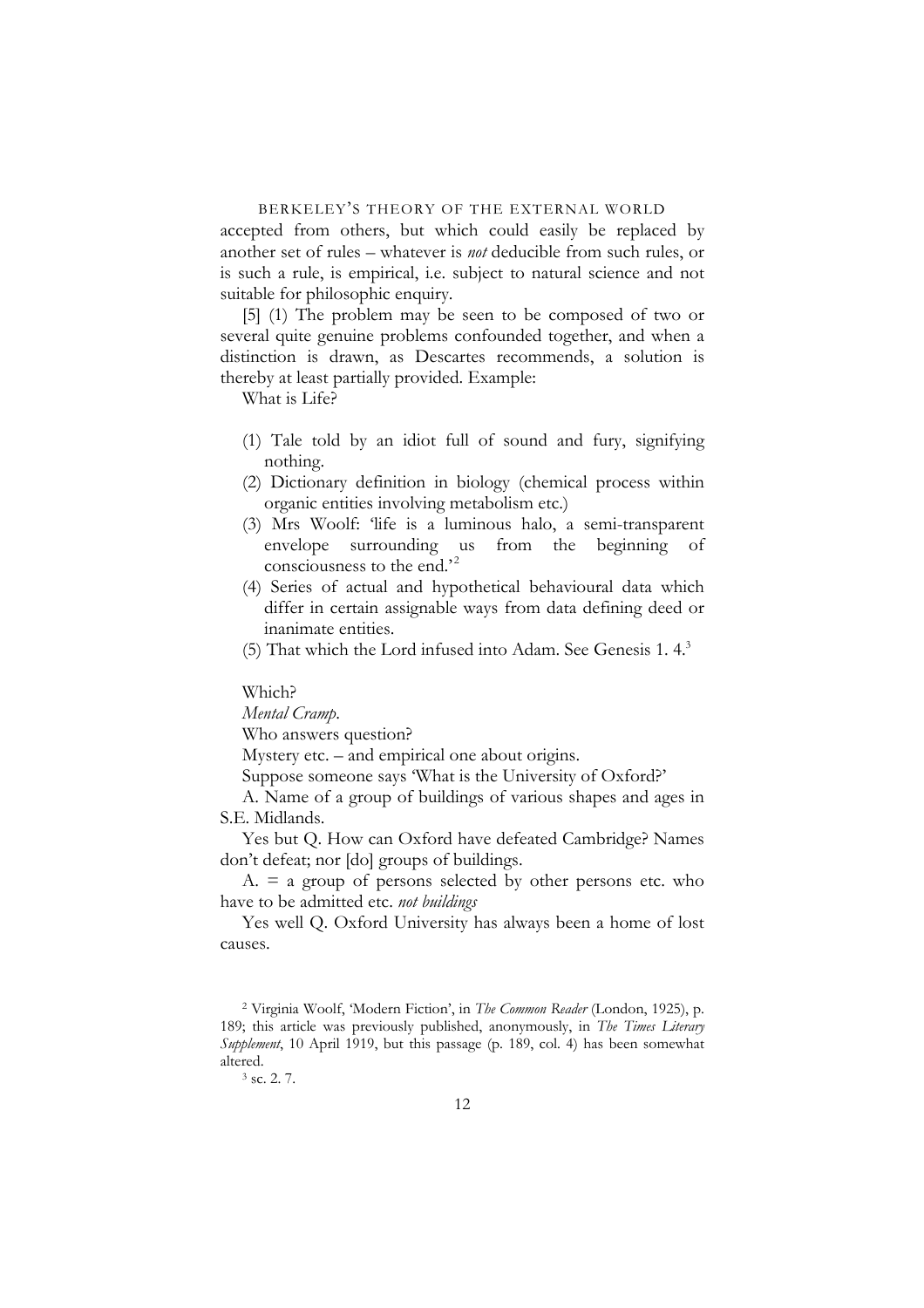[6] Does that mean that a group of members of Oxford University, selected by a certain process – a team were engaged in working for something which they could not gain? Absurd:

Men – people in Oxford always did that.

How many? When? Who?

*Oh. Vague*. Can't specify. Some members of it at almost all times are doing a Sisyphus.

But what is common? 'Light' – cause. 'Foot' – genetic. *Working class* – similar. Etc.

'Matthew Arnold wrote a poem about Oxford University' doesn't mean 'wrote about buildings – or name: although he did say something: not about selected teams: nor about a sufficient number of persons there at most times' – etc.

Context supplies meaning. Words vary with context – conditions: words direct men. *We do*: we are right etc. What is common and what is different. True. This a very late discovery: [it is] because it wasn't made that much intellectual nonsense [occurred] and scientists had to put up with so much nonsense from philosophers.

Descriptive theory: 'Why does clock strike 12 when Sun is high in sky?' [back to 5] 2 questions. (1) Clock mechanism. (2) What motive has clock? Why do I say 'It is 12?' Because I *want* to. Clocks don't *want*: hence question absurd. Loves and hates of atoms is earlier view why this not grasped.<sup>4</sup> (3) Problem can be shown to be meaningless and due to a confusion of words or thoughts, so that when it is analysed it is seen to be such that it can no longer be taken to be a real question. Example: Can substances interact? What is the purpose of the Universe? Is time unreal? Is space crumpled? And if not, what surface has it? Is it smooth? Or curved? Or crescent like a moon? Etc. *Genius* means the power of rendering paradoxes as platitudes. The very fact that they are platitudes makes them unnoticeable. To realise how much we owe to Berkeley we must try to project ourselves into the atmosphere of the seventeenth century, let alone the Middle Ages. Exactly this sort of question we asked. Descartes liberated us in the matter of geometry and to some extent in philosophical method; Leibniz on space and time and certain mathematical techniques. But Descartes and Leibniz both believed in the ontological argument, that is, they believed that the existence of something could be deduced from a

<span id="page-12-0"></span><sup>4</sup> Very hard to read, and obscure in import; also the position isn't certain.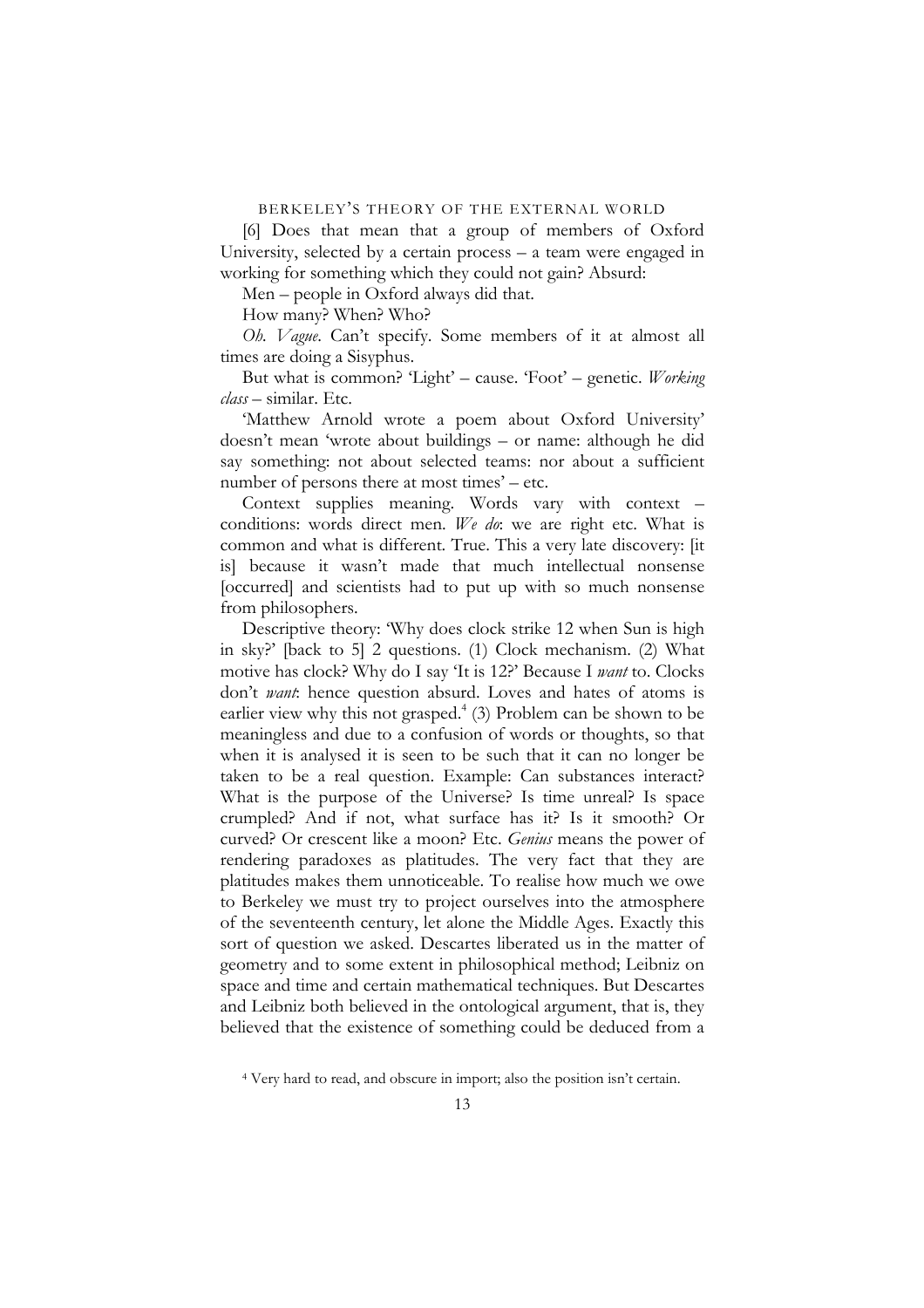description of our idea of it. Leibniz believed that if your intellect was powerful enough you could deduce [7] all the facts of Caesar's life. Joseph believed that causality could be deduced from the First Law of Thought. Spinoza and Leibniz believed that atoms dimly think, and so does Dr Whitehead.

It is not only philosophers who breed such problems. Children who ask what happened before the beginning of the world, or outside it, have to be answered somehow. So do people who want to know what is meant by saying that the table is a solid extended brown-coloured object at rest, of a definite size and shape, and at the same time a whirl of dancing atoms and electrons or gamma rays or beta particles which have no colour, no smell or taste or hardness, and shape and size only in a very curious sense of the words; and when they are told that it is really a collection of packets of energy moving from one point to another in space, without traversing the intermediate gap, they cease understanding altogether. Or else if one asks the plain man whether he does not think that everything in the world might suddenly become six times bigger than it is, including our own body, he says yes, it might; but then how would he notice that? And why should not everything be becoming much bigger or much smaller, as it were, all the time, uniformly, so that everything retained proportion visà-vis everything else, and merely escape notice because the measuring instruments were changing in size too? He has no ready answer. It is by emancipating people from obsessive questions such as these – e.g. that life is a dream from which there is no waking – that philosophy does her work. Berkeley and Hume were great liberators of this type: Berkeley with regard to matter or substance, and Hume with regard to causal connection.

Berkeley saw (1) that puzzles arise *not* because we can't define our terms: we *can* (see Mrs Woolf etc.) but because definition not  $=$  meaning; (2) that 'meanings' are not discoverable a priori; (3) that empircism [is] not compatible with Dualism: Real v. nom[inal] essences.

I propose to begin with Berkeley's *Principles of Human Knowledge*, which mainly deal with this topic of what the external world, referred to by us, is, and therefore cannot avoid dealing with the views of matter prevalent when he was [8] a young man.

What would a seventeenth-century scientist – and scientists were philosophers in the seventeenth century – have said about a material object? Matter is that which can be described in clear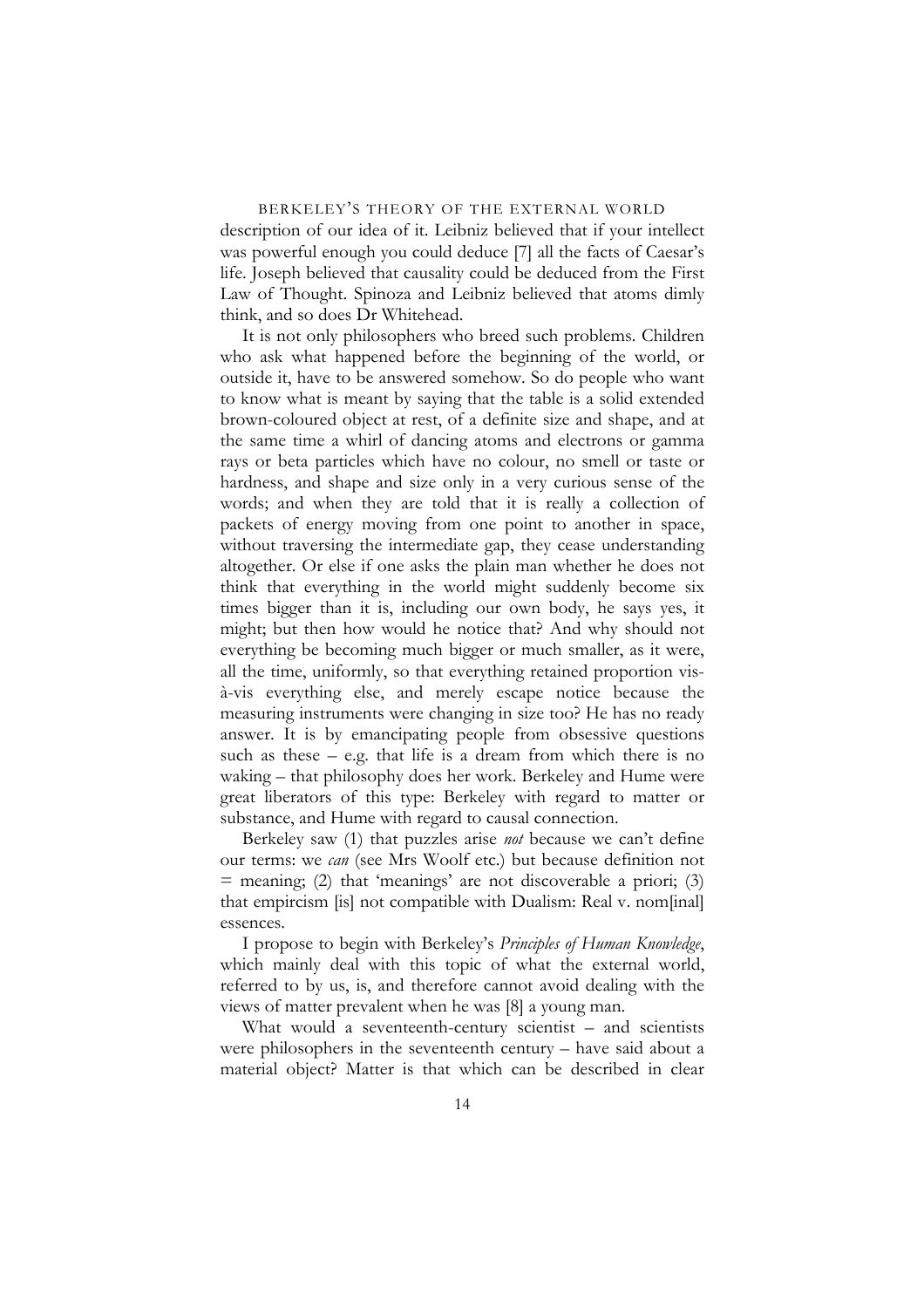terms, i.e. quantitative; possesses mathematical and logical properties, e.g. measurability and causal necessity. These discovered by non-sensuous intuition. Empirical Knowledge can be clearer and darker: at one end is total confusion and darkness – at the other perfect knowledge, utter clarity. All philosophers believed this till the seventeenth century.

Locke rebelled against the *centre* of this doctrine, which was that of real essences. Real essence: the search for the nature of that permanent, irreducible, ultimate *reality* which lies behind or under the appearance; for something which cannot be doubted; something which when once looked at seems incorrigibly known to be true. What Popper calls essentialism, something given to a special mode of cognition, something which the vulgar see only dimly. When you know it you know it, and if the facts of observation do not seem to corroborate it, so much the worse for the facts.

This metaphysical dogmatism is a continental tradition which was never very popular in Great Britain. Descartes *knew*, he didn't believe or suppose or wonder; he *knew* that matter was colourless, extended and had causal properties. Leibniz *knew* that the soul could never stop thinking. Kant *knew* that what was right for one man was right for ever and for everybody despite appearances. Hegel *knew* that the political State was an organism with a right to absolute obedience on that part of all its subjects. Filmer *knew* Kings had divine right. And so on.

Locke could not be so sure. He believed in the absolute correctness of what the scientists said, but could not be sure why this was so. He was sure the world was full of tables and mountains and planets, and sounds and thoughts and persons, but he could not be sure how he knew this, so he attempted to discover the sources and methods of information, and to describe what the scientists or theologians were talking about in terms of what he was sure he did know directly.

#### *Locke's account of substance and physical matter*

Matter's primary qualities, extension, figure, number, [9] solidity, motion, rest, very different from the use of the same words by Descartes. Account of Locke's primary sources as wobbling between empirically given[?] and c[omplex?] powers.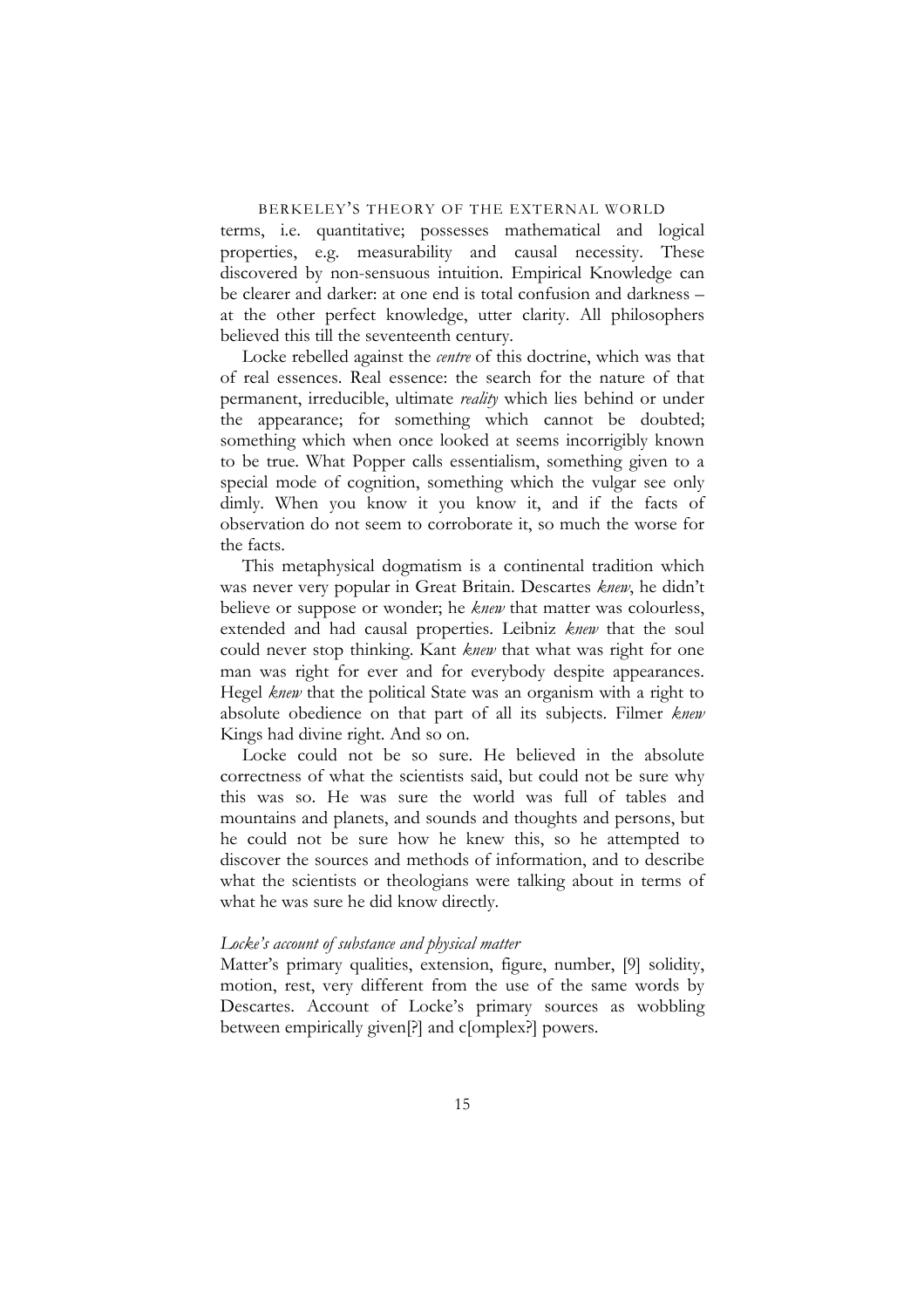Locke's confusion between (*a*) metaphysical substance, (*b*) logical particulars, (*c*) reality versus appearance and (*d*) scientific substratum:

Substance: what is permanent through change. That of which the real essence can be apprehended. That whose qualities belong solely to it. That whose behaviour can be discovered by considering solely its inner structure or function or purpose. A kind of island, a self-subsistent closed windowless something. Something about which everything could in principle be known and to knowledge of which no information about other things could make a difference. Something which is what it is, and not another thing, which could exist and go on by itself even if everything else ceased to be. In fact what we mean by ceasing to be is confused with that which *cannot* cease to be – i.e. the permanent substance: it can change, because it is that in terms of which change is change. A substance is something which is completely independent, describable by a set of words not applicable to anything else, because it cannot be qualified by anything which is true of anything other than itself. Consequently eternal. If it were not eternal the definition of it, which is not in time, being an eternal truth, might not apply to [it] after it had perished. But we *know* the definition to be true, and it cannot therefore ever cease to apply.

One of the ways of thought which lead to the view that there are substances, say, as held by Aristotle or Descartes or Spinoza is the general principle, which crops up again and again in philosophy, that movement implies rest, change implies permanence, uncertainty implies certainty: therefore error implies truth. Pre-relativity notion of Absolutes: Absolute Space: Absolute Time: without which nothing for exact science to be about. Develop. Connected with belief in non-sensuous intuition of matters of fact; if such intuitions are incorrigible, that which they are about must be for ever and ever what the intuition says it is. Hence a rigid unchanging world as solid and firm as the incorrigible intuitions which assert its existence. But if there are no such intuitions then this [10] world turns out to be a myth or at least a misleading way of describing the world. This obtains support from Aristotelian subject–predicate logic, where it was thought that whatever was a 'true' subject could not be a predicate. If I say 'The kangaroo is brown', there is something denoted by the word 'Kangaroo', and something else denoted by the word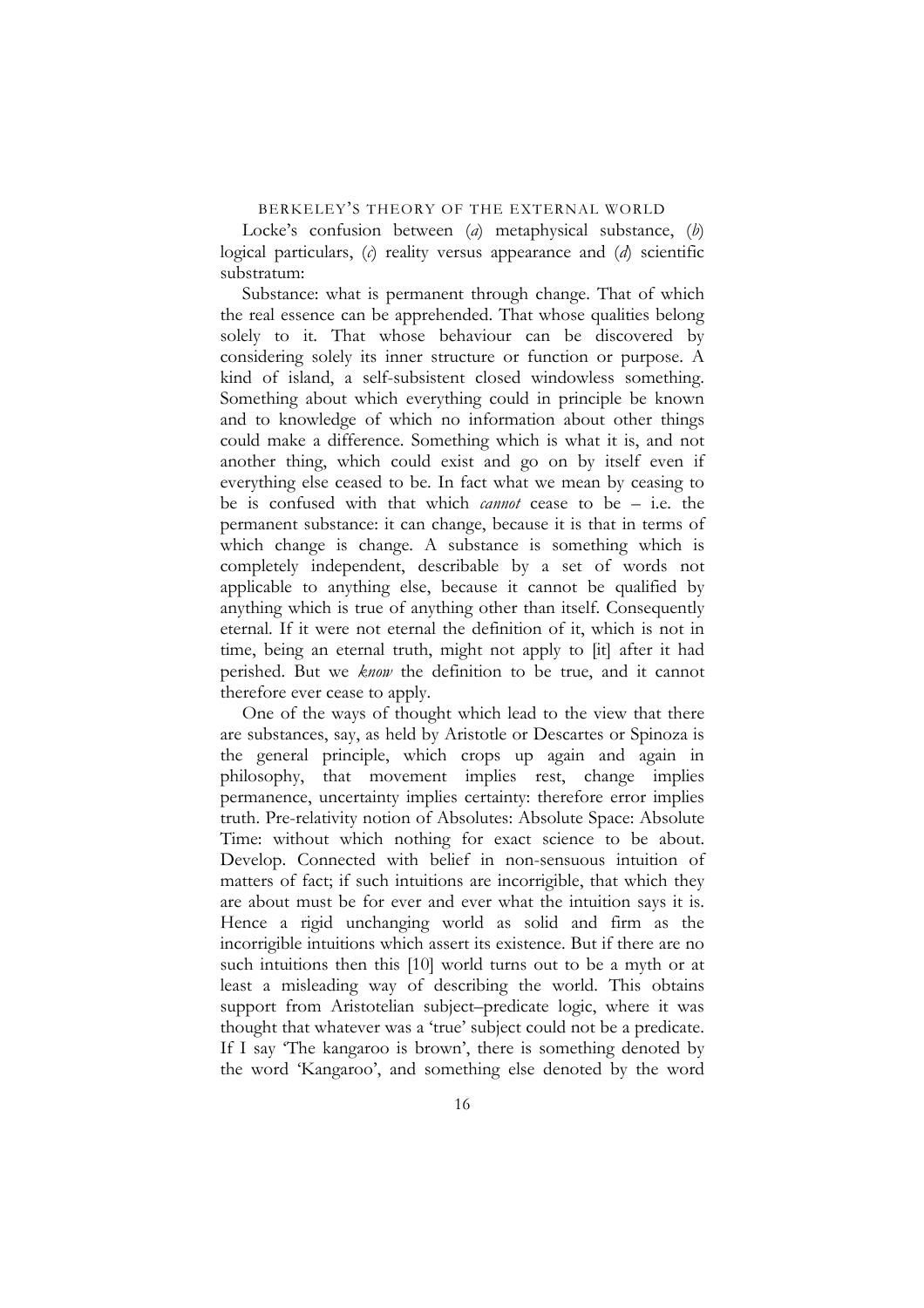'brown', and the Kangaroo may cease to be brown and still be a kangaroo, but it cannot cease to be a kangaroo and be a kangaroo, and will be *a something of* which the attributes are the attributes; the attributes may come and go, but *the something* is permanent and immovable, and has a nature of its own distinguishable from its attributes. But if the subject–predicate logic is at fault, i.e. does not always adequately describe our experience, this by itself won't be sufficient to demonstrate this thesis.

*Examples:* 'Alexander is the son of Philip.' Which is the subject? If so could the attributes of the subject change without affecting the attributes of any other subject? Or 'Nine men came into the room.' Which of the nine men is the subject? i.e. of *which* single substance is the proposition true in particular? A came in and B came in and C came in etc. If I say 'Nine men didn't come in' – 'Group of nine' is not doing something else.

(2) The next notion is that of particulars as opposed to universals. This is a logical entity and simply refers to the subject of predicates, which is what names denote. It is what has qualities and relations. It is that which in some sense exists or is or occurs even if only in my imagination or thought. It may be analysed as things or experience or the flow of experience or events or pointinstances or here-nows or whatever you like. Cannot be *described* because all words classify; but can be pointed to. If you strip it of its qualities and relations it will be nothing, yet it is the only thing that exists. Can be learnt only by ostension.<sup>[5](#page-16-0)</sup> It is not what words stand for at all. Words always describe. If it were not so, all names would denote characteristics [11] and all propositions would be analytic for us. 'This desk in brown.' Someone might ask 'Which desk?' Answer 'This brown desk, of course.' But 'This brown desk is brown' is not very informative. So I say something is deskish in form and brown. But what is *something*? Something made of wood. But then if I say 'Is this desk made of wood?' – yes. *What* is made of wood? Something brown and darkish; i.e. it is now brown and darkish and wooden. What is *it*? In the end, if this peeling goes on, nothing will be left of the desk.

Particulars are instances of qualities. Or *what* occurs in experience (whether or not it is described). Words can refer only

<span id="page-16-0"></span><sup>5</sup> Take proper names: 'Charles is here.' And you have to say 'The Charles who has long hair: the one with the long nose and a squint and all the rest of it.' But that means 'The man etc.' who is 'called Charles', and this is an attribute.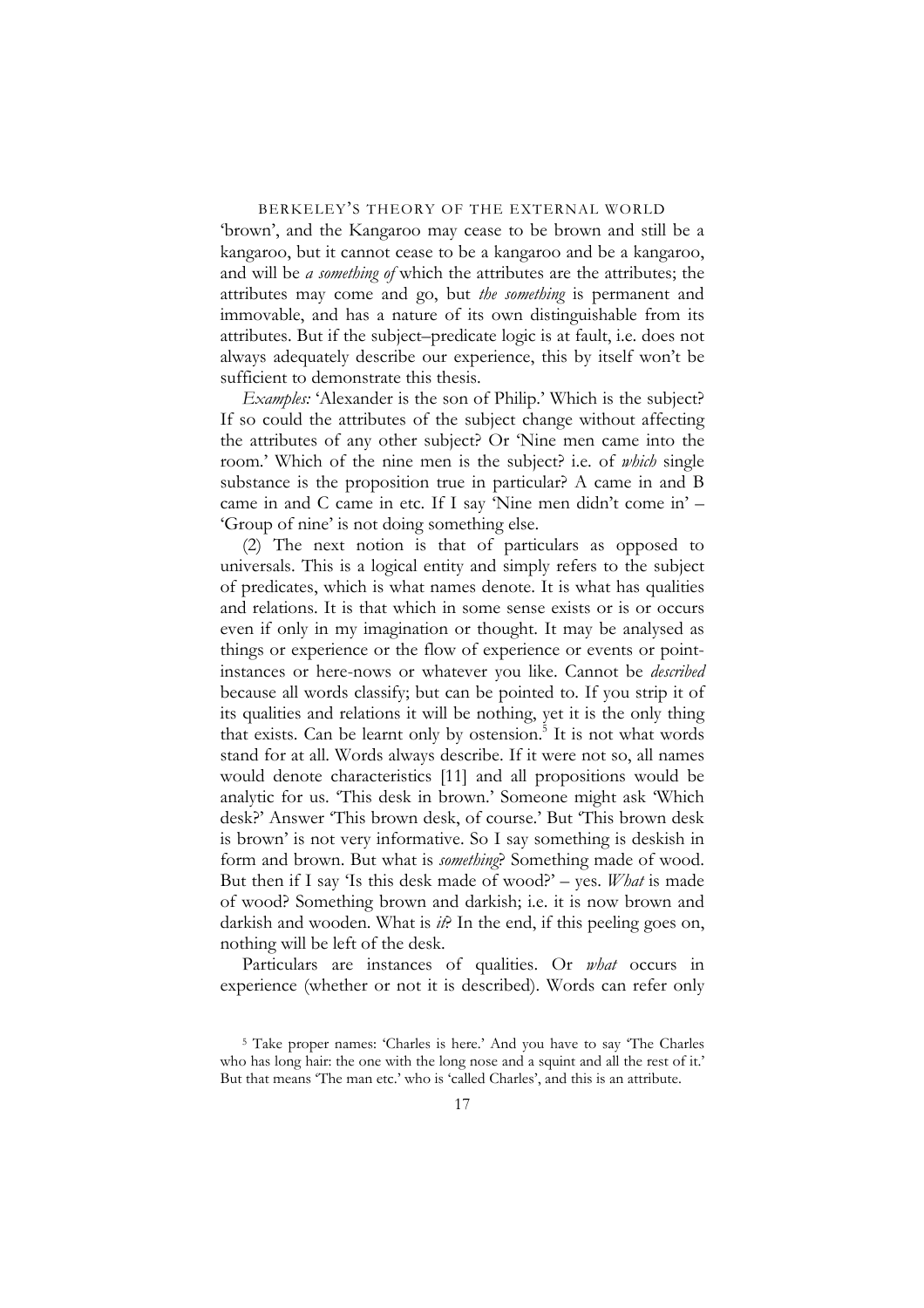to what anything has in common with other bits of experience, but is not itself that which is common to various bits of experience. Otherwise there would be no bits. Not all statements grammatically about particulars are logically so; for instance, if I say 'Inattentive listeners to lectures are very *reprehensible*', there may be no such inattentive people in the room or the world. If so, yet something seems to be said about somebody or something. Or if I say '*Nobody* has ideas of genius nowadays', it is difficult at first to see what particular bits of experience or space or time that is about, for it cannot be '*nobody*' we say it about. If we mean by *nobody nobody*, then there is nobody to say it about. Particulars are what everything consists of, but can't be precisely mentioned save via the qualities that clothe it.

#### (3) *Reality*.

Quite different from preceding. If there are substances they must all be *real*, but not all realities need be substances, certainly not all particulars need be real, nor all realities particular. 'Reality' very dangerous and confusing word which does not stand for a *single* characteristic as words like 'blue' or 'disagreeable' or 'expensive' on the whole do stand. Yet out of the proposition that it does so stand metaphysics has derived its hold and its glory.

*Examples:* This is a *real* sheet of paper. That usually would be taken to mean it is a *material* object and not an illusion or a mirror image. This is a real omelette made of real eggs, i.e. nothing to do with hallucinations; we mean not of egg-powder or some other substitute. *A real bearskin*, i.e. not an artificial one, made of plastic. A real owl, i.e. not stuffed. A real rainbow. A real mirage. A real man. A real train, i.e. not a toy – not as opposed to hallucinations or synthetic material. A real disaster. [12] A real event, i.e. not fictional. But 'He is really a character in a book', i.e. not mistakenly inserted into it by me. An image really in a mirror. Clearly this is a matter of context, and 'X is real' means the word 'X' is being applied in the normal and approved manner, and not something about a single characteristic which all real entities have as opposed to real or less real entities which lack it. Old view was 'Is it real?'  $=$ 'Is there substance behind it?'

# (4) *Newtonian Physics and Atoms*

What do scientists measure?

What is mathematics applied to?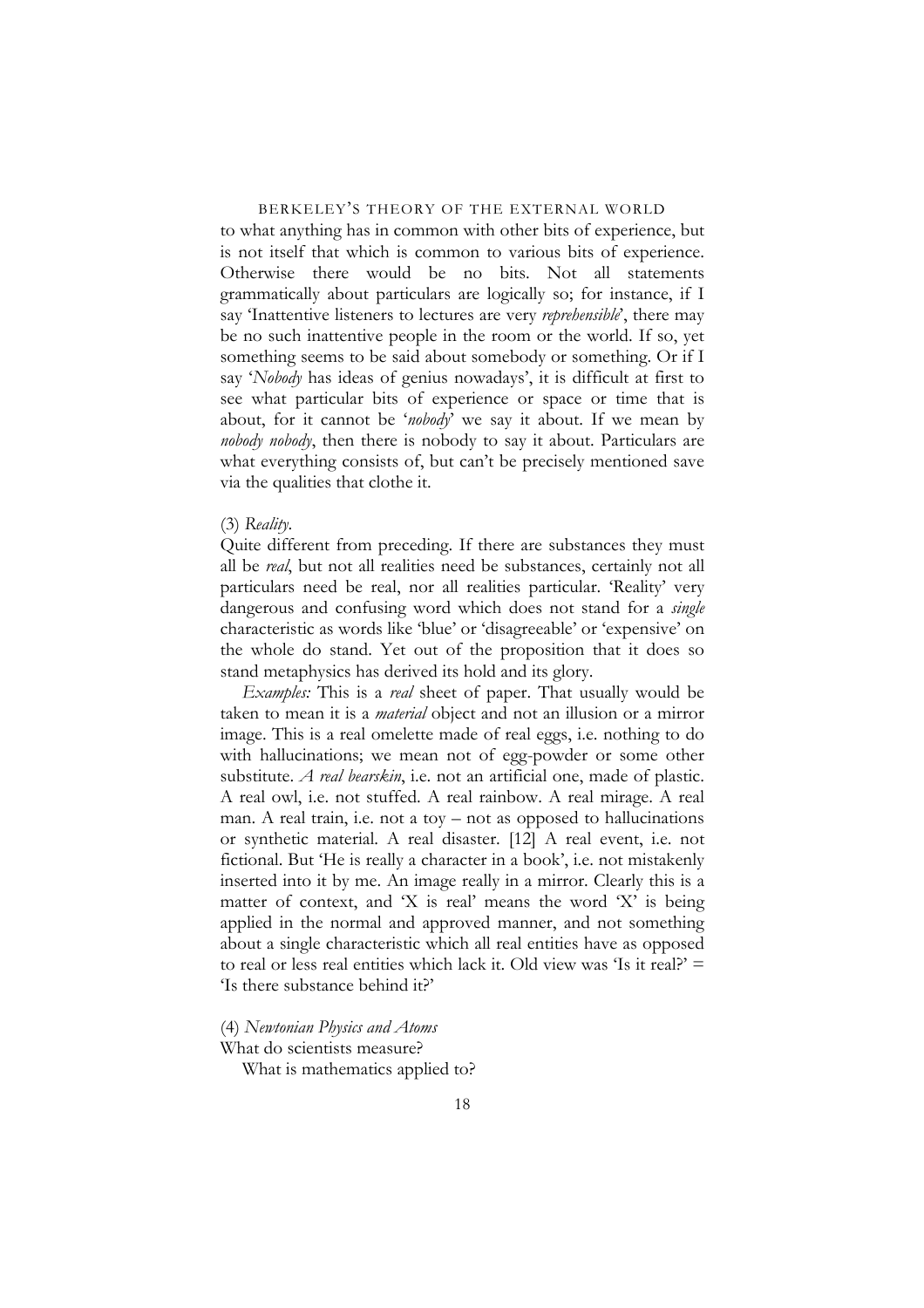(a) Identical through space and time.

(b) Susceptible to precise description.

(c) Independent of idiosyncrasies of particular observers of their physical position, mental condition etc.

It is the owner of causal properties. It is certainly particular. Everything which composes the universe is. That is merely saying it is *something* and not *nothing*. It is not a substance because it is empirical. If it is empirical, it is in some sense in space and time. It used to be thought of as composed of indestructible minimal particles, i.e. atoms, but this is only a particular physical hypothesis, and physics continues to use terms not drawn from ordinary life, although this hypothesis is no longer held in its original form. It is certainly not the same as 'real', since the Greeks and Romans knew perfectly well what they meant by the difference between a 'real' manuscript and a forgery, or a 'real' palm tree and a mirage, or a 'real' mirage and somebody's false idea that he was seeing one when he wasn't. They knew all this, whatever theory of physics they may have held, or even if they held none at all. So they *meant* by 'real' something distinct from whatever physics may say.

Now Locke, when he talks of material substance, confuses [13] these four notions hopelessly. I do not wish to go into his arguments here, but:

Four arguments for four different conclusions:

- (1) His view that matter is permanent through change, that all changes are changes of it, but of an 'it' which remains fixed and unaltered, is an argument in favour of substance.
- (2) His argument that when we ask what a cherry is, then we take away one by one its sweetness, its redness, its moistness, its particular texture, its spherical shape, we have nothing left but an unknown something or other, is the search for bare particulars.
- (3) His argument from illusions, that things are not always what they appear to be; that square towers look round in the distance, and the same water seems cold to a warm hand and warm to a cold one, is an argument to prove that there must be something materially real as against appearance.
- (4) His argument in favour of primary qualities as the causes of our perceptions, i.e. atoms, vibrations etc., is an argument in favour of the existence of entities which physicists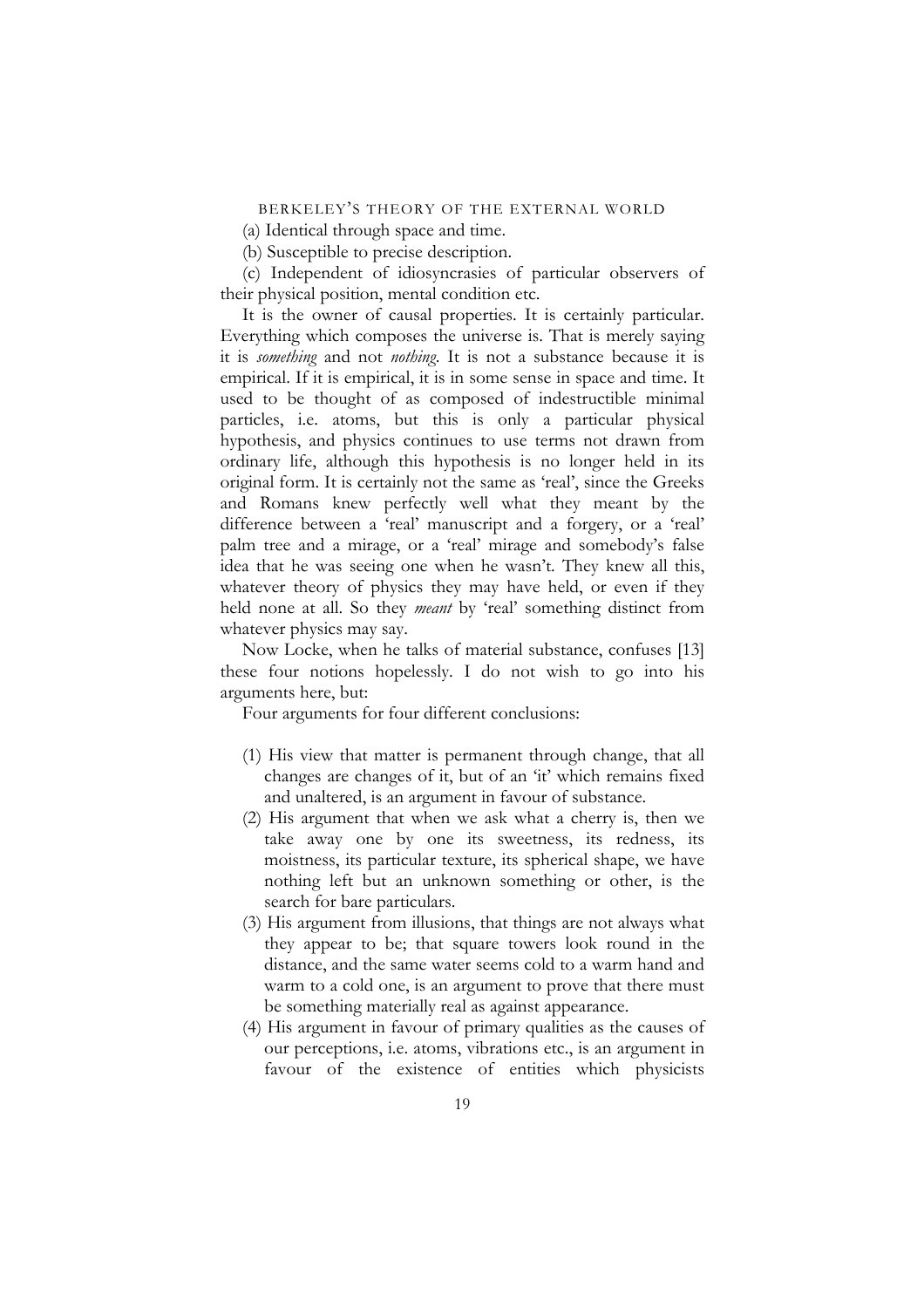investigate and describe, but which have life histories in time and space unlike substances. Small wonder that his conception of matter is so dark and so bewildering.

Berkeley rightly saw in the concept of matter one of the main obstacles to progress, and attacked it from two sides at once – as an abstract idea and as something unperceived and imperceptible. The work in which this done most thoroughly is *The Principles of Human Knowledge*. (It might be best to follow the plan of the *Principles*, and to start at any rate by taking it as the text to consider the development of the argument, as he presents it very coherently there.) Worth mentioning the method he employs:

[14] What emerges from Berkeley's treatment is that his method is something like this.

(1) There are certain topics such as theology, morals etc. where he repeats what his predecessors said, i.e. that it is discovery by means of a special light with which we are endowed by God etc. but

(2) With regard to the topics which interest us, namely 'What is a material object?' 'Does it exist outside our consciousness?', 'What is a concept?', 'Has it a counterpart in reality independent of our thought?', 'What is a colour?', 'Does it characterise something within or without us?' – with regard to these questions Berkeley thinks the proper method is to examine how we use the words which are thought to stand for these entities, and he claims that if you consider very carefully what you mean when you notice such words as 'thing', 'real', 'red' etc. you will realise that certain theories about what they are will mean nothing to you, or are even selfcontradictory, i.e. contradictory to the meanings which you originally claimed to attach to them. Now this is of course Euclid's method in Geometry, and so far it is deductive and does not depend upon the facts of experience. But the original meanings which the conclusions are said to contradict are not defined as a rule in a conventional manner. Berkeley, for example, argues that when you say you feel pain, and when you say you feel heat, you may be referring to the same sensation. Whether you do or not is a matter which you can settle only by, so to speak, looking within yourself and considering whether you do or don't, not by looking up the original definitions and rules at the back of the book. The [15] method may be deductive, but the data are supplied by experience, experience of what we mean, i.e. what we want to say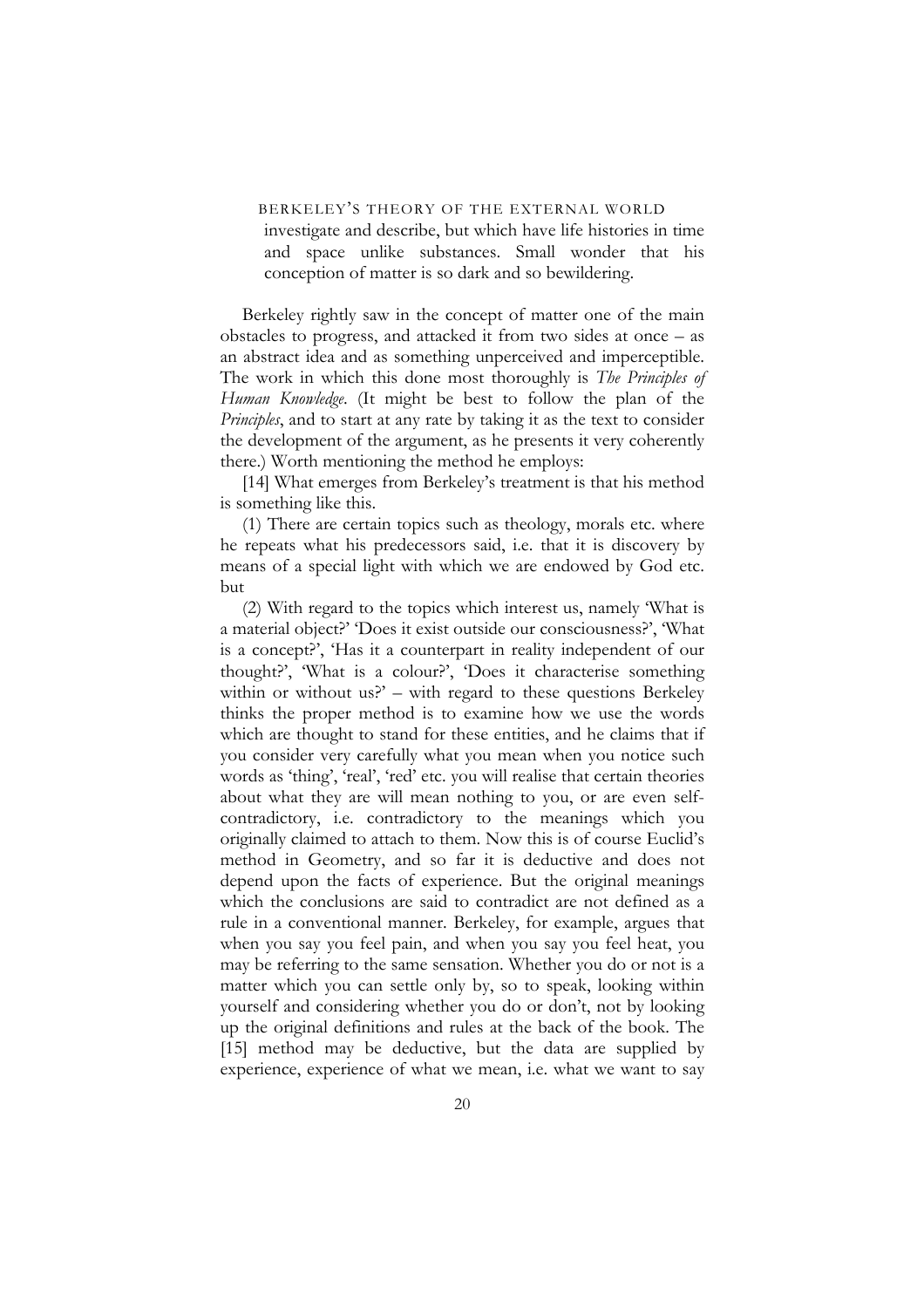by using this or that word. And this, in a sense, is an empirical investigation of how people use such words as 'colour', 'a physical object', 'perceive', 'is' etc, and whether anything can be discovered from this about themselves, or the world. An investigation on just this subject is what Berkeley begins with when he attacks the notion of abstract ideas.

#### [16]

#### **Lecture II (23 January 1947)**

1. Berkeley begins *The Principles of Human Knowledge* by saying that, before getting on to such large topics as 'What are things?,' 'What are minds?', 'What exists?' etc., he must say something about the part played by words. He thinks if any problem seems unanswerable in principle something is wrong in the formulation. It is only we who put difficulties in our own path in the matter.

We should believe that God has dealt more bountifully with the sons of men, than to give them a strong desire for that knowledge, which He had placed quite out of their reach. […] Upon the whole, I am inclined to think that the far greater part, if not all, of those difficulties which have hitherto amused philosophers, and blocked up the way to knowledge, are entirely owing to ourselves. That we have first raised a dust, and then complain, we cannot see.<sup>6</sup>

Hence the need for looking for false principles of enquiry as the source of our difficulties (Important. Pseudo-questions: if we understand a question we must know what *kind* of answer it has – otherwise meaningless), and this involves us in considering the 'Nature and abuse of language'. One of the major abuses of this sort is that which involves belief in the existence of abstract ideas. Normally if we ask what a thing is – say a Kangaroo, or mate in three moves – we can produce a specimen. Wherever it is a thought, e.g. in the case of entities like 'Oxford University' or 'life' or Truth or Reality, we appeal to abstract ideas.  $\frac{1}{2}$   $\pi \pi$ ov  $\mu \infty$ ,  $\delta \rho \omega$ , iπποτητα δ'ουχ ὁρω.<sup>[7](#page-20-1)</sup> We intuit 'horseness', an abstract idea. In sections 7, 8 and 9 of the *Principles* Berkeley gives a very reasonable

<span id="page-20-1"></span><span id="page-20-0"></span>

<sup>6</sup> *Principles*, introduction, paragraph 3. 7 'Hippon men horō, hippotēta d'oukh horō' ('I see a horse, but I don't see horseness').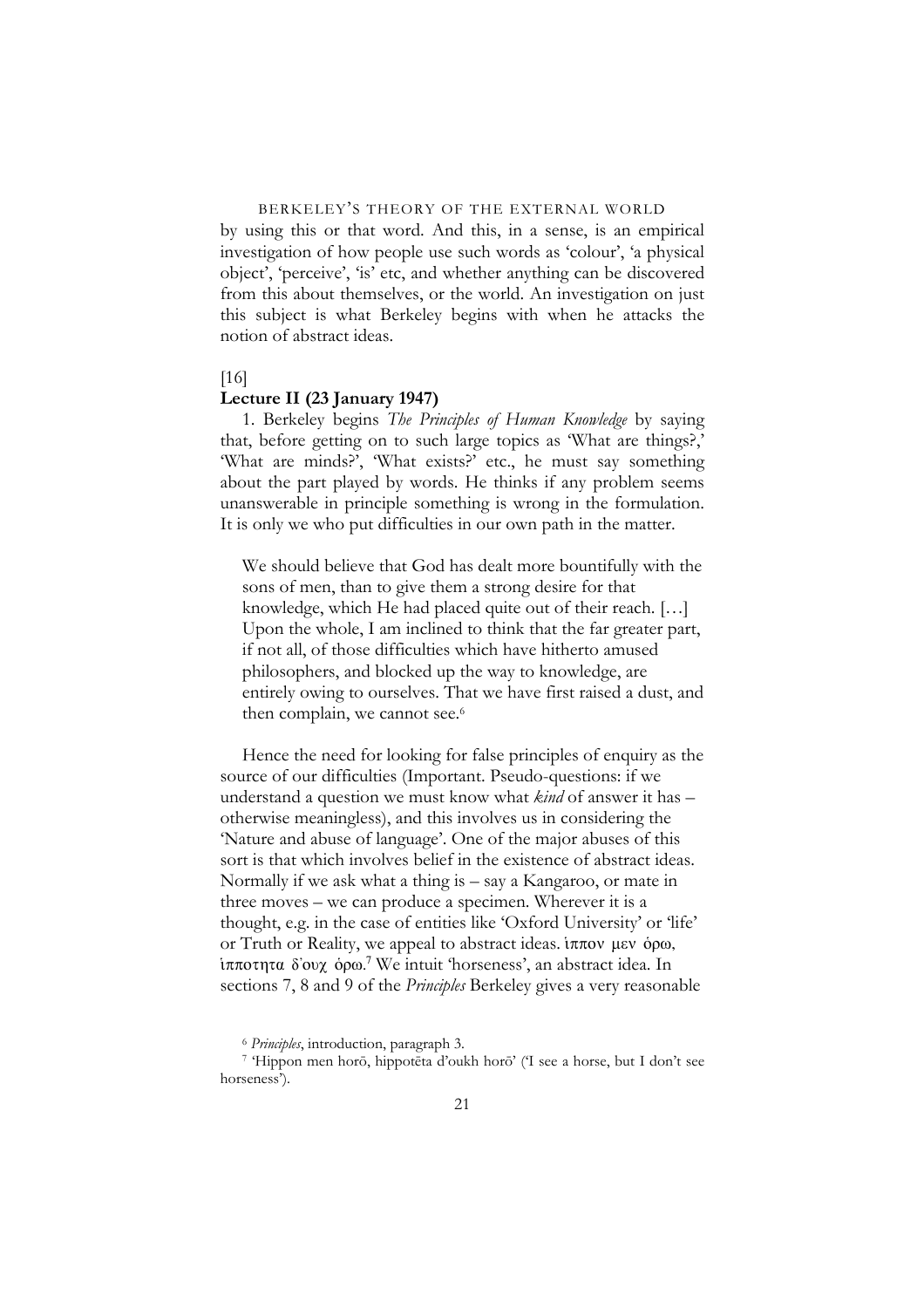BERKELEY'S THEORY OF THE EXTERNAL WORLD account of what Locke, for example, must sometimes have meant by, say, the 'Idea of Colour in Abstract'. That which is common to red, blue and white in virtue of which we call them colours, according to Locke, is itself neither red nor blue nor white nor any other determinate colour. Now this cannot exist, but we can think of it in some sense. Nor can colour exist without extension, yet the mind can 'frame to itself by abstraction' the idea of one of these without the other. The notion of 'man' or 'humanity' or 'human nature' leaves out the ideas which it has of Peter, James and John – those 'circumstances and [17] differences which are determinate to any particular existence'. Motion is 'neither walking nor flying nor creeping, nevertheless it is motion, though difficult to conceive'. Berkeley observes of this: 'Whether others have this wonderful faculty of abstracting ideas they best can tell. For myself, I dare be confident I have it not.' He then says that he can imagine new combinations of the original ideas. 'I can imagine a man with two heads or the upper part of a man joined to the body of a horse or a nose or an eye by itself.' But 'I deny that I can abstract from one another or conceive separately those qualities which it is impossible should exist so separated or that I can frame a general notion in abstracting from particulars in the manner aforesaid.'

Locke said that the capacity for abstraction is what divides men from brutes. For 'brutes abstract not'. Berkeley fears that, if this be the criterion, then a 'great many of those that pass for men must be reckoned into their number'. The reason why brutes are excluded is, it seems, because they do not appear to use words or symbols. But it can follow only that what they lack is power of *abstraction if* 'the use of words is impossible without having abstract *general ideas*'. What sort of thing is an *abstract* idea? Berkeley does not deny (section 12) that we may in some sense have '*general* ideas'. 'An idea which considered in itself is particular becomes *general* by being made to *represent* or *stand for* all other particular ideas of the same sort.' The geometer's particular black line, an inch long, becomes general by 'being made a sign', 'so the same line by being a sign is made [18] general'. A line is general because it refers to 'the various particular lines which it indifferently denotes'. And again, 'A word becomes general by being made the sign not of an abstract general idea, but of *several* particular ideas, *any one* of which it *indifferently* suggests to the mind.' The word 'any' is going to give trouble later. He then quotes Locke, book 4, chapter 7, paragraph 9 of the *Essay on Human Understanding*, where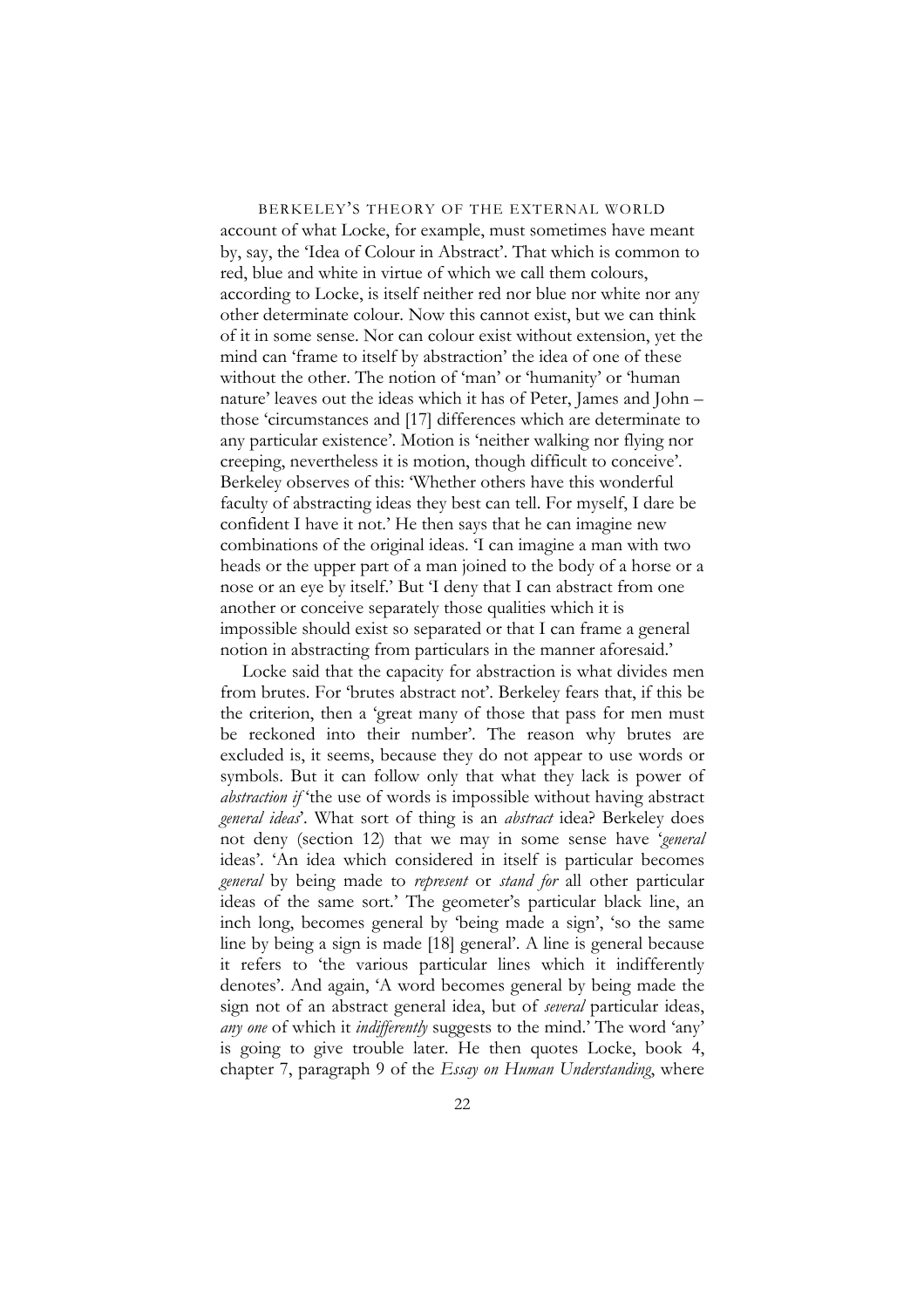Locke (very unfortunately) says that 'A general idea of a triangle is neither oblique nor rectangular, neither equilateral, equicrural nor scalenon, but all and none of these at once.' But this, so to speak, jumbles all these together in its haste to communicate some general notion. Berkeley mocks at this and says that if anyone believes that they can perform such an operation he can think of no argument against it, and invites the reader to look into his own mind and see whether he can find *something in it* which is neither oblique nor rectangular, neither equilateral, equicrural nor scalenon, but all or none of these at once. Of course Berkeley is right: it is to say the least *difficult* to frame such a notion. Not difficult but obviously quite impossible. Something can certainly not be qualityless. 'Particulars can be bare' is self-contradictory. Locke says that it will be found a hard task for children – a hard task for that tender age. 'Is it not a hard thing to imagine that a couple of children cannot prate together of their sugar plums and their rattles and the rest of their little trinkets before they have first tacked together numberless inconsistencies and so framed in their minds abstract general ideas and annexed them to every common name they make use of'?' Of course there are *universal notions,* which merely means that 'a particular triangle doth equally stand for and represent *all* rectilinear triangles whatsoever'. This is considered quite different from abstract ideas (read quotation from Sections 18 and 19; also marked bits in sections 23 and 24). Now the difference between *general* ideas and abstract ideas is obviously crucial. Suspend this. Consider what Berkeley wants to say first.

[19] Berkeley's principal motive for discussing abstract general ideas is to kill the view that there are entities in the *external* world *not* perceived *through the senses*. If there are such, no telling what may not be postulated. Of course Locke had routed innate ideas as advocated by Descartes or Leibniz, and showed that we 'did not discover such within us, implanted from birth', but Locke had not gone far enough, and was still deceived by words. The war between intuition and empirical knowledge must necessarily be war to the death. You cannot have it both ways. If the mind is capable of deriving information from sources other than the stream of empirical impressions, it can construct an entire world therefrom. The proposition that it can do this is derived from the view that certain words have no obvious empirical counterpart. While most sync[ategorematic] words have empirical counterparts – 'red', 'sweet', 'mountain' etc. – there are words – like *substance*,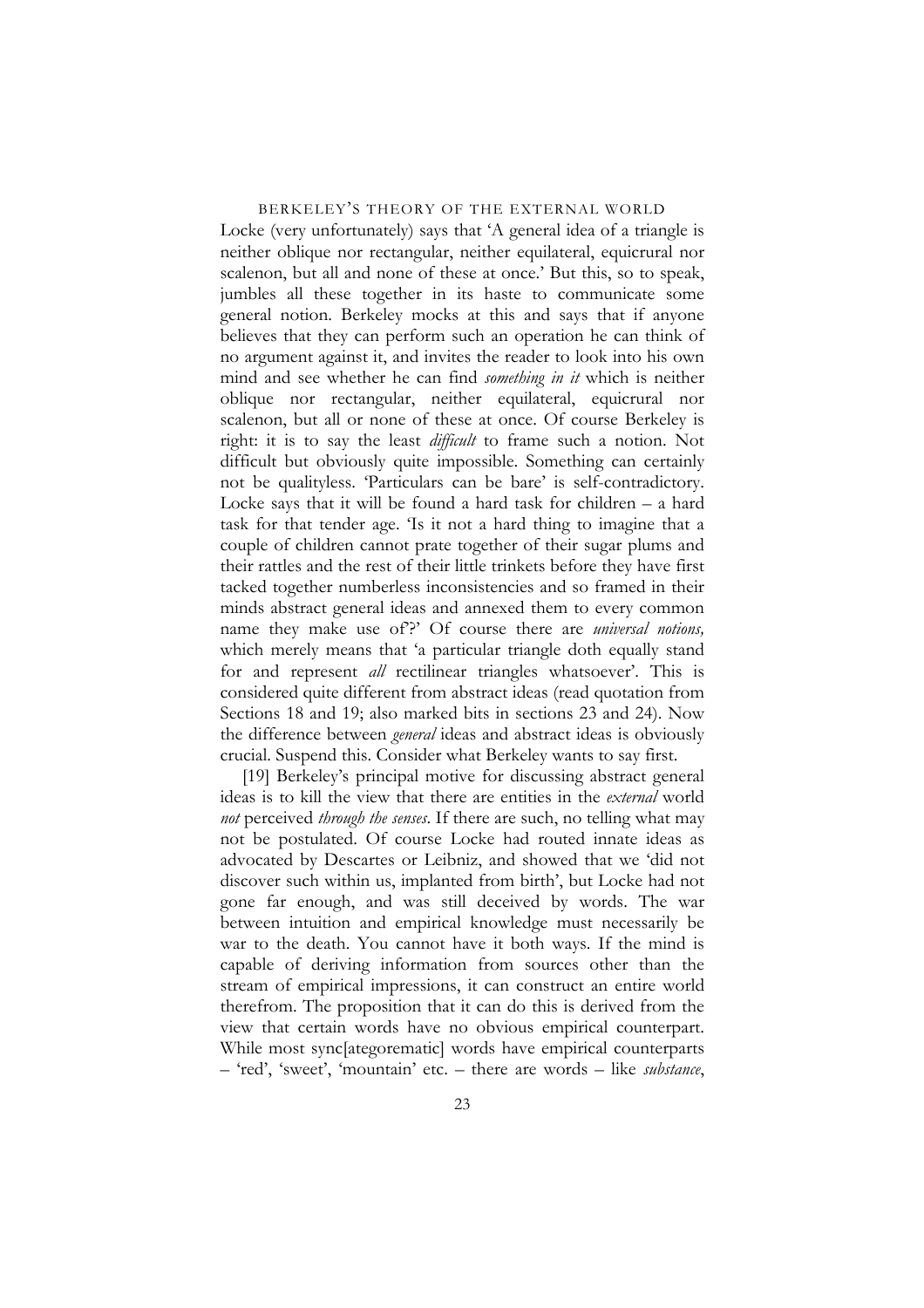*cause*, *infinite divisibility*, square root, triangularity, humanity which have none. But they mean something. Therefore they must have some counterparts in the external world of which they are the proper names; if these words are proper names, their owners, since they could not be seen, smelt, heard, touched etc. can be made to present themselves only by some other faculty: the named entities were non-sensible, the faculty was a non-sensible mode of acquaintance, the science that dealt with this was ontology or metaphysics and subdivisions of it were physics, mathematics, logic etc. Innate ideas might not exist; Locke might very well have shown that infants at birth or untutored American Indians or congenital idiots did not enjoy innate information; it comes only later with adequate mental development. It is, as Leibniz believed, potential. In mind, not before it, etc. But no matter how or whence it comes, if it comes at all, non-empirical knowledge is possible, that is knowledge which is neither of the data of the senses nor yet knowledge of how words and other symbols are used; awareness that is neither of particular colours or scents or sounds [20] nor yet of the rules of language or the rules of chess or the rules of mathematics, all of which might be represented as man-made. And once that is allowed, the enemy is within the gates. If non-sensible information was a principle allowed to be possible, then how was one to deal with persons who maintained that you see brown extended patches and touch hard extended surfaces, but know in some other way that these are merely appearances of 'real things' which you know are there in some other way? That in hallucinations or dreams, or indeed in the stream of images or daydreams which a hearty visualiser could summon up at will, what is lacking *is precisely* the presence of *this* hard, non-sensuous, substantial core? *That* and nothing else is what is *meant* by distinguishing your data into appearance and reality, into the physical world and the world of dreams and imagination. And then would arise the appalling problem which faces anyone who takes any such view as this of answering the question. 'What is the relation between the two worlds? Is it resemblance? Or causal? Or special and unique? And how can you tell what if any relation it is without seeing both ends of the relation at once, seeing which is appearance and which reality in one act of cognition? But if you see both, why should you bother with appearances at all? Why should you bother with the senses at all?' That is what Plato and Descartes, St Thomas and Spinoza all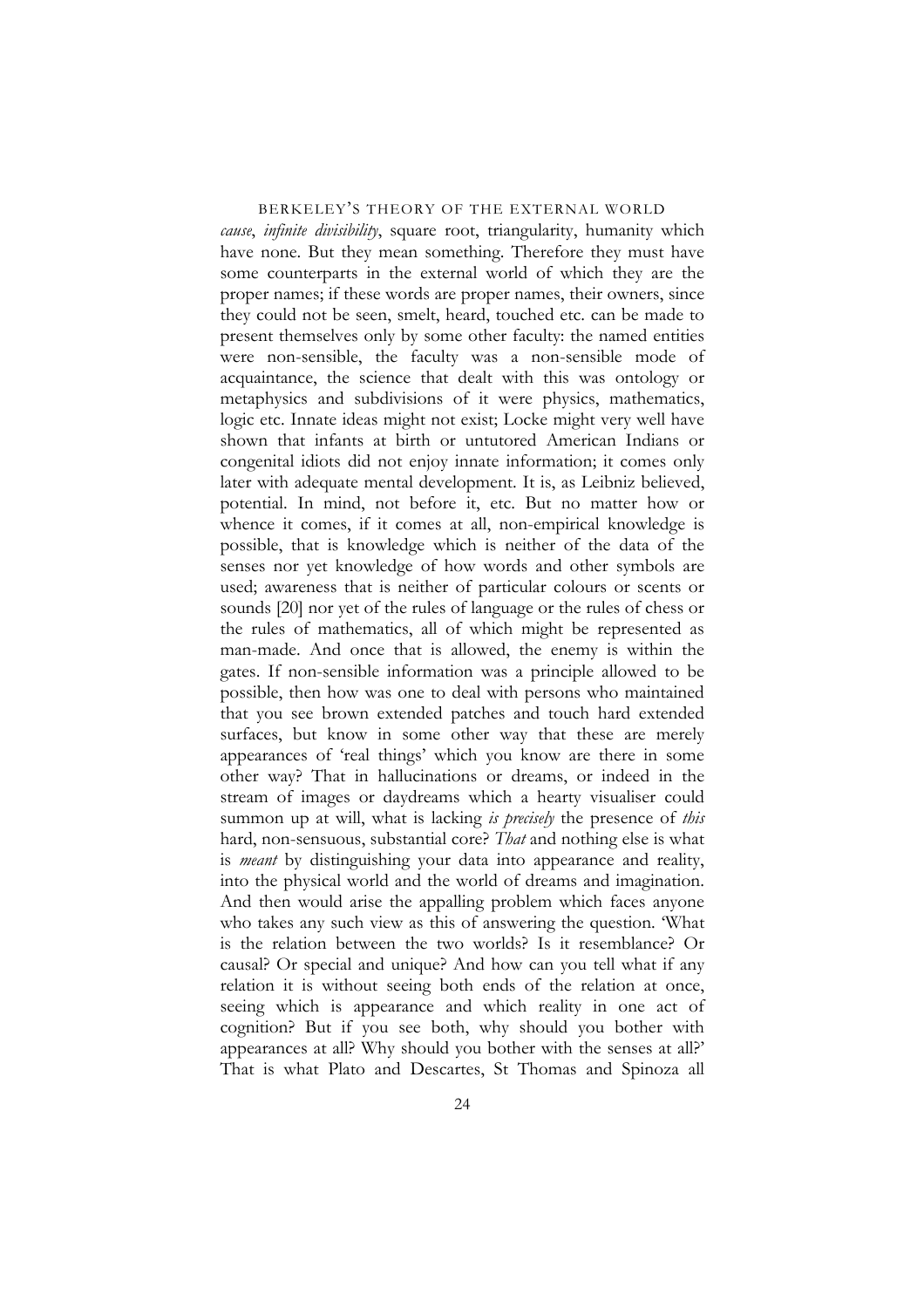thought. But if ordinary men certainly did not have the insight which Plato and Descartes said they possessed, and did not see the superior entities of the purely rational world, we are back with the choice between one or two mutually exclusive sources of knowledge. If the second, metaphysical, one exists, the first seems unnecessary; if the first, i.e. the empirical, tells us all we do in fact know, the second is either a shadow, an unnecessary copy of it, or unintelligible, and this latter is in fact Berkeley's position.

[21] Berkeley read the metaphysicians, and apart from his theology and doctine of Selves and Relations, which is another and later story, convinced himself that he attached no meaning to their concepts, and did not posses the faculty of intellectual intuition, superior to and different from the senses. How did they come to make the vast mistake of thinking they had this power of almost mystical vision when in fact they did not? Berkeley thought he solved the mystery. It was due to a gigantic fallacy about how words mean. The fallacy is one I mentioned last time. It is that of *unum nomen unum nominatum,* i.e. that corresponding to every syncategorematic word there is always some *one* entity for which it stands – of which it is the name; this presupposes that language is unambiguous, that words neither alter their senses nor stand for related but different entities or are used in different ways to mean differently in different contexts. He has in mind persons who really think that in order to be aware of anything at all I must (as used to be said) apprehend the universal in the particular; or 'extract' universals from particulars; a kind of process which leaves particulars bare and unrelated like a kind of slag-heap of coke after the valuable substance has been taken away from it, the valuable stuff being the universals which I extract, strain off like a precious juice from the grape; people who think that tend to argue that if it weren't so, I should not even be able to think of things as being 'green' or 'grass' because having seen green grass once, how could I recognise it as green the second time I saw it? Unless I had in my mind some notion or concept which I could apply like a measuring-rod or a standard to see if it really is green and grassy? And what is this but the ideas of green and grass, abstraction of a universal, extracted from out of the first green grass I saw, retained ever after in my mind's eyes, which is a non-empirical intuition of what it means to say that: [then not that?]. So, you see, a nonempirical intuition is required even for empirical knowledge: but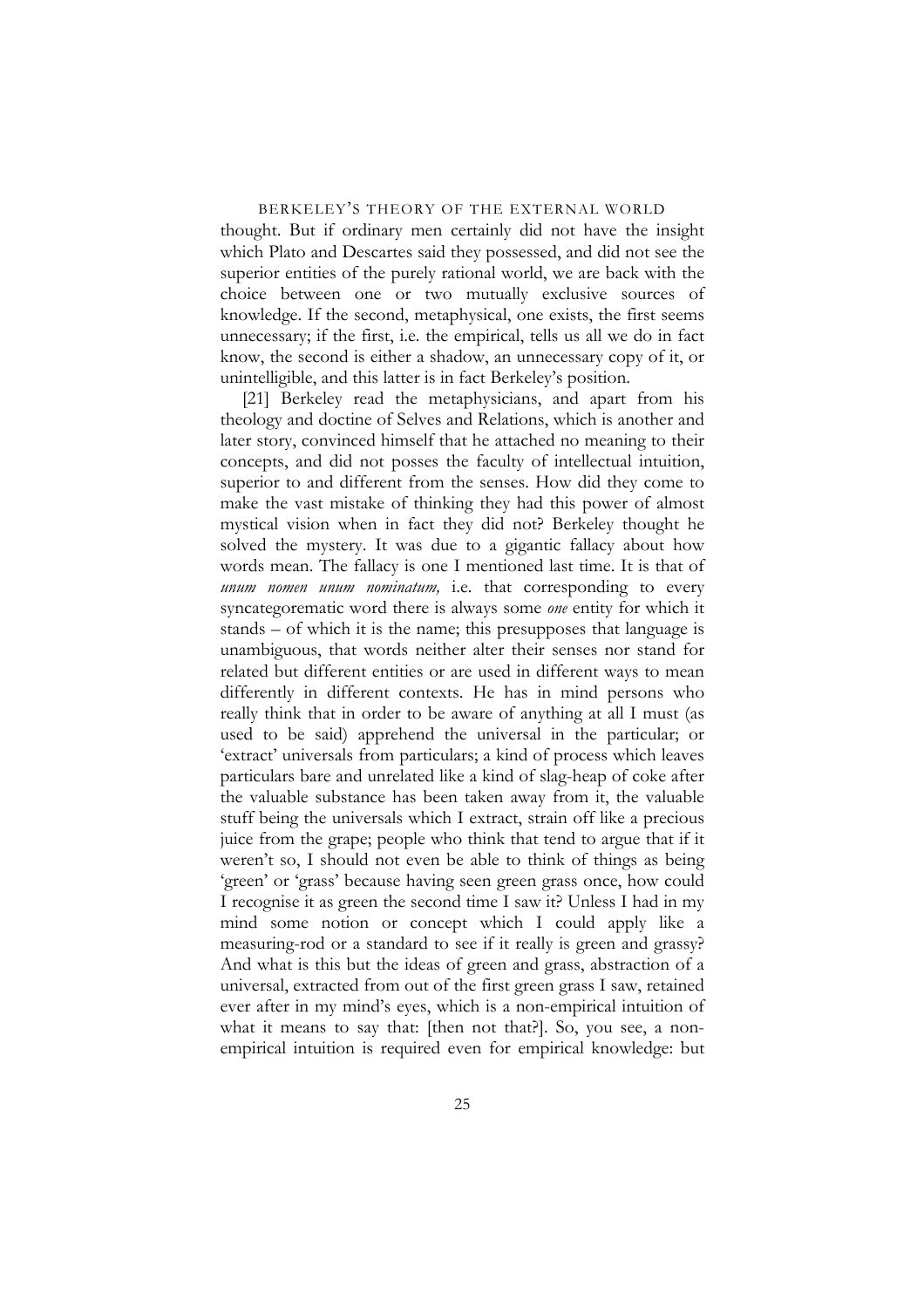BERKELEY'S THEORY OF THE EXTERNAL WORLD this once granted may have objects of its own, number, substance and all.

Again: *words*, we said, classify: to call a thing grass is to put it in the same category with other things also called grass; what all patches of grass have in common is grassiness. And I do not count even[?] grassiness as I do this[?] grass – but unless 'grassy' meant something to me, 'grass' would not. But it does: therefore 'grassy' does. So I *must* have a faculty for apprehending it which functions whenever I *identify* anything as 'such and such'. Of this I can say only that in that event the brutes dismissed by Locke, who *ex hypothesi* cannot perform such intellectual non-sensuous operations, must be able to *taste* or *smell* abstractions, for unless we think animals automata we certainly think that it is the fact that there *is* a common quality between two experiences, say the look of milk that makes the cat go for the milk or the dog recognise its master the second time it sees it/him, or makes it avoid the fire after singeing its claws once. Animals do 'recognise' the sound of a bell, or the looks of things: by intuition? But this is irrelevant. This is not a lecture on logic or the nature of universals and I cannot therefore discuss the general problem involved, but this much must be said: Berkeley must get rid of non-empirical analysing of what it means to say that a given triangle becomes generalised by being made to stand for any other triangles, or a given patch of grass for other patches. The puzzling phrase is: 'being made to stand for' or 'standing for'. How does something 'stand for' something else? Because we make it do so. Words do not mean by nature, nor [22] do geometrical designs on blackboards naturally stand or fail to stand for anything. They are what they are, visual or auditory experiences.

Now if I say of a given geometrical pattern, 'Let it stand for all triangles indifferently', there are two difficulties at once.

1. In virtue of what do they do this? The triangles are composed of thick black lines, let us say. Why then do they not *stand for* a particular brand of black paint or draughtsman's charcoal? They are drawn on, say, paper. Why do they not stand for a particular brand of paper as opposed to cloth, or something else? And so forth. In other words somebody might say that it is *in virtue of* only one property or a set of properties that the given triangular patch in my visual field stands for triangles in general, and this phrase 'in virtue of' is then what the defender of abstract universals would say refers to the presence of, is the name of,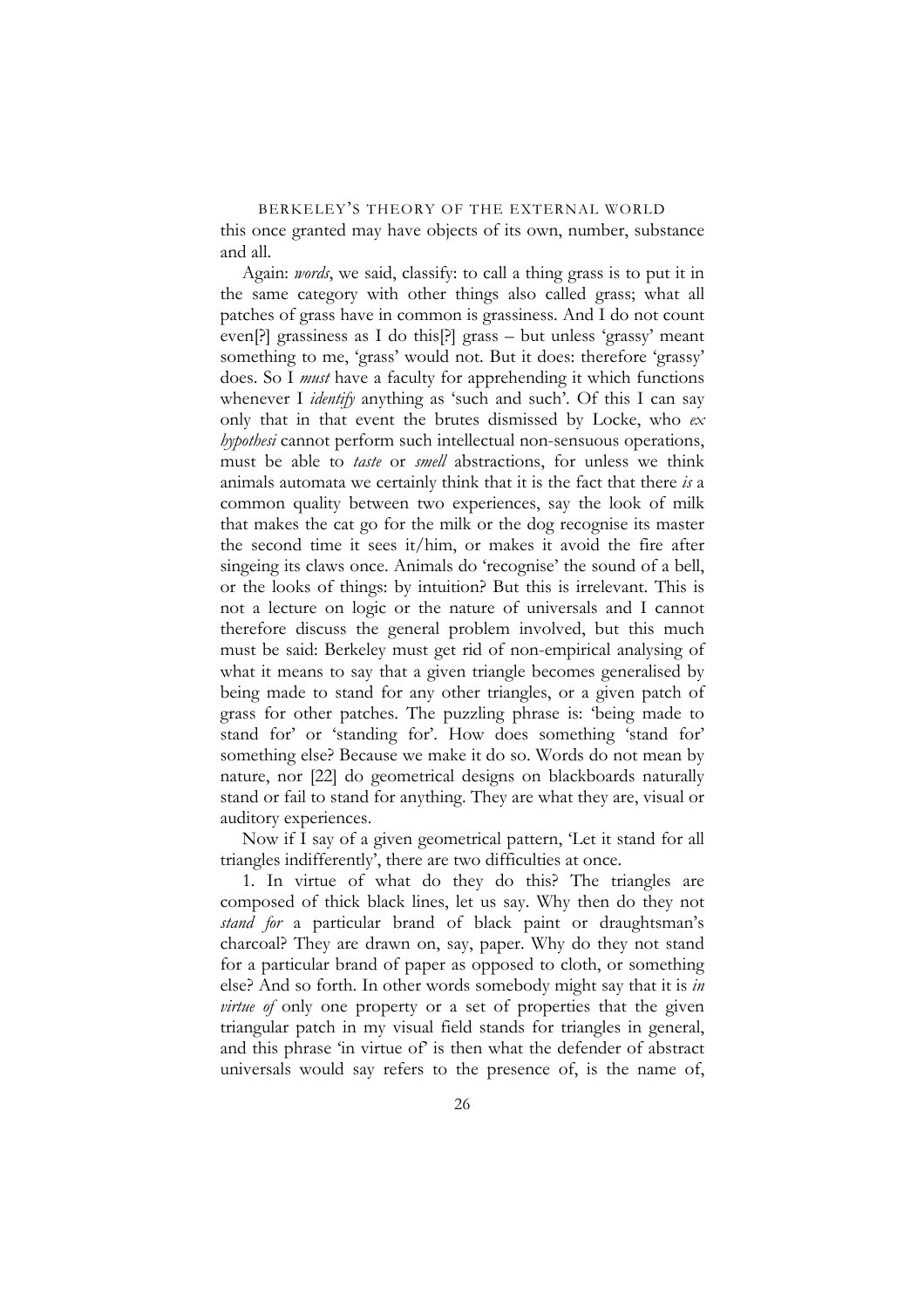universals. That, according to logical realist or conceptualist, is what this triangle and the triangles it stands for actually have in common, and they actually have it, this single common property, triangularity; the individual triangles are so many particular entities, like headaches, or sensations of red, or loud sounds or bitter tastes. I do not invent them, I come across them. And triangularity is something else again, and they all have it in common, and I don't invent that either, I find it *in* the triangles, though what 'in' means it is harder to say.

Berkeley gives countenance to such talk. In talking of triangles Berkeley does not mean, or should not mean, what modern mathematicians would mean by geometrical triangles, for these obey rules which according to some theories are invented by us, like the rules of chess, and if so have only that in common which we put into them. We don't learn about this by looking for common qualities they have with other triangles any more than we learn about Kings in chess by examining hundreds of chessmen. He seems to mean the vaguely triangular shapes one might meet with in nature, say pyramids or the flaps of envelopes; and the difficulty is what is meant by saying that a given triangular shape stands for, even[?] 'in respect of' its triangularity. Now the *word* 'triangle' doesn't have anything in common with the triangles it stands for, and therefore the [23] question 'In respect of what special characteristics of it do I use it to stand for triangles?' does not arise. I use any symbol I please: *anything* will do if I make it serve me thus. But the difficulty lingers. The triangular shape stands for whatever this, that or the other triangle have in common. What does this 'whatever' stand for? What do entities called triangles have in common? And if, as Berkeley thinks, there is no one single 'it' which they all have in common, and which 'triangle' is the name of, what is meant by saying that it is proper to use any *one* symbol for them *all*? Berkeley's answer is that the relation of 'standing for', 'in virtue of', etc. is really founded on that of *similarity* between the various instances and this is very important. First glimpse of light in the wood. (*Note:* What Nominalism is; and explain difference between two types of nominalism – where terms stand for *similarity* and where they are purely arbitrary, i.e. collective noun: no *general* term can be purely arbitrary: and no *term* if it is a token of a type.)

But if similarity is the cardinal relation, then the objection some philosophers bring against it is something of this kind: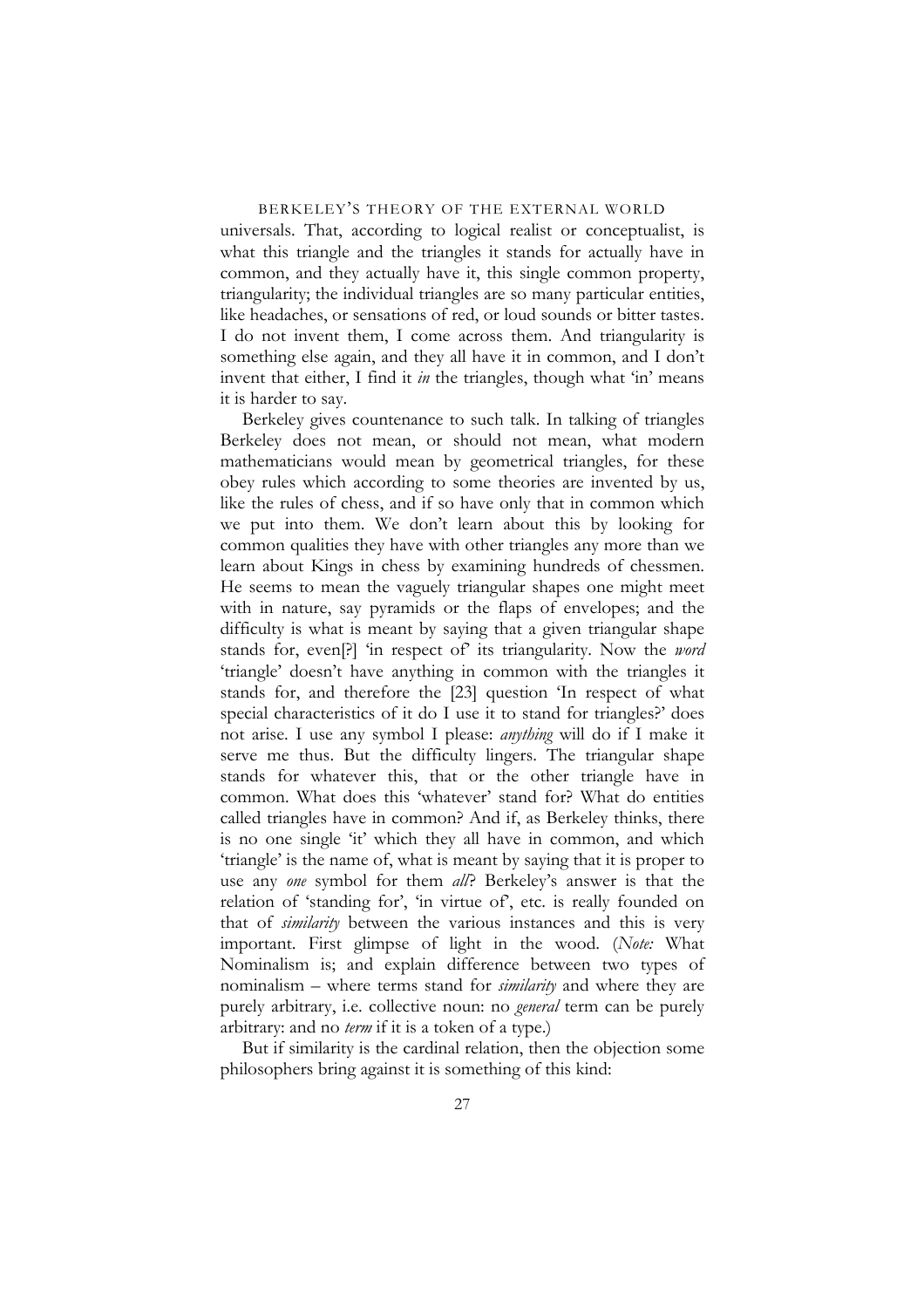You say that you call two patches of colour 'red' or 'scarlet' or even 'this particular shade of scarlet' because they resemble each other or look similar. In other words you christen some particular constituent in your experience with the sound or mark on paper 'red' as a name and say that *anything* which resembles it will be called 'red' too. 'Red' means 'like the specimen'. So far so good. But now what about the word 'resembles' (let us use one word, 'resemble', and drop 'similar'). How is that used? By analogy with the way in which we explained how the word 'red' is used, we have to say that the word 'resembles', like all words, is used to denote that something resembles something else: in this case whenever two or more relations of resemblance in their turn *resemble* each other. But if so, the definition is either circular or leads to an infinite vicious regress. Either the term 'resembles' is defined in terms of itself, and you say 'Two things resemble each other' when the complex consisting of these two things 'resembles' some other complex originally christened as the model or specimen of [24] the resemblance relation, and that the word 'resembles' is used throughout the expression in the same sense; in other words if 'X is red and round'  $=$  'X exactly resembles the original sensation we agreed to call red' *then* 'X resembles  $Y' =$  'The X–Y relation resembles the relation we agreed to call resemblance.' To get out of this circle we might try and hold that the sense in which 'this red patch' and 'that red patch' resemble each other is *a different sense* of 'resemble' from that in which the resemblance of these two red patches and the resemblance of those two blue patches resemble each other. But *then* you have to say that *the special sense* in which only the complex entity or pattern consisting of two red patches and the complex consisting of two blue patches are said to *resemble* each other is given by the archetype specimen in which these resemblances *resemble*; namely, there has to be postulated a supercomplex consisting of the two single complexes; and there has to be postulated a new relation of resemblance between this supercomplex and some other supercomplex also consisting of two sets of two characteristics tied by the same network of relations of resemblance. But of course the two supercomplexes, in order to resemble, must be conceived as connected in a supersupercomplex which has its own relation of resemblance, still [mind?] out, sensibly observed, with another super-supercomplex, and so on to infinity. And this seems not merely complicated but definitely wrong.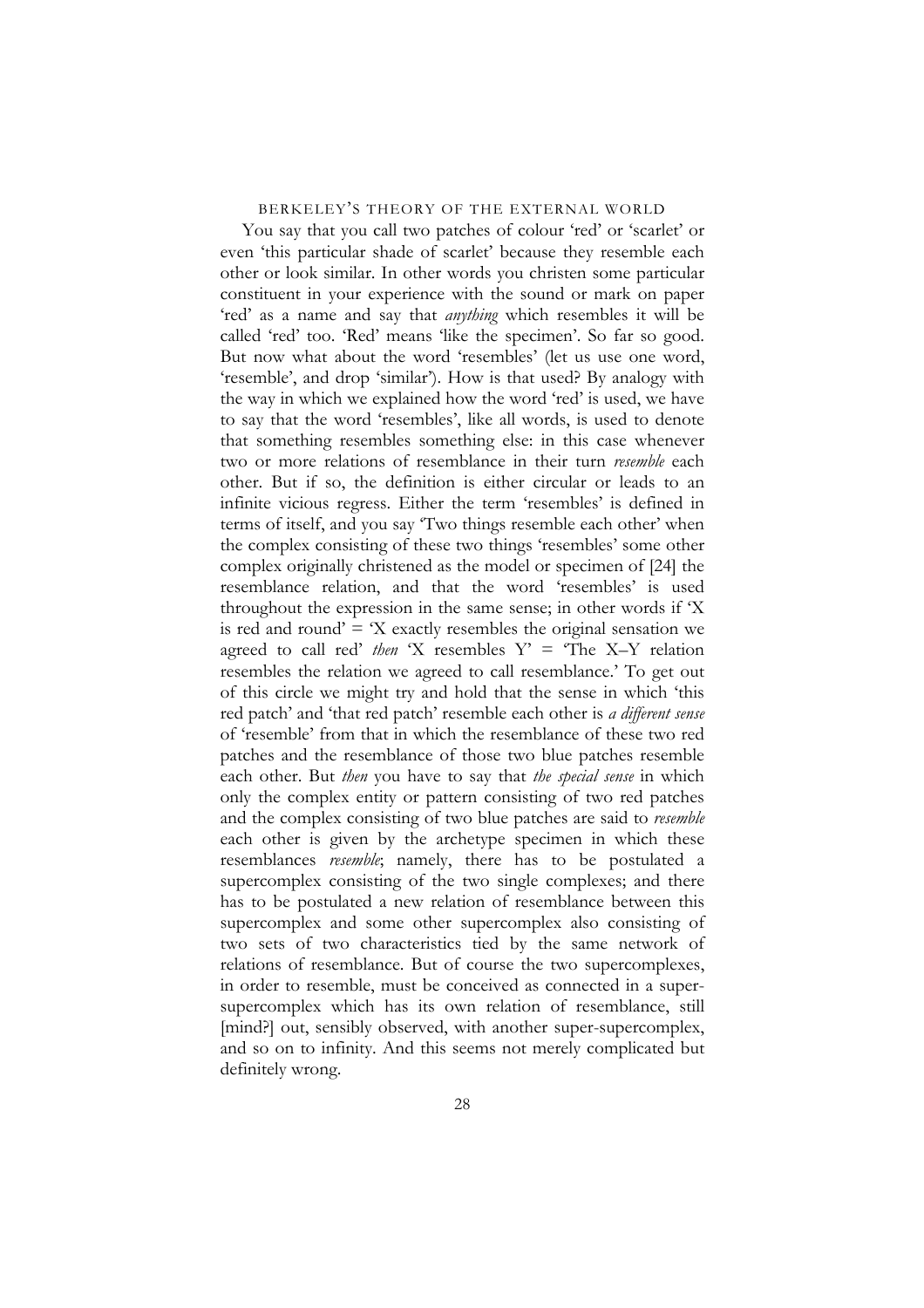a. Because the regress is infinite and proceeds backwards. Each foundation crumbles as the foundation under it needs propping. Each case of resemblance means something else, and we cannot even say they resemble each other in resemblingness – because that yields a new resemblance. tritoj a<sup>1</sup>nqrwpoj.<sup>[8](#page-28-0)</sup>

b. It is not true. I can say that I know what I mean when I say that two sounds which I do not name, i.e. even classify, are exactly like each other, and if I am told that I do not mean that unless I mean by likeness this infinitely regressive series of resemblances of resemblances of resemblances, then I must protest and say, 'But I do not mean that, for I am sure that the two sounds sound as one when they occur together, but I neither know nor think about the resemblances between combinations of combinations of a increasingly elaborate kind in which this sound might possibly be involved.' I must, as Berkeley says, be allowed to know what I am trying to say, and reject any attempt to represent me as stating something which I am not stating.

1. This is the objection to similarity analysis urged by Russell and others, and it is pretty formidable. Are we then in despair to turn back to Plato or Aristotle and speak of 'real universals'? But relations between them and their instances, and between them among themselves reproduce these difficulties in much worse form. Perhaps the answer to it is somewhat along the following lines: that awareness of resemblance is not a judgement asserting that two things have been compared in terms of a criterion which is itself outside them (which therefore needs accounting for, justifying etc.) but is immediate (develop a little).

2. Less formidable is the objection that Berkeley when talking of ideas means *images*, that this is his reason for being perplexed by abstract ideas: for of course nobody ever thought that I could have an abstract and general *image* of something. Of course I cannot have an image of something which is not red or blue or green or coloured. Of course I cannot have an image of a circle of no particular size or position or thickness etc., but general ideas are not images, they are *thoughts*. Not all, perhaps not much, thinking is thinking in images. When I think of a myriagon, i.e. a figure with ten thousand angles, I do not imagine it. Or, if I do, my image of a figure with ten thousand sides and my image of a figure with nine thousand nine hundred and ninety-nine sides are not very

<span id="page-28-0"></span><sup>8 &#</sup>x27;Tritos anthrōpos' ('the third man').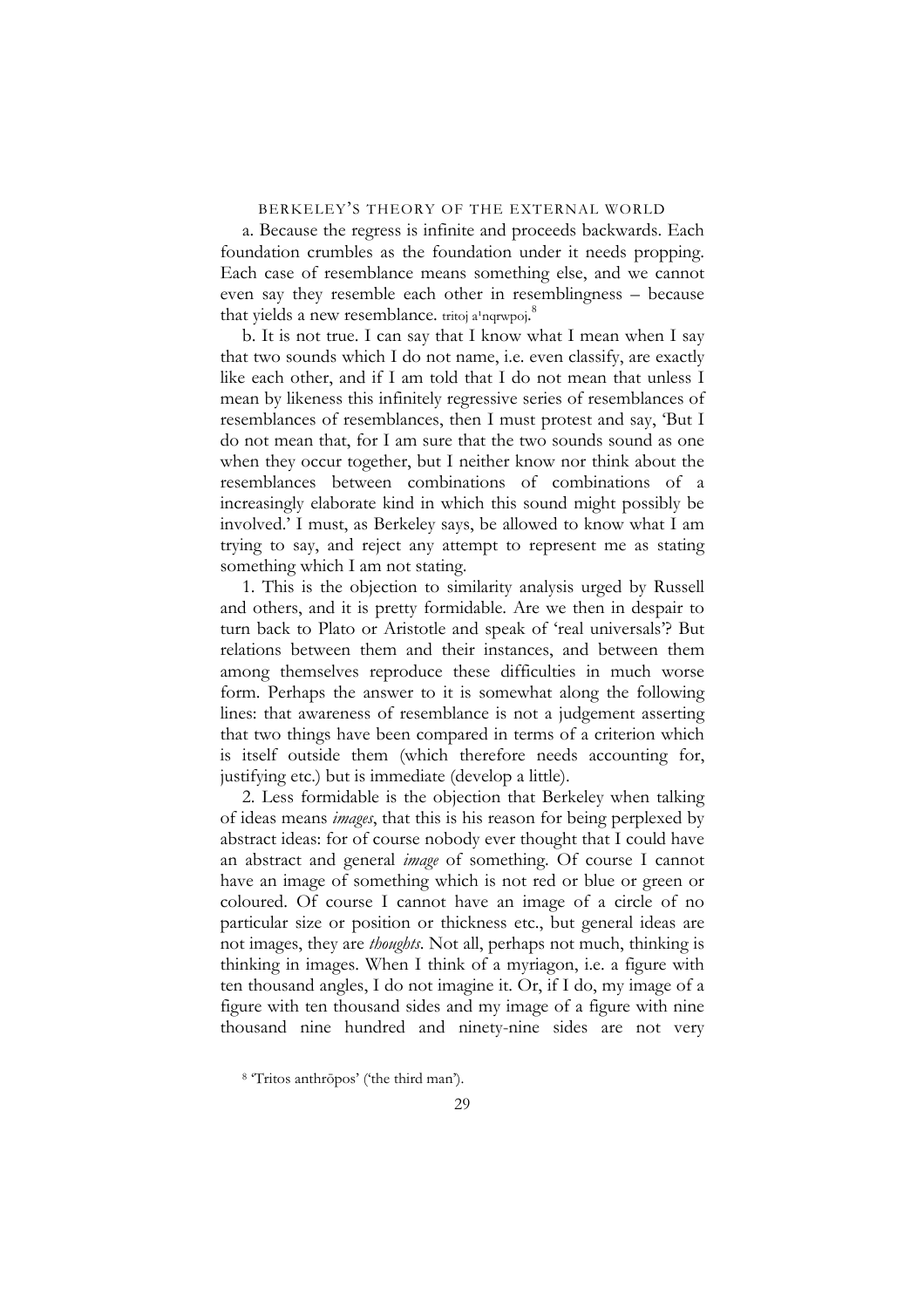different. Yet this does not prevent me from realising that their properties are very different. But because Berkeley talks loosely, his opponents cannot score as heavily as they think. Berkeley's thesis is that knowledge may be analysed into ideas  $-$  = sensations and images and any other empirical data – and *words*. What this means is that any proposition claiming to assert a matter of fact – not a law or a logical truth, but to give information about the world – can be analysed into basic empirical data and compounds thereof – Locke 'simple' ideas. I cannot imagine (i.e. I cannot see it as) a myriagon. But I can both imagine and give rules for constructing a pentagon: and I can imagine what it would be like to have a powerful enough intellect to imagine a myriagon. The image of one is not absurd. Whereas that of something without sensible attributes is. That is Berkeley's case. (Indicate that nevertheless the basic currency is empirical = ostensive.)

3. A far more fatal difficulty, on any empirical analysis of language, is about general terms such as 'all', 'any', 'if', propositions about the past, and notions such as those of material things, persons and scientific entities. These difficulties are not solved by a non-nominalist view of universals. Let us consider one of these. Generality[?].

[26] It seems clear that by his method of killing abstract ideas Berkeley kills off too much. After all, it might be possible that, although the data of experience could be defined in purely sensible, ostensive ways – reds, blues, hard – and soft – touch sensations, scents and flavours, sounds and inner images, muscular sensations and emotions such as discomfort, rage, surprise, hate, perplexity, sense of similarity or congruence etc. – although all propositions of a factual kind might be reduced to this, the relations between the data might be of a special or peculiar nature, i.e. in some sense not derived from simple data of sense or introspection or memory: that is, what propositions are *about* would always be empirical, but the *structure* of what they were about, whether it was hypothetical, [ ], or past or future etc. might be due to something like thought or reason, e.g. coloured or extended. All Ideas *concrete*. [9](#page-29-0)

This is a very primitive way of suggesting some of Kant's later theories, and it may lead to conclusions repugnant to Berkeley's

<span id="page-29-0"></span><sup>9</sup> Transcript corrected up to this point by Henry Hardy, hereafter by James Chappel. HH will correct the rest in due course.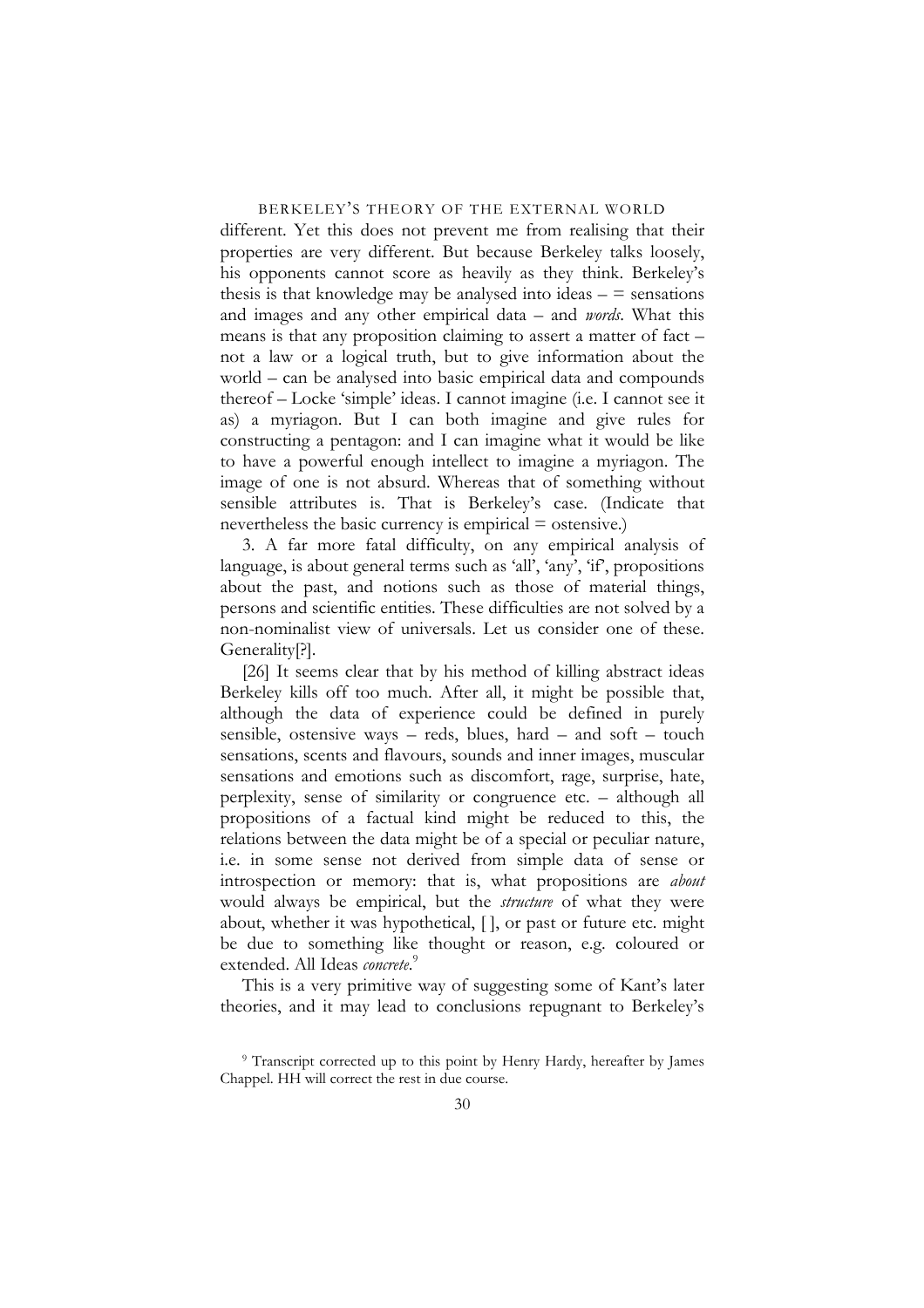empiricism, but the reason for it is that his form of it involved difficulties of a scarcely less formidable nature, (and although this takes us away a little from the external world) it is just worth a glance:

1. We have already dealt with difficulties about similarity. Now consider difficulties about generality. How are we to analyse propositions about 'all x' or 'if x': what '*idea*' corresponds? 'In the higher  $\lceil \cdot \rceil$  *all* cats are grey': I have idea of this cat or of a very large number of cats: e.g. resemblances between the various cats I think but even if number of cats in mind is finite and I have labelled it all, 'all cats' now cover all possible cats [ ] infinite number possible and I cannot collect infinity: all men, this and this and this and this *etc* and etc' cannot be diluted – into a finite collection: I cannot point to a collection and say 'that is what I *mean* by "all"'. I can say 'A, E, I O U Y' are *all* the vowels of the English Alphabet: but that means 'nothing not there *is* a vowel etc.' and nothing [ ], not X nor B, no letters  $\lceil \cdot \rceil$  – and that is infinite. Lecturers who talk too rapidly are apt to be misunderstood'. *Who* are these lecturers? [ ] We cannot tell: We cannot run them all: and say these are all the lecturers there are. [ ] [There] *could* be others.

2. On B's view geometry becomes odd, very odd. We have just seen that the notion of *infinity* is unintelligible, because again we can never say 'etc.'. This perhaps is a special case of generality. But worse is to come. If I say that a given visual surface is infinitely divisible that means that it has an infinite number of parts. What can this mean for Berkeley? Obviously the number of parts which I can actually distinguish with the naked eye is finite and I could, I [27] suppose, count it if I was careful enough. But only that which I can discriminate can exist, for to say that there is something else is all to him nonsensical and therefore meaningless. Therefore I cannot infinitely divide and subdivide an empirical datum or an empirical surface. Therefore surfaces do *not* consist of an infinite number of parts, but only of so many. But as geometry, according to Berkeley, (and algebra,) do purport either to describe or symbolise the world, the notion of infinite divisibility is an absurd and meaningless one. This odd conclusion he boldly embraces. Of course someone might say 'What about an eye differently constructed from ours, say the eye of a fly (Berkeley speaks of a cheese mite), to which an inch on a table surface may present many more discriminable data than to our eye; and what about the bit of the table seen magnified by the microscope', again many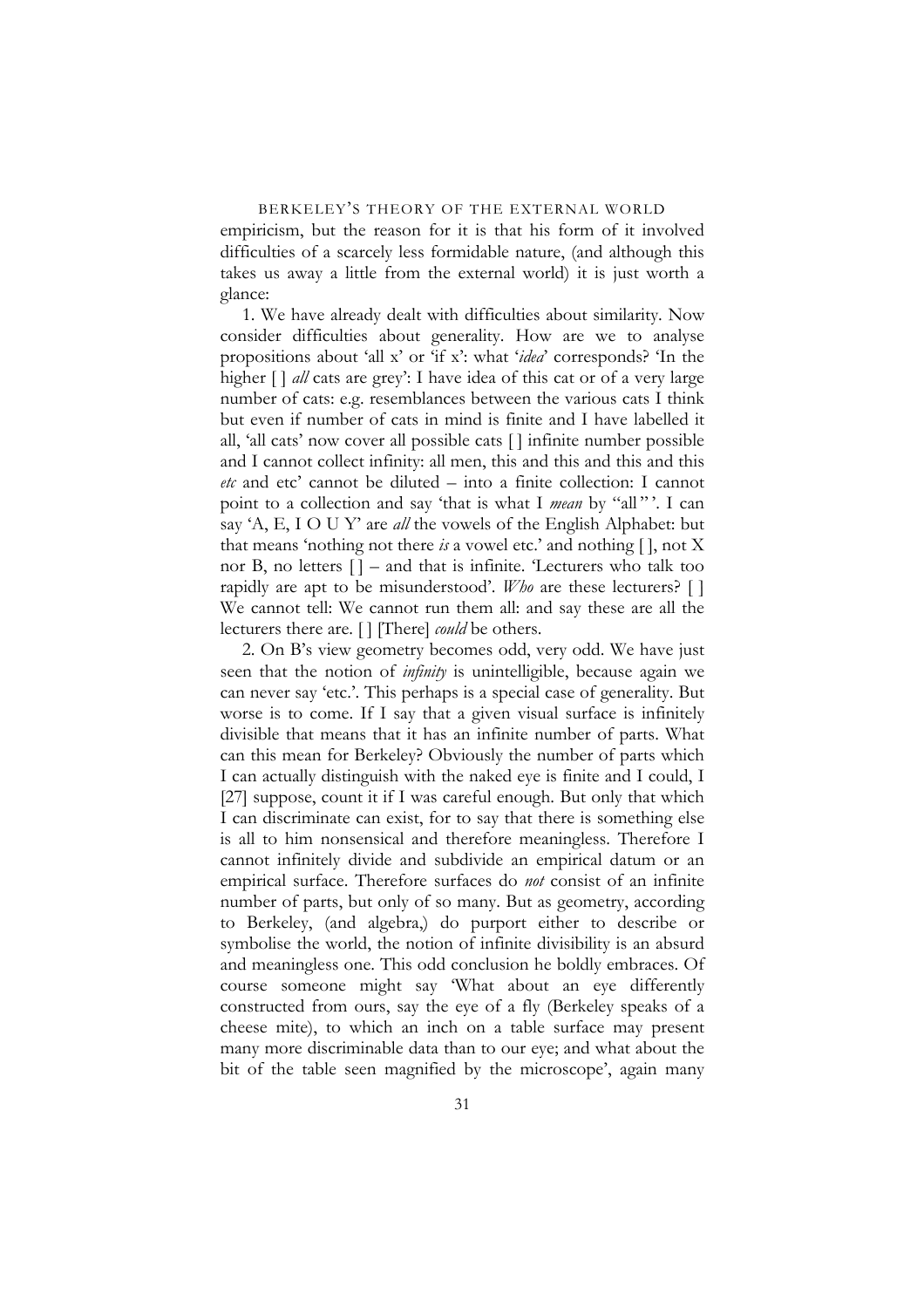more data etc. To this Berkeley replies that the fly and the man with the microscope literally *do not see the same* thing as the normal observer with the naked eye. What the microscope reveals is literally bigger and with more parts than data of naked eye. And we say that what we see through the microscope is the same as what we see without it in a very peculiar sense of 'same'. It is not literally 'same'. It is 'same' in a special sense of 'same'. But that we shall have to deal with in discussing identity of material objects. In the meanwhile if five lines are not infinitely divisible, the doctrine of infinitesimals on which the differential calculus of Leibniz and Newton is based, as well as the doctrine of the incommensurables which it is meant to solve, go by the board. (Give brief exposition here of irrational numbers). E.g. if extension equals collection of minima sensibilia, only those lines can be bisected which contain an even number of them, i.e. a line containing an odd number cannot be said to have two halves at all: v. odd. Berkeley literally says that 1/10000 part of an inch *doesn't exist*: and that explaining what we mean  $(1" = 10000$  miles, which is 1 mile  $= ?$ ) contradicts himself. [28] Now this, although it seems absurd, cannot be brushed aside. There is a sense in which Berkeley is right, and people do not see an infinite collection of points or magnitudes infinitesimally small, and the application of or relation of a formal system like arithmetic or algebra to the sensible world are in any case a problem which the Greeks failed to solve, and the solution of which by modern thinkers is not *so* clear as to be *self-evident*. But the conclusion Berkeley reaches is that Newton and modern mathematics and physics are simply wrong in using such concepts as infinitesimals. That everything is made up of a finite collection, either odd or even, of minima sensibilia not further sub-divisible, but varying from time to time from place to place, from observer to observer, from type of eye, brain etc. is kind of sensationalist atomism, at least equally paradoxical and if worked out, absurd. (How many? How to specify conditions?) It makes mathematics an empirical science, and all proofs approximations, as Mill finally said it was. And whatever else it is, we are clear that it is not that.

All this is done in order to get rid of arguments for the existence of abstract ideas, under cover of which there is a liability to smuggle in the mysterious and undesirable *sub-stratum matter*, alleged by other philosophers to be the object of our knowledge and the cause of our sensations. Words cannot show for nonentities. Hence no abstract ideas. The world consists according to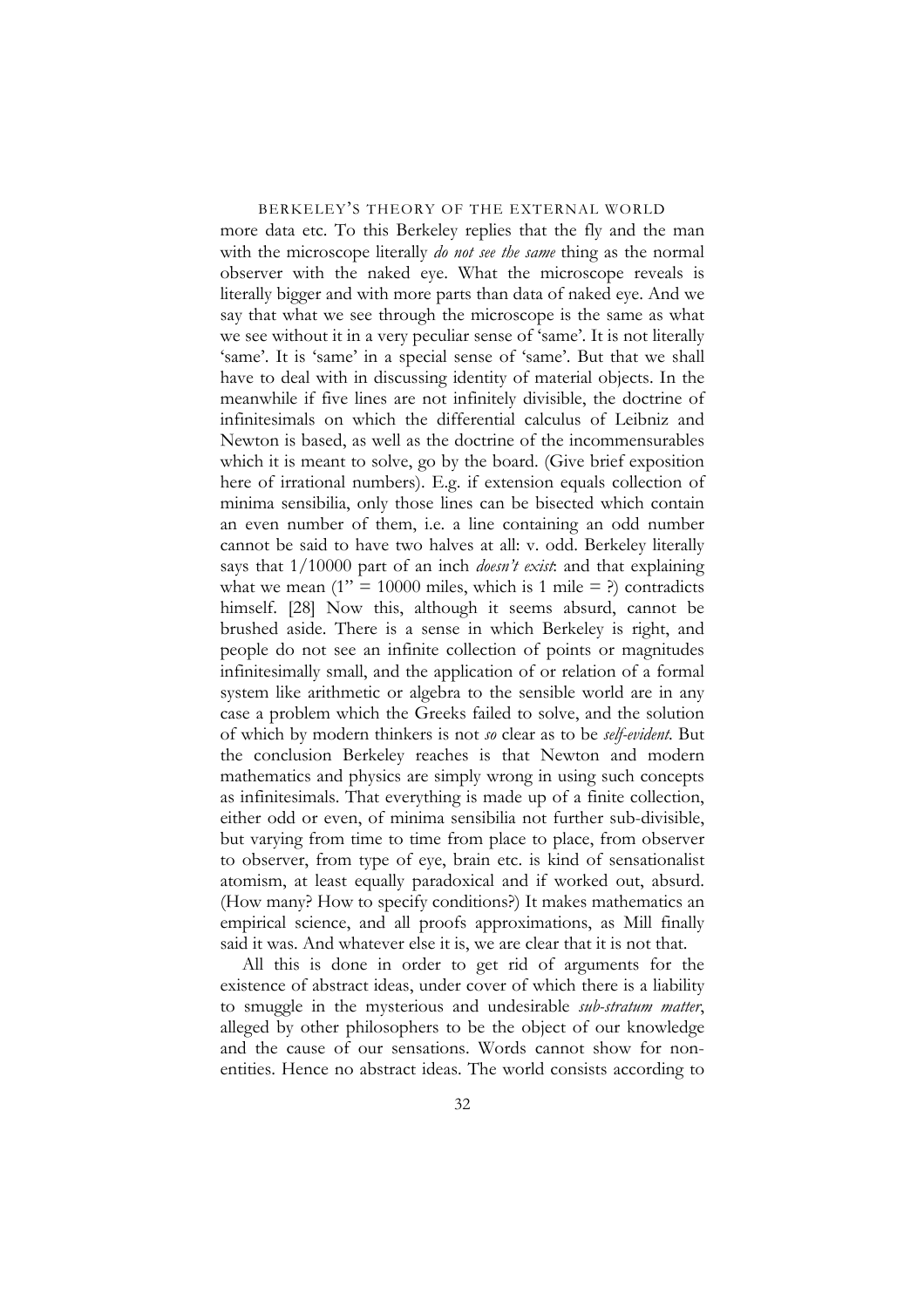Berkeley of sensations and selves, and symbols, and also God. But what then misleads us into thinking of abstract ideas or words A: *World*.

*Let us briefly deal with symbols next*.

There are 6 views in Berkeley of what these are:-

1. They are specific objects.

2. They are images.

3. They are names.

4. They are meanings.

5. They are signs.

6. They are notions.

On the first view anything may stand for anything. This observed desk 'stands for' all other desks. 'Stands for' means 'I make it [29] stand for'. Thinking then means shuffling about objects in this sense. Very much as I count on the fingers of a hand where the fingers are the symbols. But (a) manipulation might be too clumsy to make it useful frequently (b) we have no way of knowing when arrangement 'natural' and when 'conventional' (c) Confusibility with representation. Several Terms – 'If' etc. not very easy to represent with desks. – *not* desks e.g. or if desks, or *some desks*. Easier than desks, but not too many[?] of that and (c) still should.

2. *Images*. Useful stress by Berkeley on images for images' sake (artists and daydreamers) versus images as deliberate symbols.

3. *Symbols are names*. This won't do, because names can be only labels attached to specific entities, and not to classes defined in terms of a property which if [it] has [a] name of its own becomes Berkeley's worst enemy, – an entity, the abstract universal. Fido can be *name* of this dog, but 'Dog' name of what? Caninity? Which is what?

4. *Meanings* – Symbols are *meanings* is even worse if what words stand for are unqualified are 'meanings'. What are meanings if they're not 'meants' – entities – non-sensible objects of the mind. (golden[?] mountains) [ ] objective of false or nonsense propositions.

5. *Symbols are Signs*. If this merely means that they in fact conjure up whatever the words are thought to refer to, it will not do, since we distinguish between precise *meanings of words* and their casual causal associations.

6. *Notions*. This is a valuable and interesting idea indicating that Berkeley realised the need for generalisation, but at the same time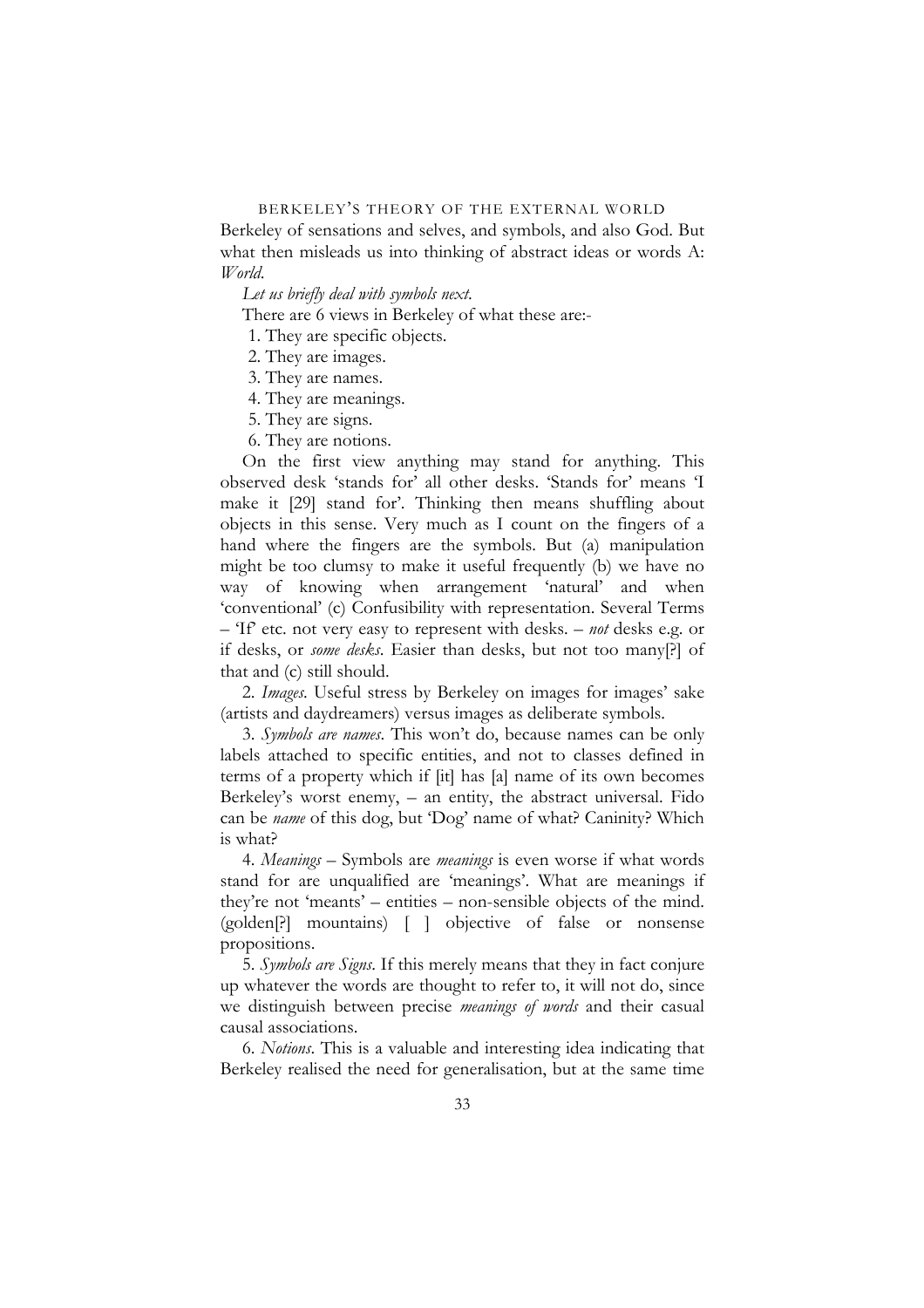wished to guard against the idea of having to have objective counterparts of general terms i.e. of looking on all, including general terms as names of things in the world; which would entail that some entities – named by general names have no particular but only a general nature i.e. there are universals as entities; this is thought to be absurd if only because of the infinite regress which Plato and Aristotle had pointed out (if universals are entities then relations between them are entities too and require further universals to relate them. Also Entities. Midas Touch. While found in fallacy that *meaning* is *transitive* correspondence. 'x' means x means if I want[?] 'x' [ ] etc. You will grasp the *X* whether it is so or not: what 'grasping that X' is is another question, which involves [the] whole of metaphysics, theory of knowledge and logic. Fortunately irrelevant.

*Things*.

Having got rid of, as he thinks, abstract ideas, and determined therefore that whatever ordinary men or physicists mean by material objects cannot at any rate be abstract, Berkeley [30] is at last in a position to spring his great new principle on the world. 'The obvious though amazing truth' as he calls it in the Commonplace Book, of '*Esse est percipi*' – 'to be is to be perceived'. How is this reached? 'Consult, ransack your understanding'. How Berkeley ransacked his understanding has been revealed to us by his Commonplace Book, which was not meant for publication. He began thinking about the nature of Time, and observes, 'Time is a train of ideas succeeding each other' (Commonplace Book 158) and then 'duration not distinguished from existence' i.e. whatever exists last, whatever lasts exists. But duration is longer in pain than in pleasure, so measuring time differs from moment to moment, and from individual to individual. The same *tō nûn* (the now) not common to all intelligences', therefore 'Time a sensation, therefore only in ye minde'. '*Tempus est percipi*' but '*esse est tempus*; therefore *esse est percipi*. That's how the startling conclusion is reached. No doubt there are a thousand contexts in which the word 'Thing' or the word 'Matter' could be employed, but what we are after is what people mean by material objects as distinct from mere ideas or mere images or illusions and the like. Berkeley uses the term idea roughly to mean what we should now mean by *sense data*, of 'senseexperiences'. He *can not* mean that 'to be' and 'to be perceived' are *interchangeable* terms although he often talks as if he did. That is, he does not mean the proposition is analytic or a tautology. And he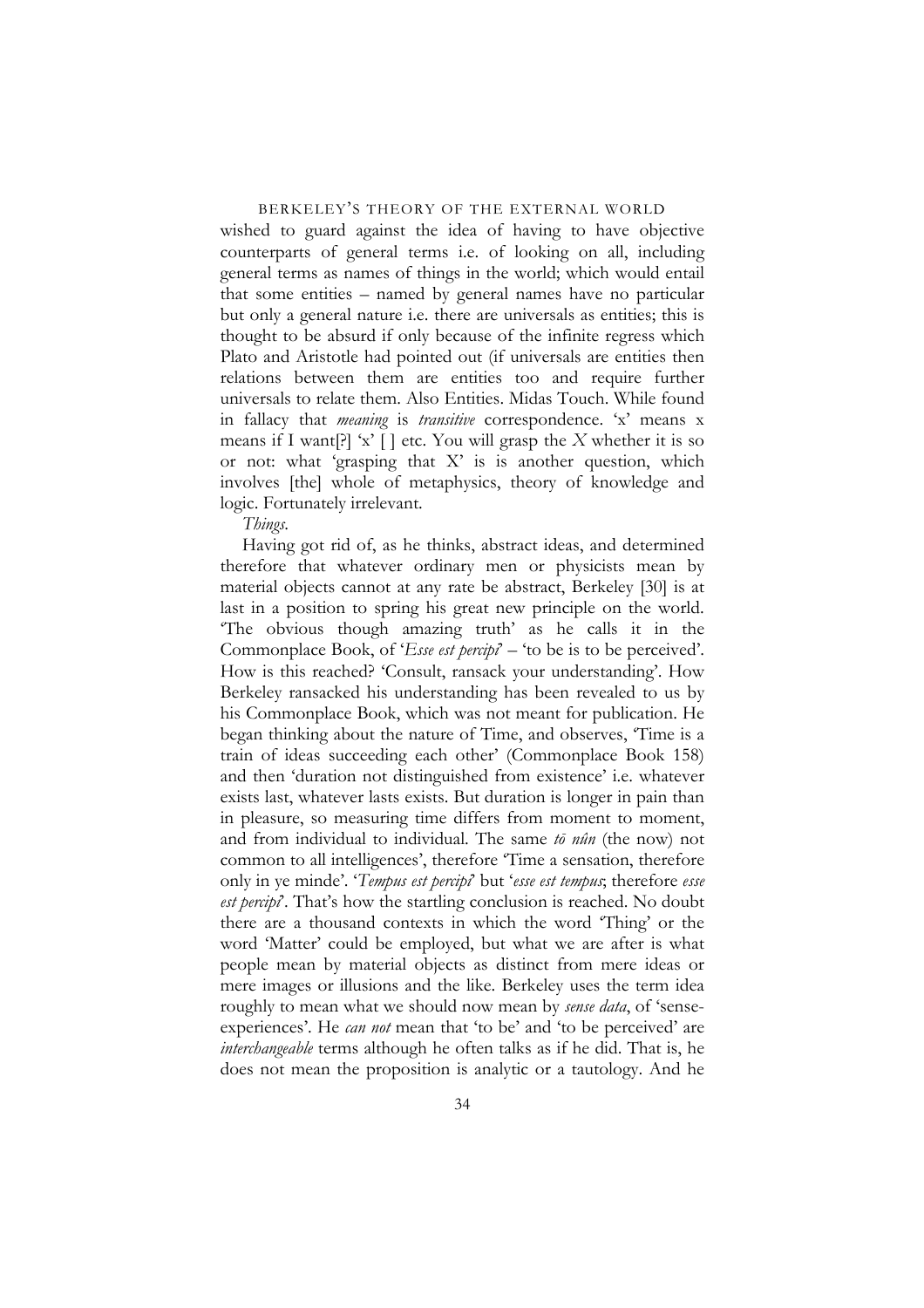does not mean that because he thinks that there is something in the word besides ideas or sensations i.e. percipient minds, these minds clearly also *exist*, they have '*esse*', but they are not necessarily perceived. Consequently '*esse est percipi*' is either not an analytic proposition i.e. to say of a thing that it exists without being perceived is not self-contradictory, but merely false in some way, or else [ ] it is ambiguous and '*esse*' means something quite different in the case of sensations, and therefore physical objects on the one hand, and of selves or spirits on the other. It becomes fully analytic only in later e.g. Müller[?] or Ayerian phenomenalism.

At first whatever sense we take '*esse est percipi*' in, whether analytic or not, it seems an obvious paradox. The following immediate and obvious objections spring to mind as they have to those of many subsequent philosophers:

1. When I say that I perceive  $X - say a$  tree, do I mean that I see it, or do I mean that I touch it? And is not 'it' common to sight and touch and if so is there not something which is neither seen nor touched, but is the same whether seen or touched.

2. What happens to X when I am not seeing it? Does it disappear, clicking in and out as I open and close my eyelids? When I say, upon returning to a garden after an absence 'I see the tree is still here' do I really mean 'Here it is again'? Not 'still', but 'again'. Or if my fire has gone out in my absence, do I say, 'Oh, I should have remembered to keep my idea or image of the fire vivid and warm in my mind – or before my eyes; because I was thinking about and looked away at other things it went and expired'?

3. What about my own body. Does that bob in and out of existence as when I or somebody else choose to indulge in an act of sensing or to cease doing so.

What about *Exists*? When I ask 'does the material table exist' is it like 'Does Queen Victoria exist' [or] does the Queen of France exist? Or Does Queen Semiramis exist? Or does Fairy Queen (Mab) exist? Or does the Queen of Spades exist? Or does The Queen Bee exist?: Does the [ ] Man exist? [32]

4. If the tree is described as 'my own sensations' how can they also be somebody else's. Is there *one* tree or *two* (2 observers)? My tree and yours? If *one*, is there *one* headache (provided at least one observer feels it)? Is there not something absurd in saying that I can feel someone else's headache by mistake in the sense in which I can pick up their overcoat by mistake ('How ghastly, I have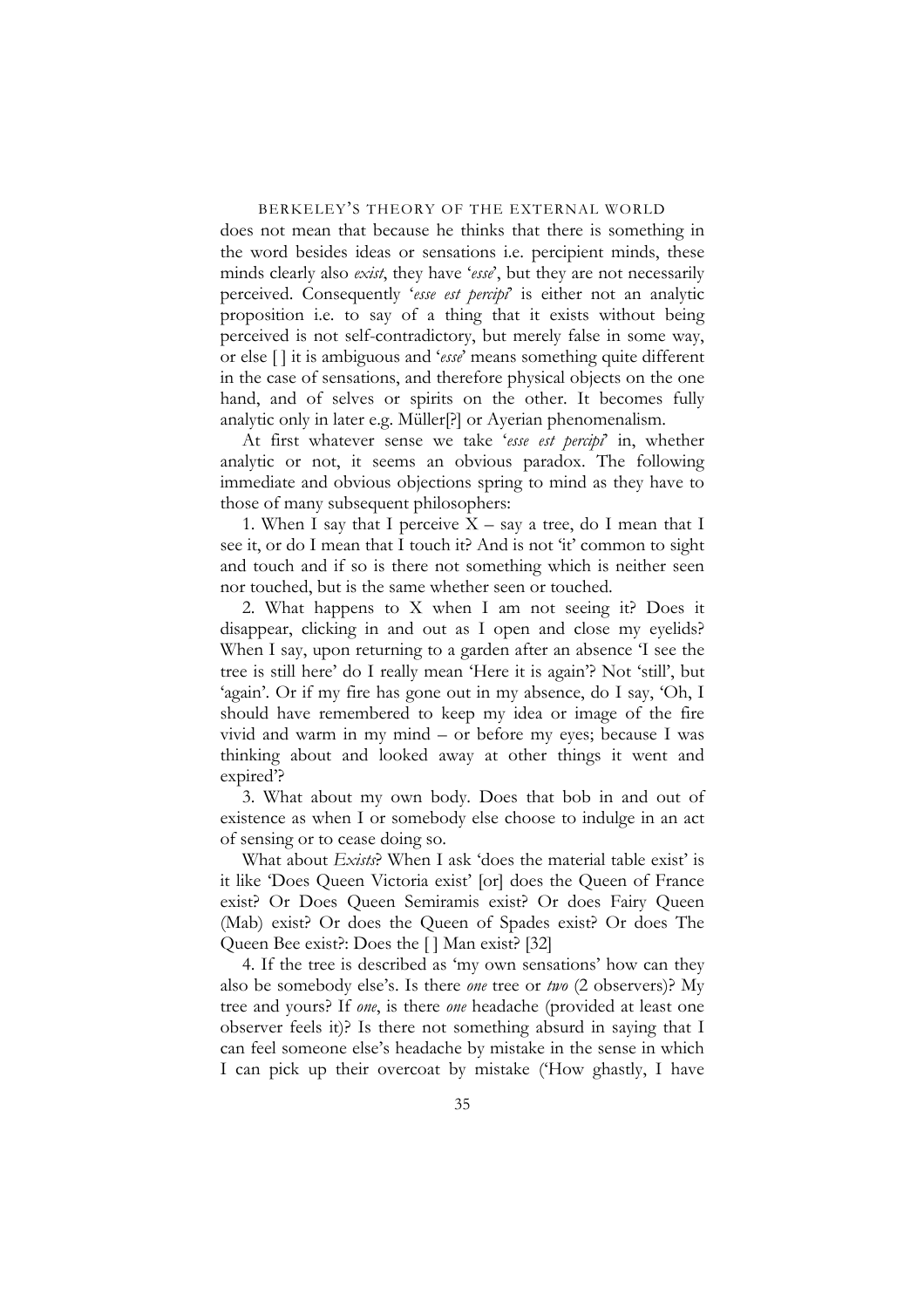walked into Jones' headache, and that always lasts a few days'). This is *impossible*: [ ] impossible? Anyway: 2 headaches. One *not* substitute for other. Surely visual data ditto.

5. 'Exists' There are two main questions which emerge from this:

(1) Are we in some way compelled to assert that beside our sensations there *exists,* as sensations exist, something else, whether or not in specific relations with our sensations – but quite unlike it and insensible? And more radically, what would make us believe that this is true? Or false? And further still, does it make sense to say that? Is it intelligible? *A fortiori*, if it is not sense it will not be true, and if it is not true nothing other than psychological causes can compel us to utter a set of words which turns out to be meaningless. And that is Berkeley's central thesis about material substance.

(2) What is meant by saying that something – possibly sensible but unsensed, continues to exist though not actually and continuously sensed or perceived by us? And to this question, which cannot be evaded on any theory of knowledge, Berkeley has several conflicting views. The best way of treating this whole topic is, I think, not by selecting Berkeley's various replies subject by subject, but by going through the Principles in Berkeley's own perfectly logical order and considering what he says point by point. This is both an exercise [33] in philosophical method and illuminating in itself. (There are 33 distinguishable points, each of some interest and importance, which Berkeley makes, and in one form or another they cover everything of interest that he had to say. To these we must apply ourselves. They deal with arguments or psychological causes which make people suppose that matter exists. There are some inconsistencies in Berkeley's answers, nevertheless the argument in general is very coherent. The remainder of these lectures will therefore be divided into 33 sections of very unequal importance.) I propose to treat the most important arguments of subsequent philosophers, e.g. those of Kant, Moore, Broad, Stout etc. under the relevant heads, but I shall try to preserve Berkeley's order as far as possible.

[34] What is matter? We don't know but scientists use it. The position is one rather like mysteries in Religion: we believe certain sentences to embody true propositions but don't know, or are not sure, what they mean: all we know that they mean *something* and that *this is true*.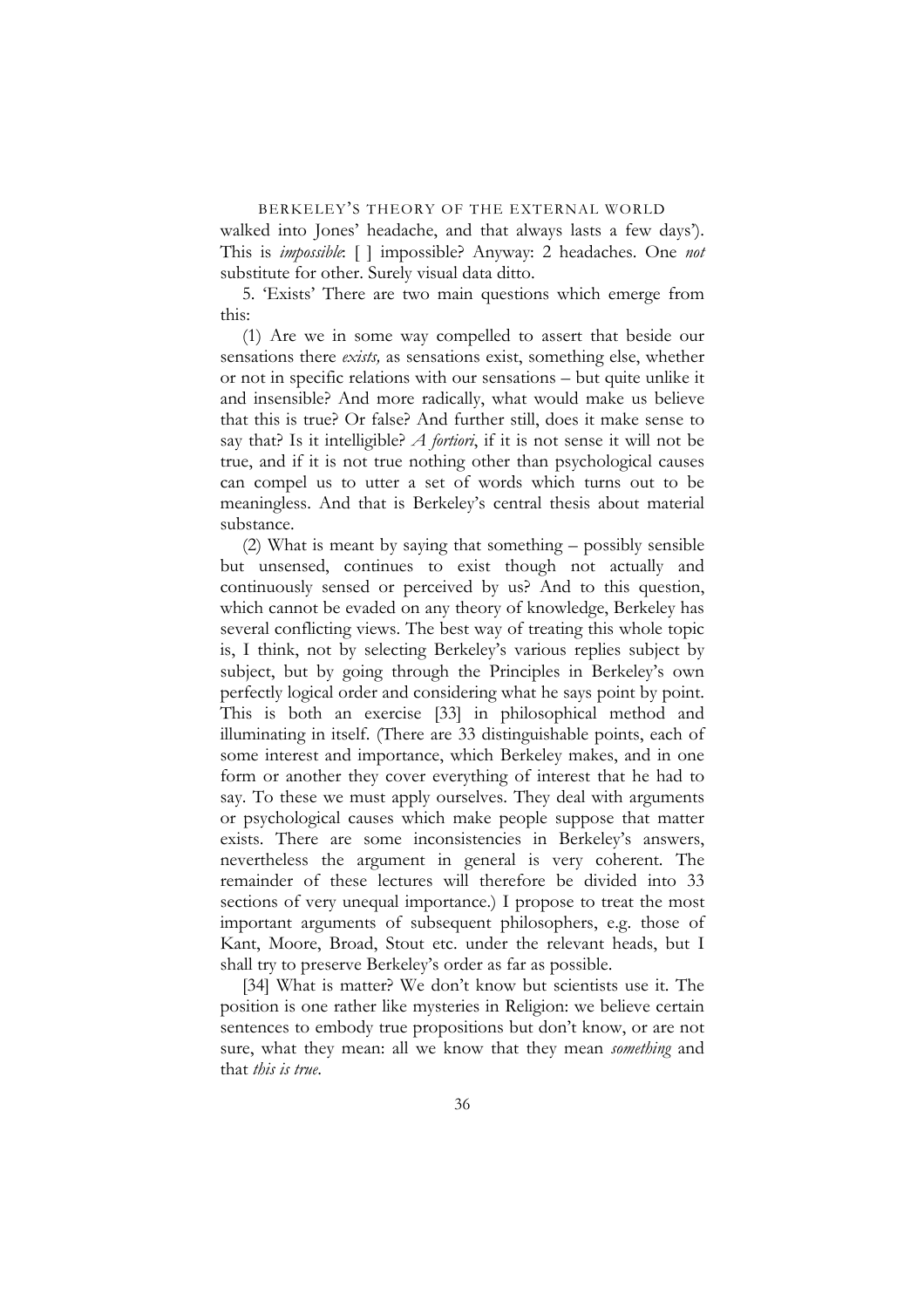Berkeley's method consists in beginning by supposing that *something might* be meant by matter, in order to see whether, if we leave it so, that is, even if we simply leave the meaning of this expression vague, and say that it is whatever helps philosophers and scientists in the way in which they think it does, we can then show that such a *postulate*, (it has any meaning) could not even then perform the function claimed for it either because it is meaningless or, if it has meaning, i.e. if what is described exists, because it does not explain anything. Leaving aside for the moment the notion of what is meant by attributing 'causal activity' to matter in the sense in which Berkeley says that ideas are passive and only minds are active, the first point that he makes is that some philosophers think that matter must exist to be the possessor of *primary* qualities. Locke had spoken of the difference between primary and secondary qualities. The matter is in great confusion in Locke. Descartes' primary qualities are of course not sensible at all. In Locke they oscillate between being sensible and being powers or causes in things which make us aware of sensible qualities. The primary qualities are: extension, figure, impenetrability, number, motion and rest. In Descartes they are clearly not sensible, and intuited by the powers of natural light or reason with which God has endowed us. Locke, who rejected such non-sensible powers but retained the distinction because it seemed sustained by science and commonsense, had to find sensible meanings for these terms. Consequently there emerges a curious view that whereas the colour, taste, smell, [35] sound, touch, and hardness of a thing somehow depends on the observer and are subjective, a shape, on the other hand i.e. atomic structure, motion, number etc. are *not* subjective although all seem equally discoverable only by the senses.

Let us take Berkeley's refutation of Rep. Perceptions from *fearful mare's* nest: Locke maintains for reasons which will appear that my ideas are confident to me. I cannot have yours. But they resemble entities which cannot be directly perceived. 'Ideas' are sensible experiences: and the ideas of secondary qualities resemble nothing and are mere by-products in me. Ideas of primary qualities do resemble. Berkeley has no difficulty in disposing of this. If the primary qualities are *not* sensible, then what can it mean to say that they resemble ideas which are sensible? Can statue of J. Caesar resemble non sensible original Caesar? If my so-called idea is visible, whatever it may resemble it cannot be invisible: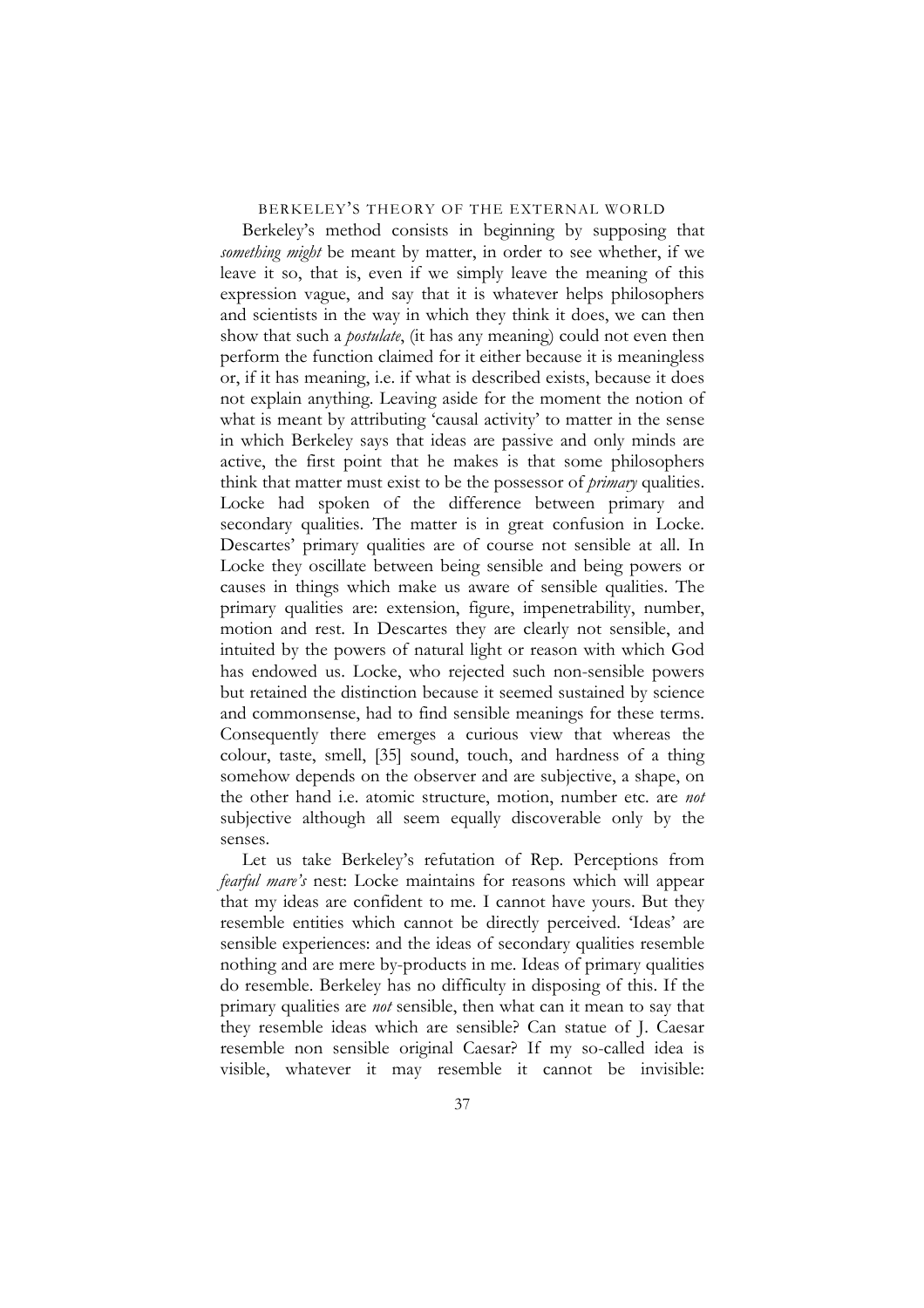resemblance, by definition entails *common* qualities. Even if commonly that  $=$  resemblance. A colour patch cannot resemble the invisible, a flute-y sound cannot resemble the inaudible. If there are such things in nature as entities not firm to the senses, then what is perceptible to the senses cannot be known to 'represent' them. If it were, you could not know this without being able to comprise them i.e. being aware of both terms + the relation of 'being represented by'. And if it were neither firm to some nor giveable, then it could not only not be *known* to you but could not represent them. We are left by Locke with the absurdity of supposing ourselves screened off from reality by a screen which *ex hypothesi* we cannot know to be a screen or an iron curtain. If the curtain is not absolute we would get glimpses of the [ ] entities behind it. If it is as perfect as we are told [36] it is then *ex hypothesi* how can we tell that there is anything behind it i.e. that it *is* a curtain and not all there is, reality itself; and suppose, that without evidence we suspect that there *is* such a reality, which is which? – we know because the curtain is thought in some respects to resemble that which it conceals. But we cannot tell whether this is so or not because we have *ex hypothesi* no means of getting at the originals to compare them with the curtain; but one thing is certain and that is that if the originals do resemble the curtain the difference in primary and secondary qualities breaks down because the whole case for primary qualities is that they *cannot* be perceived directly because, unlike secondary qualities, they are *not* sensible. But if they are not sensible they cannot resemble the curtain which is sensible. In which case gazing at the curtain will tell us nothing about them, save only that they may be the unknowable and indescribable causes of it and with that Berkeley deals later and less exactly. In other words, when we say that something is say, extended or figured, we either know what we mean by these words or we do not. Either the word stands for something empirical, or it does not. If it does, then it is drawn from experience and cannot mean something behind the curtain – *which* is in principle incapable of being directly experienced; if it does not, then no sensible presentation of it is possible. On this point Locke was routed completely, and except for later appearances among some Materialist and Marxist writers the theory is never heard of again. Berkeley goes on to spoil his argument slightly by saying 'Extension, figure, motion, abstracted from all other qualities are inconceivable' because 'it is not in my power to frame an idea of a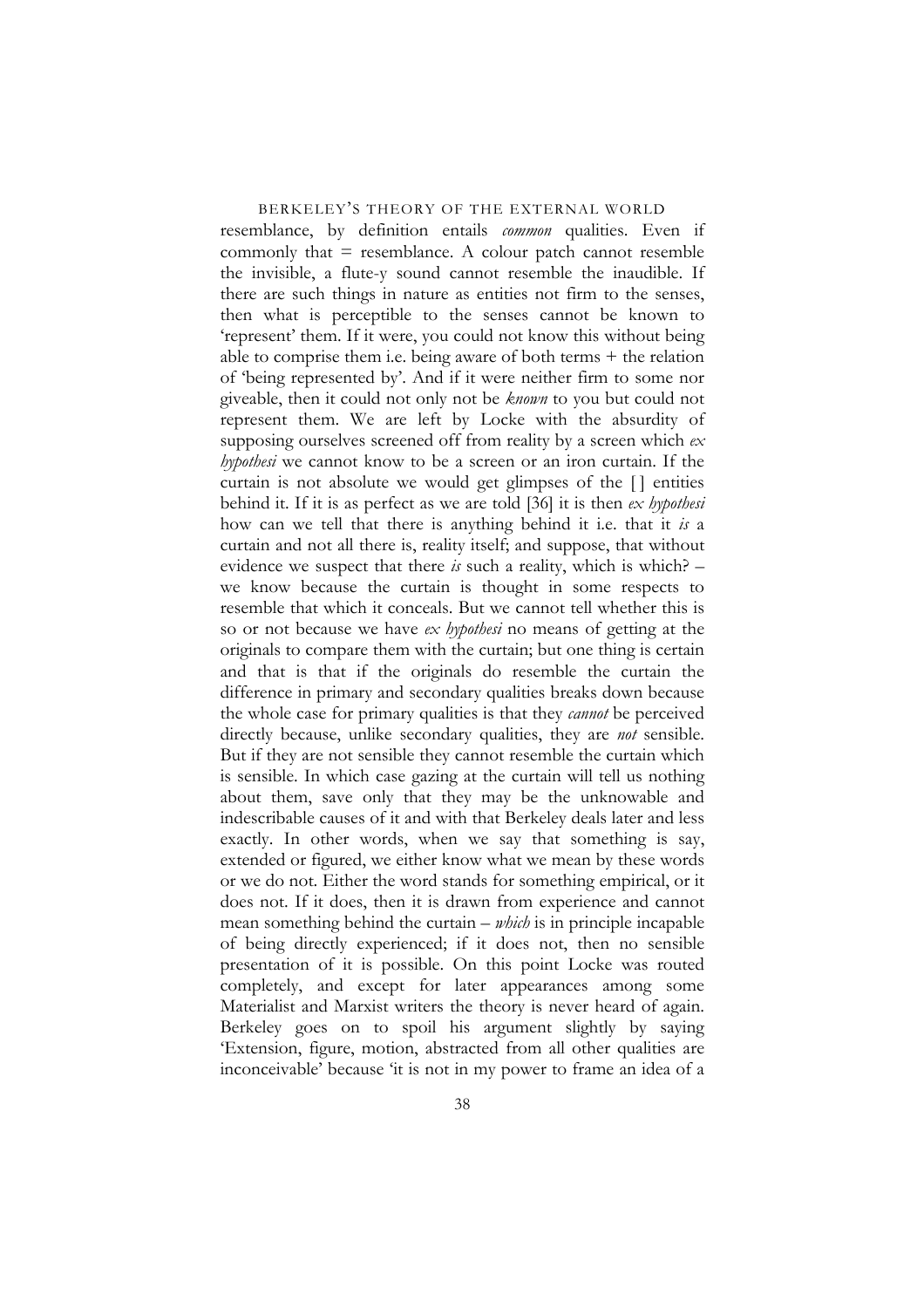body extended and moving' only. What he means of course is that he cannot imagine a body whose only attributes are extension, figure and motion. But then either [37] he means by these words – extension and motion but no colour no shape sensible qualities, in which case one would have thought that Wells' Invisible Man was something which one could define empirically, although not perhaps have an image of, or else they are not empirically definable in which case they do not refer to anything in [ ] experience even if conjoined with colour and shape and it does not merely depend upon my inability to frame an idea which suggests a merely psychological deficiency and not meaninglessness of the terms.

So much for Rep. Perception. Now for [an] argument that is [the] answer [to] a real need: Argument from Illusion. [38]

#### *Phenomenalism*

'Sensible things are nothing but some sensible qualities and combinations of them'.

Arguments that things cannot exist unperceived:

1. Heat is pain. Pain [is] not [the] *effect* of heat. Pain [is] subjective, and isn't 'out there', therefore heat [is] subjective too. Is unheard thunder 'terrifying' unheard? If not, only noisy?

2. Principles Paragraph 53. Can you conceive sensible things to exist outside the mind? Yes, trees and books.

Argument: All you do is to frame ideas and you omit to conceive this. You try to conceive the unconceivable. You are really trying to think of the unseen tree and the unseen books as being seen unseen by you. When you think of the unseen tree, what are you thinking of? The unseen tree – and that is the very tree of which you say it exists outside the mind, and here you are thinking about it. This is an appalling fallacy even for Phenomenalism. It identifies my image or thought of X with X, and destroys the difference between true and false propositions. Supposing I say that there are three unicorns at present tethered in the High Street to the building of the Examination Schools. There must be some sense in which I must be allowed to maintain that that proposition is not necessarily true because thought of by me. According to Berkeley's argument, if words mean anything there is 'in my mind' 'the idea of' three unicorns tethered, admittedly in an 'ideal' way, to the Examination Schools, they being also in my mind. Therefore it is *true* that they are so tethered. They may lack some property of tethered beasts, e.g. if I go out to look I shall for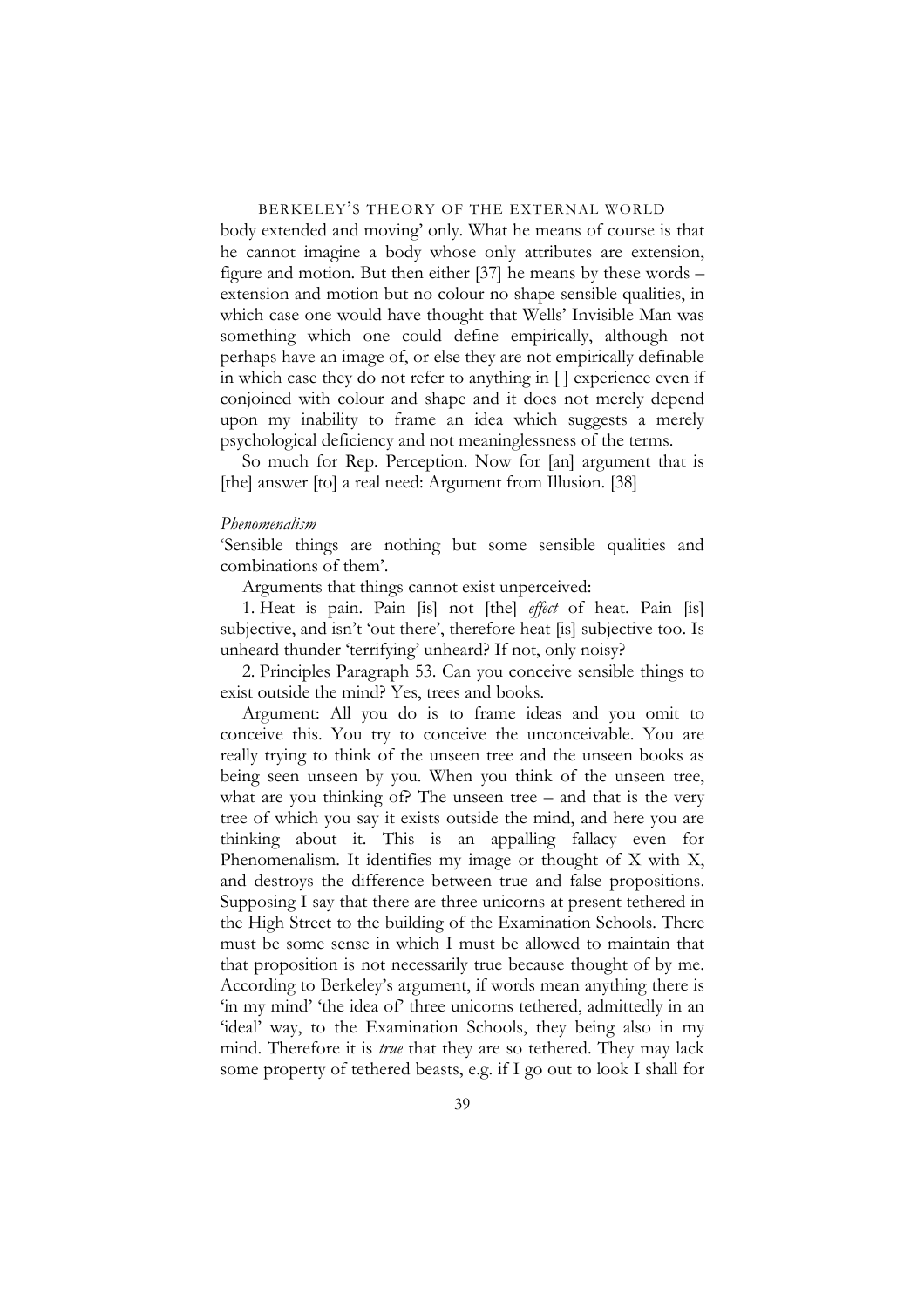example, *not* see them, fail to touch them, etc. But merely imagining a seeing and touching of them should be enough if objects are collections of ideas, and as the ideas of unicorns being tethered etc. are [39] recurring, so do the objects. To say that something is unseen is then to say that in a sense it is seen. To say that something never happened is to say that it is happening now. To say that Napoleon tweaked the ear of Marshal Ney is to say that an image of Napoleon in my mind is even now tweaking the ear of an image in my mind which is part of the reality of Marshal Ney; and this is self-evidently absurd. Whether I think in terms of images or not, and what they are doing to each other in my head, has patently no relation to whether my proposition is true or false.

In other words the position is this: if I say that I understand what a sentence means, I do not mean that I am having an image of some sort; still less do I mean that when I say the sentence expresses truth, I mean neither that I understand 'I am having images', or that understanding cannot occur without images. Berkeley's argument is that to think of an unseen object is to 'see it in the mind's eye'. This is in the first place untrue. In the second place, even if it were true, it would make nonsense of negative and hypothetical propositions, and general ones as well. ('The Radcliffe Camera is on fire' would entail my having an image similar to it, and an image of the fire etc. but what image would 'The Radcliffe Camera is *not* on fire' entail, or even, 'if I do not know whether the Radcliffe Camera is on fire or is not on fire' – does that mean that I have an alternation of tongues of flame followed by nothing, followed by more tongues of flame, followed by nothing, etc.?). Alternatively, if I do have a procession of images parading in my mind, if I am day-dreaming or musing, I am not necessarily saying or asserting anything. If we translate Berkeley's language and suppose ideas not to be images but something more transparent and similar to what Locke said – to be psychological entities of some sort – even then the theory will not do. Supposing I say 'Let us assume there is a Number X which nobody happens to have thought [40] of and that it is the product of two primes'. Then surely it is absurd to say 'Ah, but now this Number X has been thought of and therefore loses the property – that which "nobody happens to have thought of", and is therefore not what we were talking about. Therefore an unthought of number is a contradiction in terms.' Or if I say 'All integers nobody has ever thought of are either odd or even' I don't thereby contradict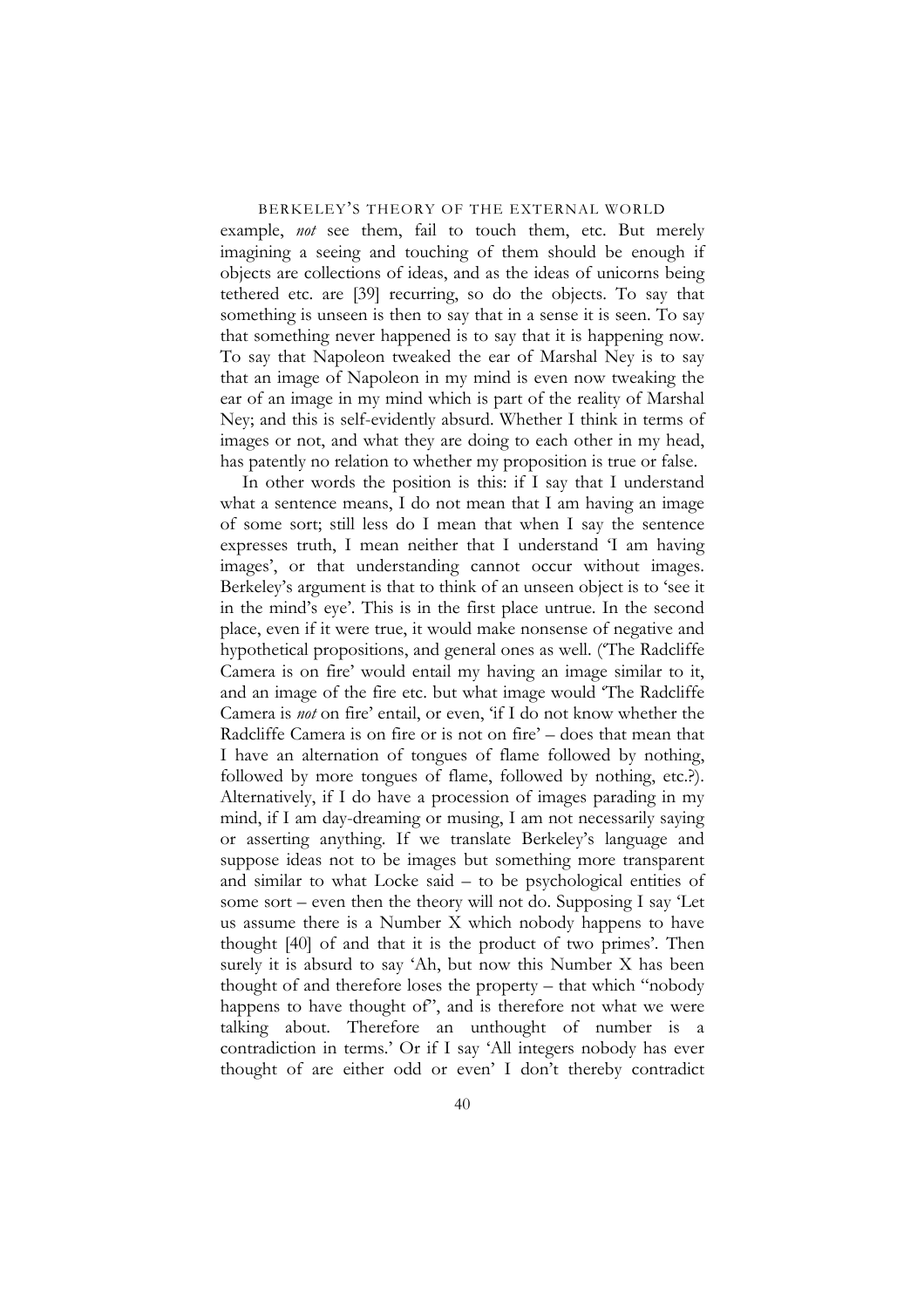myself and say in one breath, 'All the unthought of integers, hereby, now, by this very act of thinking thought of, therefore no longer unthought of, are odd or even'. The fallacy consists in supposing that thinking is a relation between symbols on the one hand and objects on the other, so that corresponding to every combination of symbols there must be something existent in the Universe to which the symbols correspond, and that this is what I am talking about. If that were so, all false propositions, all unfulfilled hypotheticals, would correspond to be correct symbols for the real entities; this means either (a) there are no false or unfulfilled propositions, or [(b)] there are unreal or unfulfilled entities: and all propositions are *true*, either about real or unreal entities. Therefore, all false propositions are true. Absurd.

2. Berkeley is obviously not over-convinced of the validity of this theory of the existence of unperceived objects, and therefore has other expedients whereby to rescue them. When I am not looking at the object, someone else may be. The problem is this: must we really say that bodies, so to speak, flick in and out as we look and cease looking? Every time we fall asleep or close our eyes or even blink: do tables really cease to exist for as long as we fail to attend to them? We certainly do not believe this, and should be hard put to it to give an adequate account of even the most primitive propositions of physics or indeed commonsense if our sole evidence were the actual experience [41] of the observer – the odd browns and blues and squares and hards, the odd chair-like, table-like and book-like data in the broken succession in which with little regular order between them we come across them – to this Berkeley says:

a) That the data of various senses do occur in a certain predictable connection (we dealt with this in the section on the Argument from Illusion).

b) He brings in other minds. I see the tree in the quad, and I presently cease seeing the tree in the quad, but someone else may continue to look at it, and this is what I mean when I say that the tree continues to exist in the quad. This argument comes in Paragraph 90 of the Principles, at the beginning of the Second Dialogue. This bristles with difficulties. It means that after I cease perceiving the tree its only chance of continuing to be is that somebody else will continue to keep it simmering, as it were, until I take it up again, but in what sense is your idea or image or perception of the tree identical with mine? Supposing we both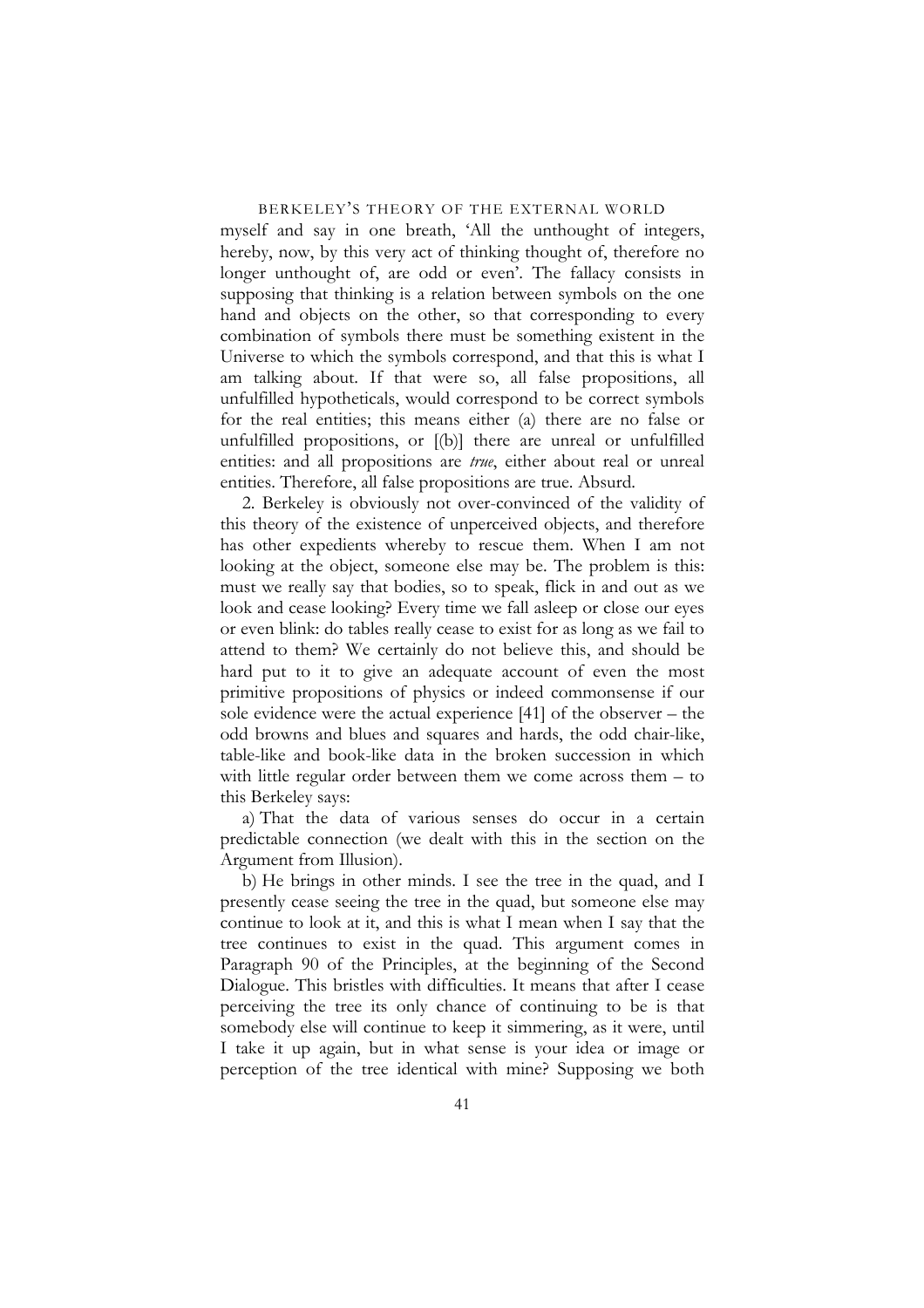look at the tree: Then are there two trees or one? According to Berkeley surely there is some sense in which I can say that there are two ideas of a tree occurring at this moment, and if 'sensible things are nothing but combinations of sensible qualities', there are *two* lots of such combinations and hence *two* trees, and it does not help *my* tree even if *your* tree goes on or takes up where *my* tree perishes. Moreover is the tree to be the sum of everything seen, thought, imagined etc. in a certain way at one and the same time? I mean this: I look into the quad and say to myself 'I see a tall spreading chestnut tree with green leaves'. You look in the same direction and wearing blue spectacles, as you do, say, 'I see a tall blue chestnut [42] tree'. Someone else in China, thinking about the quad, imagines the entire quad covered by plane trees. Someone in Timbuctoo imagines all the trees razed to the ground and the quad a desert, and so on. Now, is the quad all these conflicting constituents at once?

But far worse is to come. If the situation could be imagined whereby for one split second nobody happened to think or have an image of the tree, it really would cease to exist, and cease to exist in precisely the same *sense* though from a different cause as if someone destroyed it by fire? Only that in the second case there would be ashes, and in the first none? It then becomes very mysterious how the tree is resurrected in its full pristine glory merely literally by the flicking of an eyelash when I open my eyes and gaze at it again. Even worse is to come: what is to happen to the unobserved and unimagined portions of the world, the centre of the earth, the most distant stars, and this may bring it home more closely, the back of my head or my heart and lungs which I do not see, and nobody normally has in most cases ever seen. Do they not exist at all? Do my eyes not exist when I see by means of them, and unless I imagine them at the same time or see an image in a mirror which is in some sense a constituent of them? Unless someone is kind enough to continue to look at the back of my head, and get someone else to take over when he gets bored by the process, my head has no back, my eye has no existence etc. during vastly the greater part of their alleged existence. But this contradicts the premise from which we start, namely: that appearance of the so-called outside object varies as the conditions of my body do. In this case my body exists only intermittently and then depends on other acts of sensing for its existence. If people permanently decided to [43] stop looking at or thinking of me I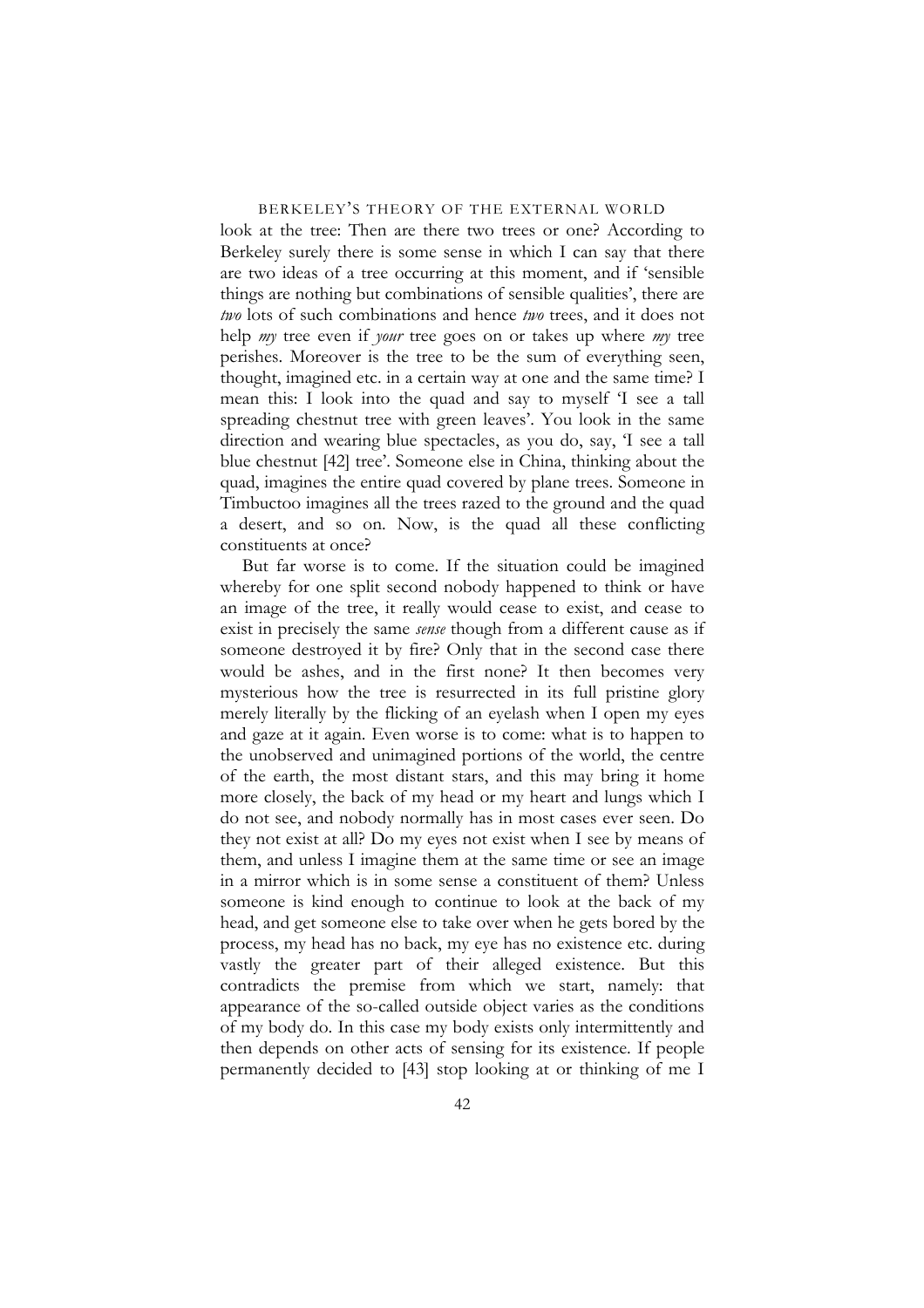# BERKELEY'S THEORY OF THE EXTERNAL WORLD should perish, as surely as from a bullet or poison. It was a wonder that this easy method of extinguishing one's enemies by the easy and painless method of forgetting them has not been applied more frequently.

Berkeley again must obscurely feel that this explanation will not really do because it is really at this point that he introduces the notion of God to help him. Although other people may cease to think about the tree, God continues to do so permanently and perpetually. But God is so defined by Berkeley as by all Theists that it is in the first place a little difficult to see how he can without being at all similar to finite creatures nevertheless entertain ideas as they do, or why, because he sees patches of colours, smells smells, hear[s] sounds, etc. it should follow that they hear precisely what he hears and we shall get into the same difficulties as we multiply observers. Is God required to sense everything everywhere that is given to any finite creature? There is the penny which I say I see. I see an oval brown patch and expect to touch something hard, cold etc. My friend Jones who is bent over it sees a round brown patch, and expects to touch something cold, hard etc. My jaundiced friend Smith sees a yellow patch. My friend Robinson who is unfortunately in a state of Delirium Tremens says that he sees a small pink rat where I claim to see the penny. A large number of other observers are thinking of different thoughts and seeing very different sights at this moment. What occurs in the mind of God to correspond to all this? This may to the pious Christian be a ludicrous question, since God is not finite or in space or time, He cannot be said to see or hear or smell in the empirical sense etc. But Berkeley unfortunately assigns all these functions to God, and we cannot therefore avoid asking so crude a question [44] if we accept his argument. Does God entertain the round penny and the oval penny and the yellow penny and the brown penny and the pink rat and everything else whatever simultaneously? Or if 'simultaneously' cannot apply to God who is not in time, in what sense does He entertain them at all[?]. Or if He does entertain them, how can they not conflict? Moreover, what is an Atheist to say if we analyse the proposition 'objects exist unperceived' as objects are perceived by other minds. Are there no unperceived objects for Robinson Crusoe before he meets Man Friday? And if we analyse this as continuous being in the mind of God, then suppose Robinson Crusoe is an atheist, does it mean nothing to him, literally nothing, to say that the mango tree continues to be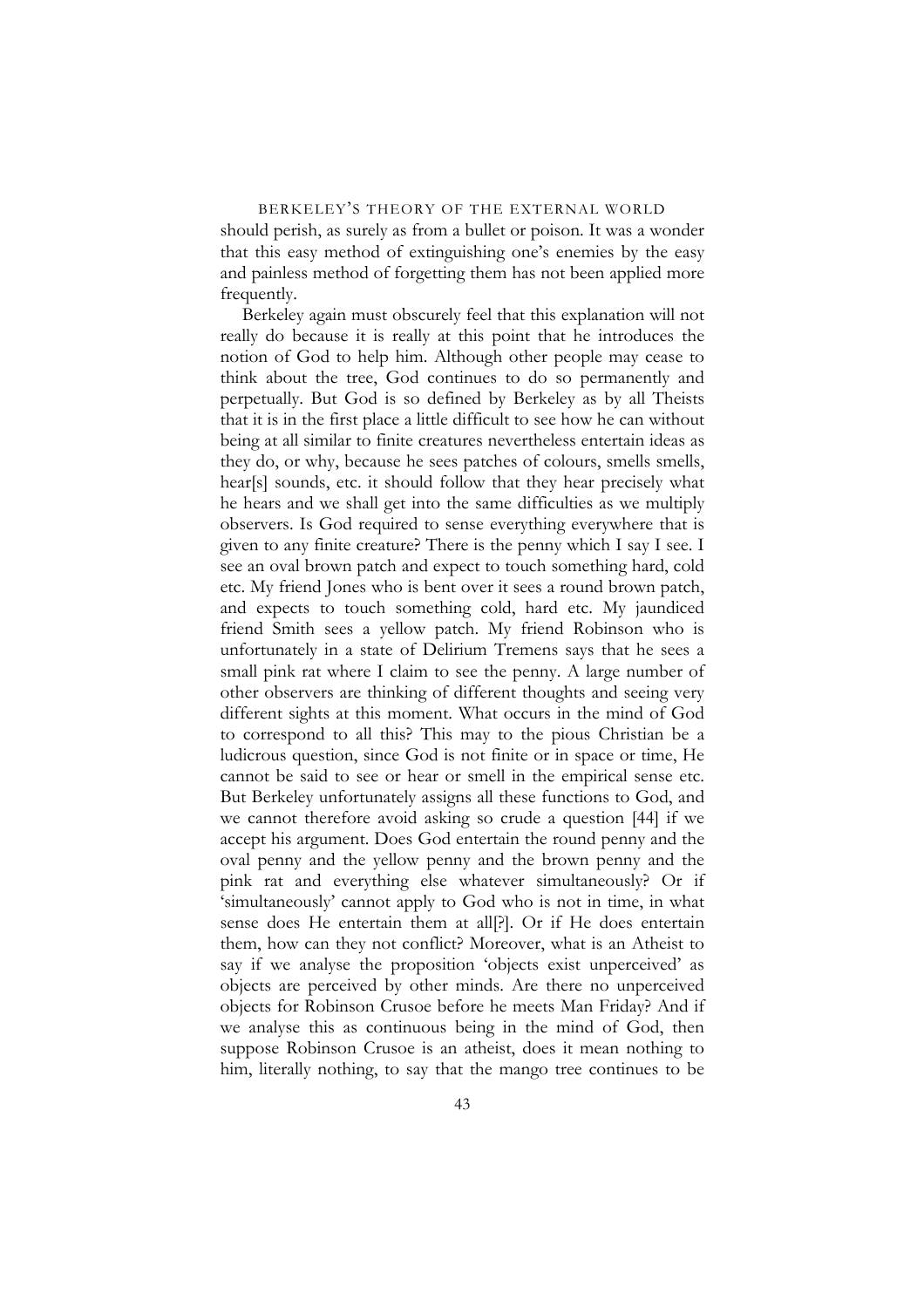when his back is turned? Or that his own heart is beating when he happens not to listen to its palpitations? Indeed it is all too clear that Berkeley's God is not due to theological bias on his part, but is desperately necessary to prop his system as he expounds it. (It is really a very poetical view of the creation including man in the same creation as God as Hamlet is to Shakespeare. Shakespeare conceives Hamlet, who in some sense exists only in his mind. And then the reader or the audience become acquainted with Hamlet too, and if Shakespeare's mind is eternal, then when the audience goes home or the reader closes his book, Hamlet goes on in the mind of Shakespeare. This is an eccentric view.) Professor Broad in his book, 'Reality, Physics and Perception' puts this with some force by saying that the argument takes the form of saying 'my theory would hold water only if God exists, therefore God exists for otherwise my theory would be false, but that is unthinkable'. This argument is like saying 'What I have just said is nonsense unless someday someone will invent a language in which [45] it will make sense. Therefore some day a language will be invented'. From this we can conclude, as Professor Broad does, that pure phenomenalism i.e. one which analyses statements about material objects in terms of the actual data of actual observers, must be absurd, because we do in fact in our notion of physical object imply more than this. We imply, by giving specific names, that, even on a very loose Humean analysis of identity, the table is at the very least a series of data bound by such relations as succession and similarity and possibly performance of certain functions, and through these possess a certain degree of vividness, coherence and so forth which presupposes not merely actual but also memory data, forgotten data and the data of hypothetical observers who would observe what we *ex hypothesi* cannot observe. If I call something a door, I mean to imply that it has an outside as well as an inside and that from certain angles I can see only one side of it and infer the existence of the other. And if I am told that some other observer can see the other side, then apart from the difficulty about the existence of other percipients and positions of their bodies in space I may ask 'Does he see the same thing as I do? Is not each man confined to the circle of his own ideas?'

But this brings up the difficulties about the word 'same', for the word 'same' is ambiguous. I may mean by the 'same' something like 'absolutely indistinguishable' as when I say 'This is the same mistake as you made yesterday'. Or as I say 'the same constitution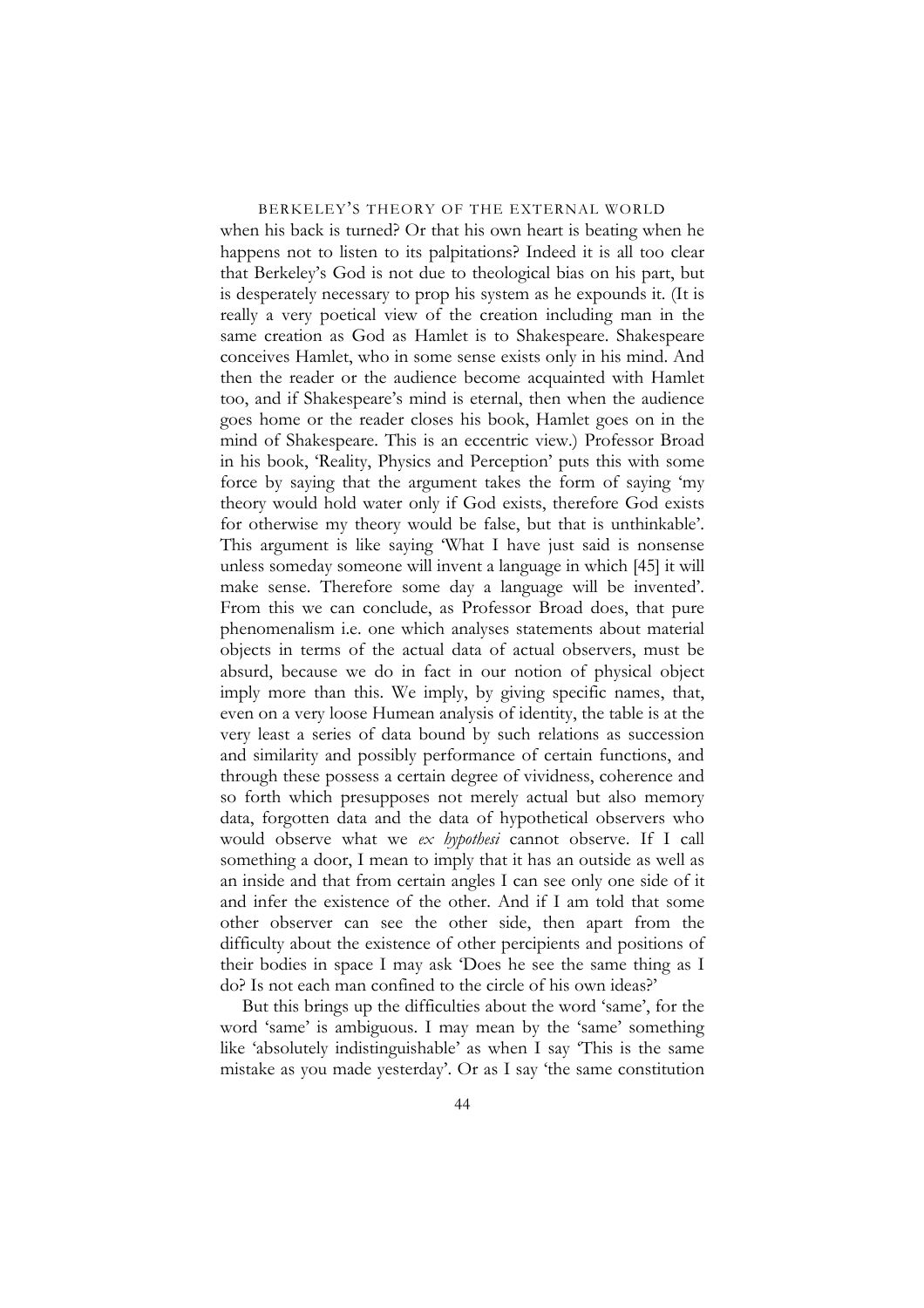governs England and the Isle of Wight'. Or do I mean by the 'Same' something forming part of the succession of experiences given to one and *same* individual? Is this circular? I am not sure: if I ask you 'Do you see the tree I see?' the question is ambiguous. No doubt there are in some sense familiar to us *two* experiences of seeing. No doubt they are similar. We describe what we see in similar language. If we so define our use of 'one' and 'similar' as to say that one observer, one percept, two [46] observers, two percepts, then of course nobody ever sees or feels what anybody else feels. But if I define 'one' in terms of more than one person, then it does not make sense to say 'I see what you see'. Someone may object that there is some sense in which I cannot feel your toothache. Your toothache is yours, private to you. I can feel a toothache similar to yours, but then there are two toothaches. But now if it makes sense to say we see one and the same chair, there is in theory no sense why we could not be said to feel the same toothache, if the physical conditions of your toothache turned out to be the same as mine. This may sound very eccentric and physiologically so it is. Normally I trace the causes of my toothache to my body and yours to your body. But if some mysterious and empirically describable but, so far as we can tell, unlikely causal connection between your body and mine began to occur, or if you were amused I laughed (and you did too – or not), so that every time '*you*' stood in a cold wind 'I' sneezed, it might be possible that I could feel a cold, and realising that it was the behaviour of your body rather than mine that had brought it on, say 'What a fearful nuisance, I have got Jones' cold in J's body, some distance from this one', or 'I have caught Jones's sense of humour' as I say, 'By mistake I have taken away Jones's umbrella'. Jones's relation to what I call his umbrella now in my hand is not then logically so very different from his relation to the pain or amusement now suffered by me; only it presupposes very abnormal physiological circumstances. Evidence of this is perhaps provided by the phenomena of hypnotism and telepathy.

If this is so, a physical object is analysable in some way into a succession of experiences not all of which are actually 'mine', and therefore are actually other people's; but some of them may be hallucinatory i.e. unreliable and incompatible with the notion of an unfailingly veracious God; Hence we must look for some other explanation of continuity, and Berkeley finally [47] provides it by talking about hypothetical data. The tree is what I *should* see *if* I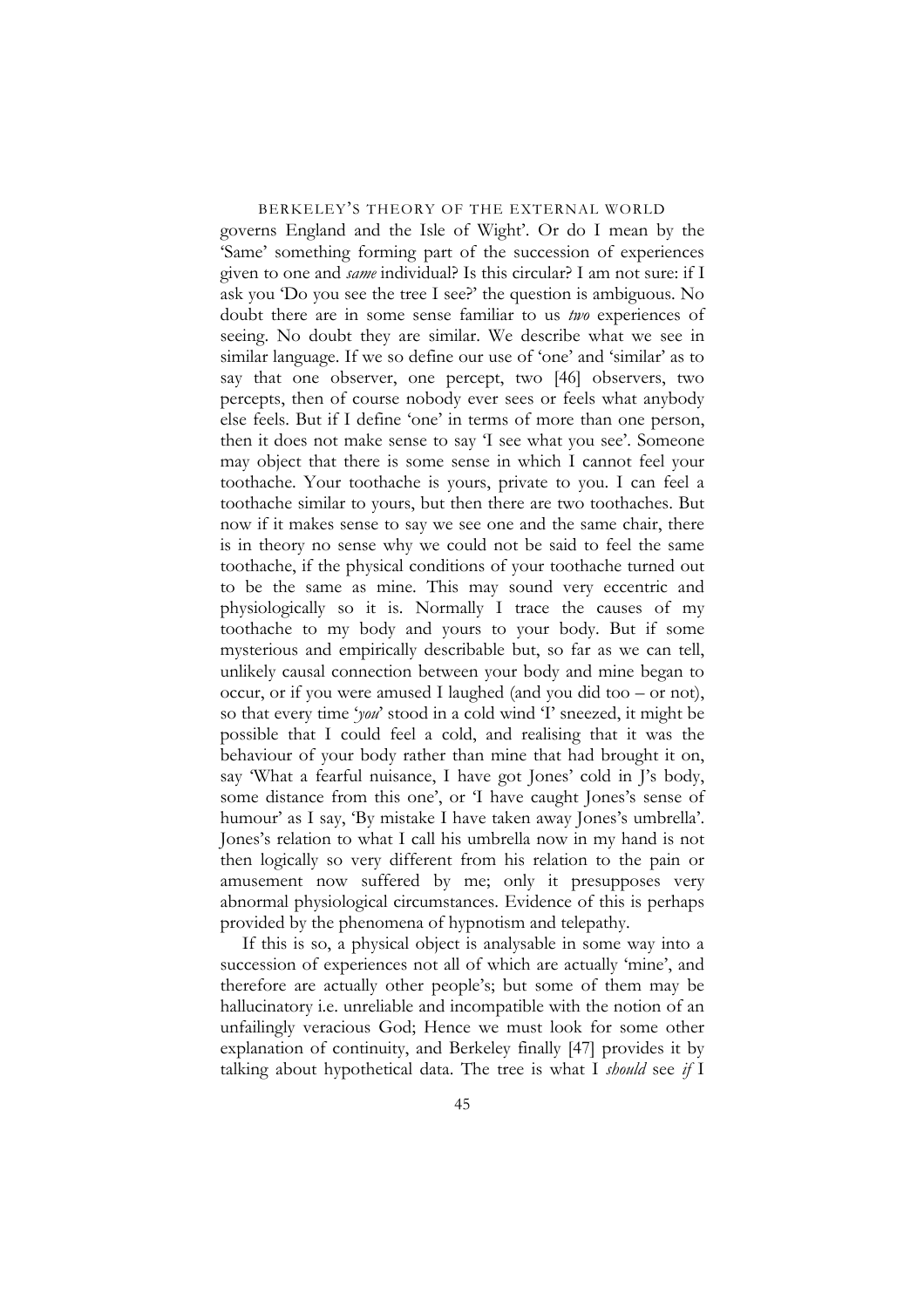were looking. The most vivid illustration of that he gives in asking what is meant by speaking of the motion of the earth (in Paragraph 60 or thereabouts of the Principles): the earth is said to move yet nobody sees it do so. But if, says Berkeley, we were in a suitable place we would see it move 'among the choir of planets'. In other words, one of the things that I mean by saying that things exist unobserved is not what one does see, but what *any* observer might see *if* he were appropriately placed. Now this at once makes things much easier of course. The table is no longer what I see + what you see + what I imagine + what God sees, but what I would see *if* I wee looking, and, when I am not looking, still what I would see if I were. The fact that I am not looking does not destroy it. Here explain Ayer's Argument. [Ambiguity of identity: 'how do I know lowering my eyelids does not destroy [a] table as fire does?' (a) Fire destroys. True but its denial intelligible. If same true of eyelids, not only intelligible but probable. But in case of fire not.] This is the theory accepted by modern phenomenalism, but [it] is nevertheless far from easy. What does it mean to say that I have an unseen heart, or that the particles of which my skin is composed are too small to be observable? It means that if anyone chose to cut me open, they would see such and such a shape, feel such and such data etc, i.e. my heart. If I used a powerful enough microscope, I would see such and such cellular data. The world thus consists of so many actual experiences flanked by 'what would be the case if any observer were observing so and so from a point so and so at a time so and so.' This is presumably what Mill meant by saying the physical objects were the permanent possibility of experience. The tree in the quad is both what I see when I look and what I don't see, but would see if I had looked, when in fact I didn't. This is certainly the most important view Berkeley advances of the meaning of the concept of a *physical* object. It gets rid of the primitive theory of images of the unseen empty house which I see in my mind's eye. It materially eases the [48] situation with regard to scientific theories which deal not merely with what has happened and is happening but also with what would have happened, might be happening, will be happening and would be happening *if* various other situations which might have existed or may be existing or might still come into being, did so. But it has formidable difficulties of its own:

(1) The argument of Professor Stout and Mr Hardie.

(2) The argument of Professor Moore.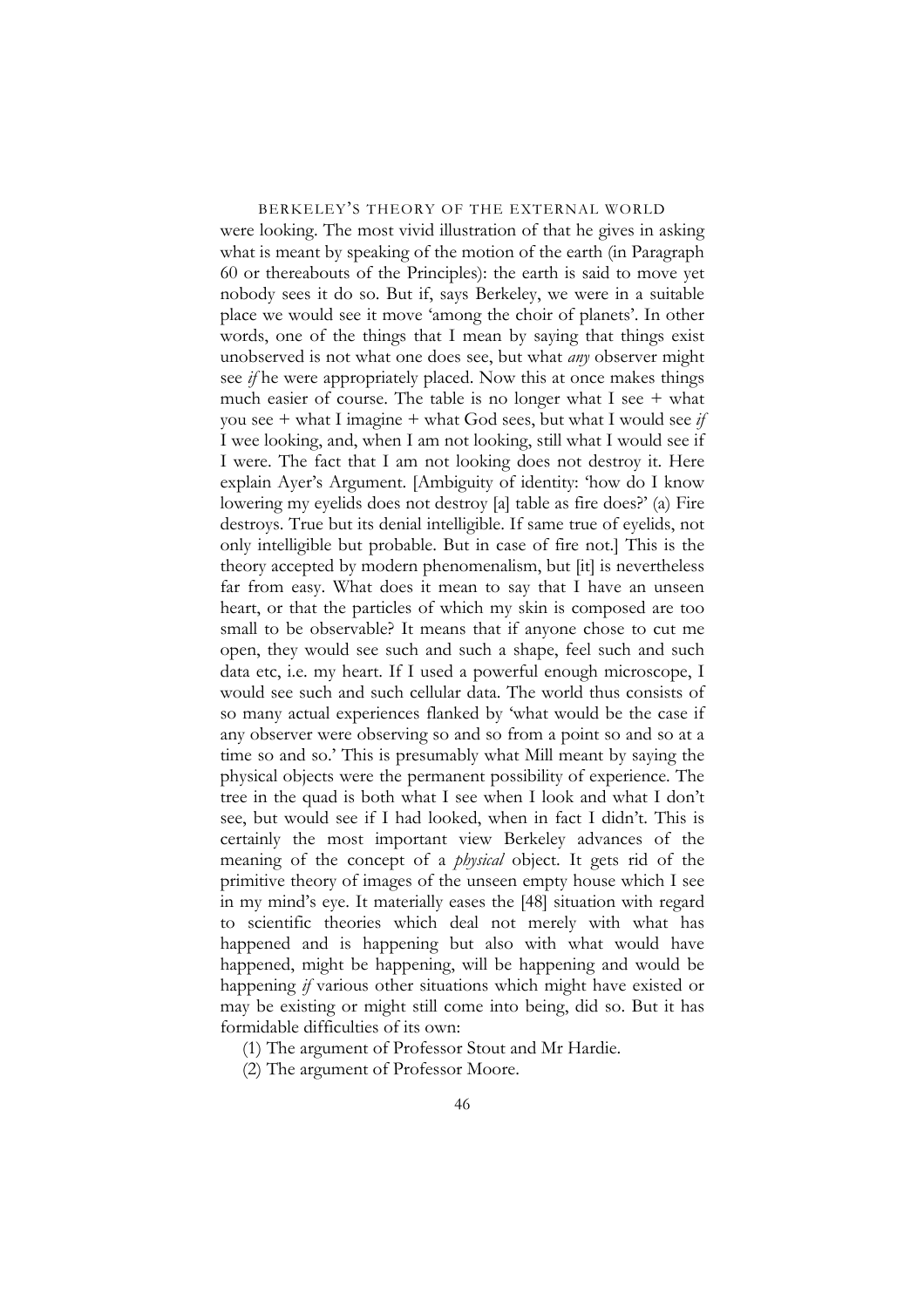(3) The argument of Mr Joseph.

1. Professor Stout urges three arguments against the view that propositions about material objects can be translated into propositions about sensation and introspection data, without residue.

a. That we mean by physical object something solid and that by solidity we do not mean tactile or any other data. Matter is not the permanent possibility of sensations so much as the permanent impossibility of sensation. Every physical object has an inside as much as an outside. Cutting it open only reveals more surfaces or outsides; what is inside is *ex hypothesi* what is not given to sensation and never can be. Nevertheless we have a kind of *a priori* concept of what it is to be like that. What he is in effect saying is that what we mean by an onion is not an infinite collection of infinitely thin skins which can be peeled off in an infinite series of operations. To say that the onion is simply a globular-looking, hardish entity which causes one to weep when smelt and so forth, is merely to describe the *symptoms* of the onion or its appearances. A thing could have all these properties and yet not be a 'real onion.' We mean [49] some thing when we say that a thing is thick and solid, and not what we mean by saying more self-consciously 'I feel a pressure on my finger different from that which I feel when I press upon the surface of a bowl of water'. A spherical object, according to Mill or Berkeley, is according to this view but a shell of an object, a kind of a 'balloon-like entity' with the superficial characteristics of a sphere, but '*hollow* within', and in no fundamental way different from a system or succession of after images or hallucinatory images which are real enough in the sense that they were not invented by us, and so can be accurately described as an item in experience, but not a physical object precisely because they are mere images – a hollow shell. Now this view deserves more sympathetic consideration that is normally given it, because it does really say something which Locke and common sense have tried to say, but in the face of the onslaught of the clever philosophers found themselves unable either to defend or to abandon.

*Anti-Stout*.

i. Are all real objects so very hard and solid? What about rivers, mists, sprays, clouds, and rainbows. Is sight different from the other senses for this purpose? If not, is it not difference of 'symptoms'? And is difference of 'object' and 'image' or sense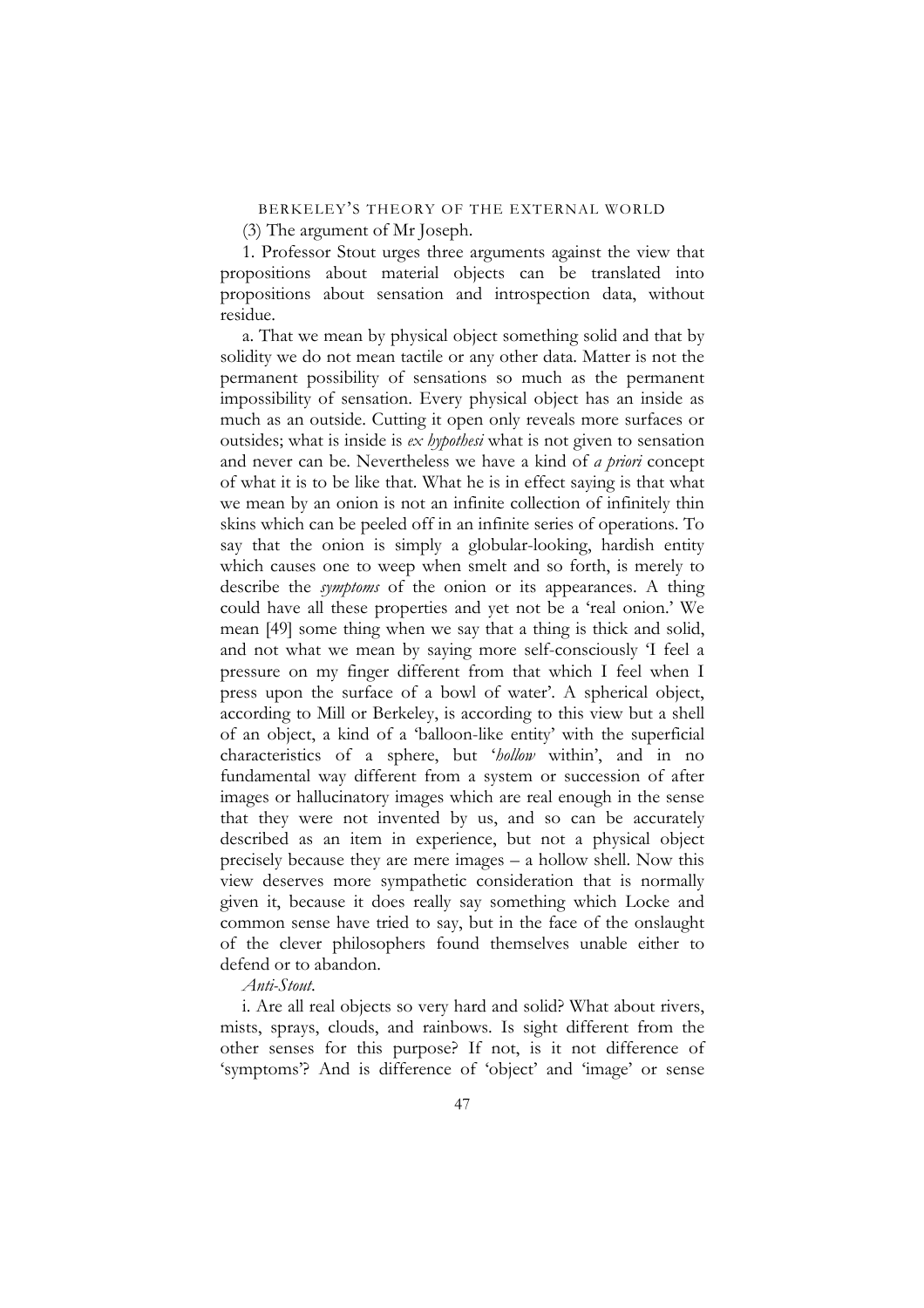BERKELEY'S THEORY OF THE EXTERNAL WORLD datum, not merely a matter of 'feel' – real shape, but not different in principle.  $-$  It is  $[$   $]$  and it is  $[$   $]$ .

ii. If critic[ism?] persists, does he mean what Berkeley means by 'nothing'? Dialogues, page L 137: 'If you find people saying that there is a country where we pass scatheless through fire, they turn out to mean water by "fire". Attributeless indescribable entities perhaps equal nothing'. Hume said 'Berkeley's arguments admit of no answer and produce no conviction'. Explain the invisible elephant fallacy.

[a.] Analogy from other non-translateables: Say dreams and reality: As how high above my dream mountain is the real ceiling? Or how my dream horns [compare] to a real horn? Is the sound in my mind louder than one in reality?  $S\vartheta$  is how my S.I. = [] 'object'

b. More formidable argument: that hypothetical entities cannot cause actual effects. Hardie says that if I have a magnet in my pocket but I cannot see it and look at the compass needle [50] in the palm of my hand and see that it turns towards my pocket, and then say that 'obviously the magnet is attracting this [ ] wherever, if I had looked I should have seen an iron-coloured elongated datum, and if I had touched I should have felt something cold and hard etc., and the compass needle appears to point in a certain direction'. I describe this as a magnet deflect[ing] a needle. But I did not look and did not touch and nothing is known about the apodosis of the conditional clause. Indeed, I imply strongly that when the protasis is false, the conditional sentence is in mid air, description of no actual entity. How then can its referent be a cause? Take the proposition, 'If Hannibal had marched on Rome he would have taken it'. Now that does not describe anything that happened. Would it not be eccentric to say that the cause of something, say Rome's fear of Hannibal, was that if Hannibal had marched he would have taken it[?] The causes of actual events must surely be themselves actual. An event cannot be caused by something which would have been the case if something else were the case which perhaps wasn't. That is the paradox. This is an important objection and needs scrupulous attention.

It arises from the confusion of propositions about physical objects with propositions about our sensations. Though both Stout and Hardie can be answered, they can be answered only on certain unproven assumptions which we must now proceed to make. (That it is unproven must be shown later.) The assumption is that whatever we are to say about causal propositions, existential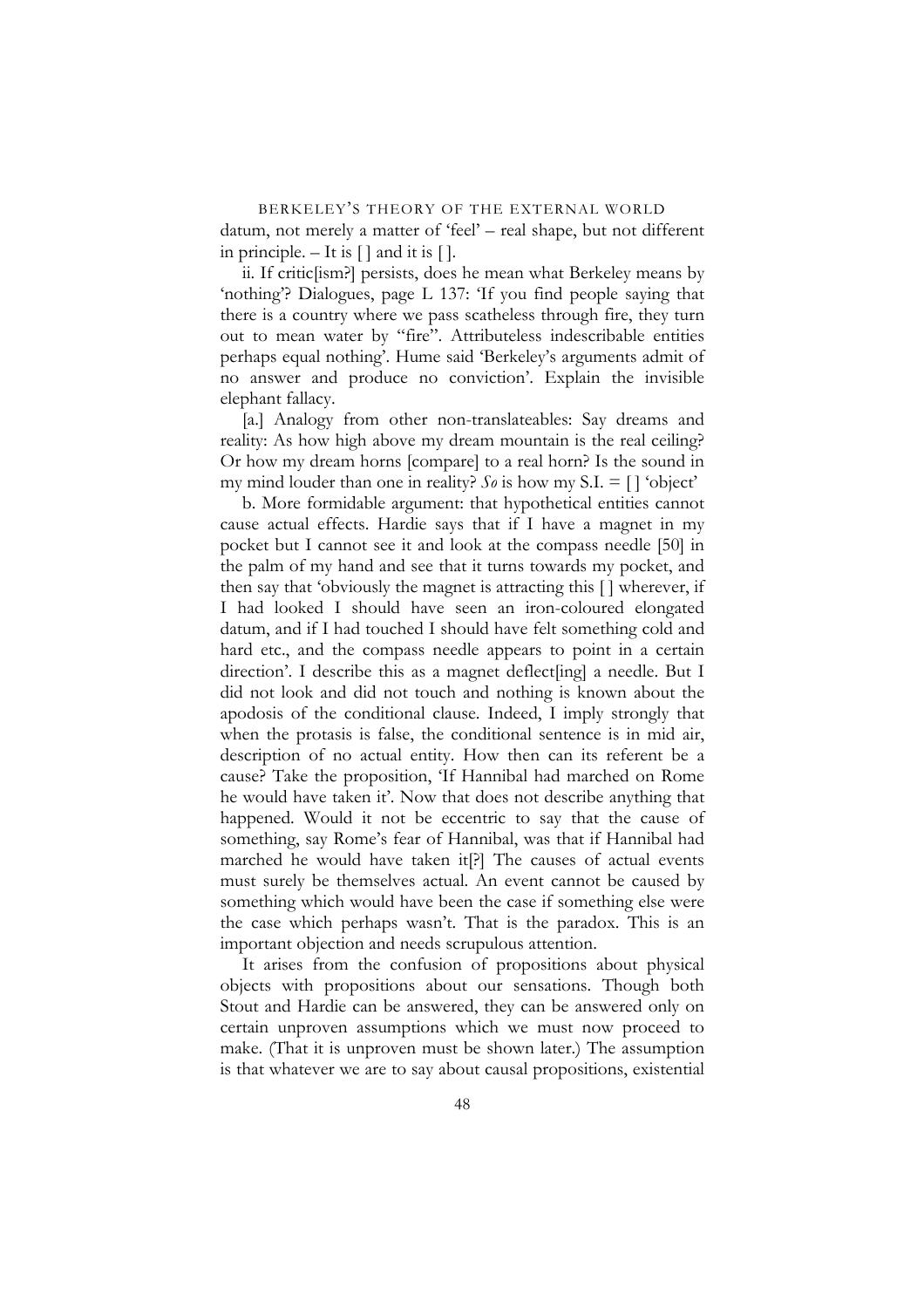or predicative propositions about physical objects can be analysed into propositions about certain sorts of experiences – such as someone might have whatever the world consists of – involving only spatiotemporal and directly sensed and remembered relations like similarity, contiguity, regular recurrence – what Price calls 'family relation [ ]'. If we grant this, then we say a [51] physical object is a collection or set of actual and hypothetical experiences. If I am allowed to say 'This table exists' can be analysed into 'If an observer were to look in a certain direction he should see such and such colours etc.' 'This is a log' 'When I did look I did see such and such. And if I had applied a match I would have seen such and such smoke data'. If I can say this, I can say that 'The log exists' means that there is a situation such that when it exists these true hypothetical propositions describe it. If it doesn't exist, then some or all of them are false. Now when I say 'The log *is* such and such actual hypothetical data' I mean no more than that categorical propositions about the log can be translated without residue into hypothetical propositions of this sort. It is a statement about the equivalence of two ways of using words, and not a statement about the physical or chemical constitution of the log. The proposition 'The log is really a collection of visual etc. experiences' is quite different in kind from the statement 'the table is four legs and a top'. I can take away the legs, but I cannot literally take away the sense-data. If the table is burnt to ashes, that will entail that its legs are burnt to ashes, but it would be absurd to say 'My sensible experiences were burnt to ashes yesterday'. The table does not consist of sensible experiences, but propositions about the table do, if you like, consist of propositions about my or someone's experiences. Now if I say 'The invisible magnet caused the deflection of the visible compass-needle' I mean by saying 'There is an invisible magnet' that there is a difference between [52] a situation in which if I look in my pocket I will feel a magnet and one in which if I feel in my pocket I will not feel a magnet. Now I say 'When the first situation is present and this is not hypothetical but actual, then the compass needle datum points to where my pocket appears to be. If the compass needle doesn't incline in that direction, then I think that if I were to feel in my pocket I should not in all probability experience the sensation of feeling a magnet.' Now whether the proposition: 'There is a magnet in my pocket' is exhaustively analysed by saying that if I look there then I shall find it, and this is the proper description of an actual situation, or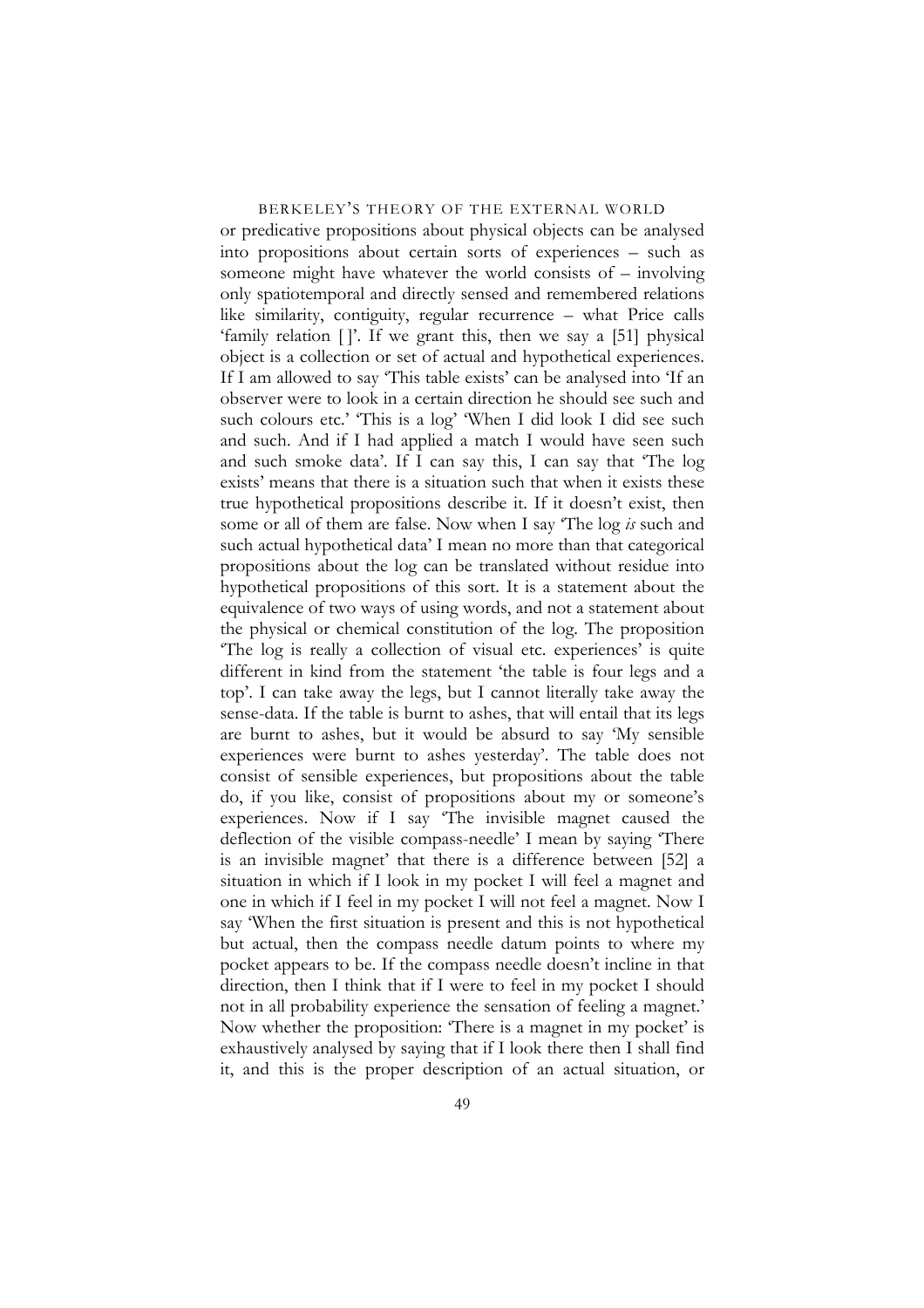whether something more, something to describe our sense of 'thinghood' [is] needed to complete it, is a much acuter and more fundamental question. But if we allow ourselves to assume that a phenomenalist analysis of 'This is a material object' is [ ] for causal propositions correct, then the causal proposition to which Stout and Hardie take exception will not cause special difficulties. They object that the existence of actual sense-data is said to be caused by hypothetical data. But this is not so. The existence of actual physical objects is caused by actual physical objects, and since physical object statements may be translated into partially hypothetical sense-datum statements, that is the proper language into which to translate them. You must not cross the languages. 'The magnet defects the needle' – physical object statement. If, every time a needle looks deflected we institute groping-in pocket sensations, and these are succeeded by magnet-touching sensations, then the phenomena are called causally interconnected sense-datum statements. There is no difficulty here, but the real difficulty is in whether we can analyse physical object statements in this way at all.

<sup>10</sup>Stout's view of causality is different from that of most people, and curiously like Berkeley's. But he attributes to physical objects precisely what Berkeley denies them, namely causal efficacy (here develop push-pull view of causality and parallel case Locke's and commonsense boggling about reducing physical objects – so solid – to clouds, i.e. difference between say, a table and say, rain or wind.)]

Some difficulties about single Phenomenalism.

1. Statements about the past.

2. General propositions.

3. Logical relation between physical object proposition and sense-datum proposition and difficulty (a) of enumerating and specifying the latter. (b) giving name to relationship. Is it entailment? Or []? Or 'absurd to say what [] absurd to present?'

4. Antedeluvian creatures (p. 44 of manuscript).

5. Moore's objections to Mill.

(a) Material thing in the apodosis.

(b) Material thing in the protasis i.e. observers.

(c) Does family relation exist?

<span id="page-49-0"></span><sup>10</sup> This paragaph is marked '*Omit*'.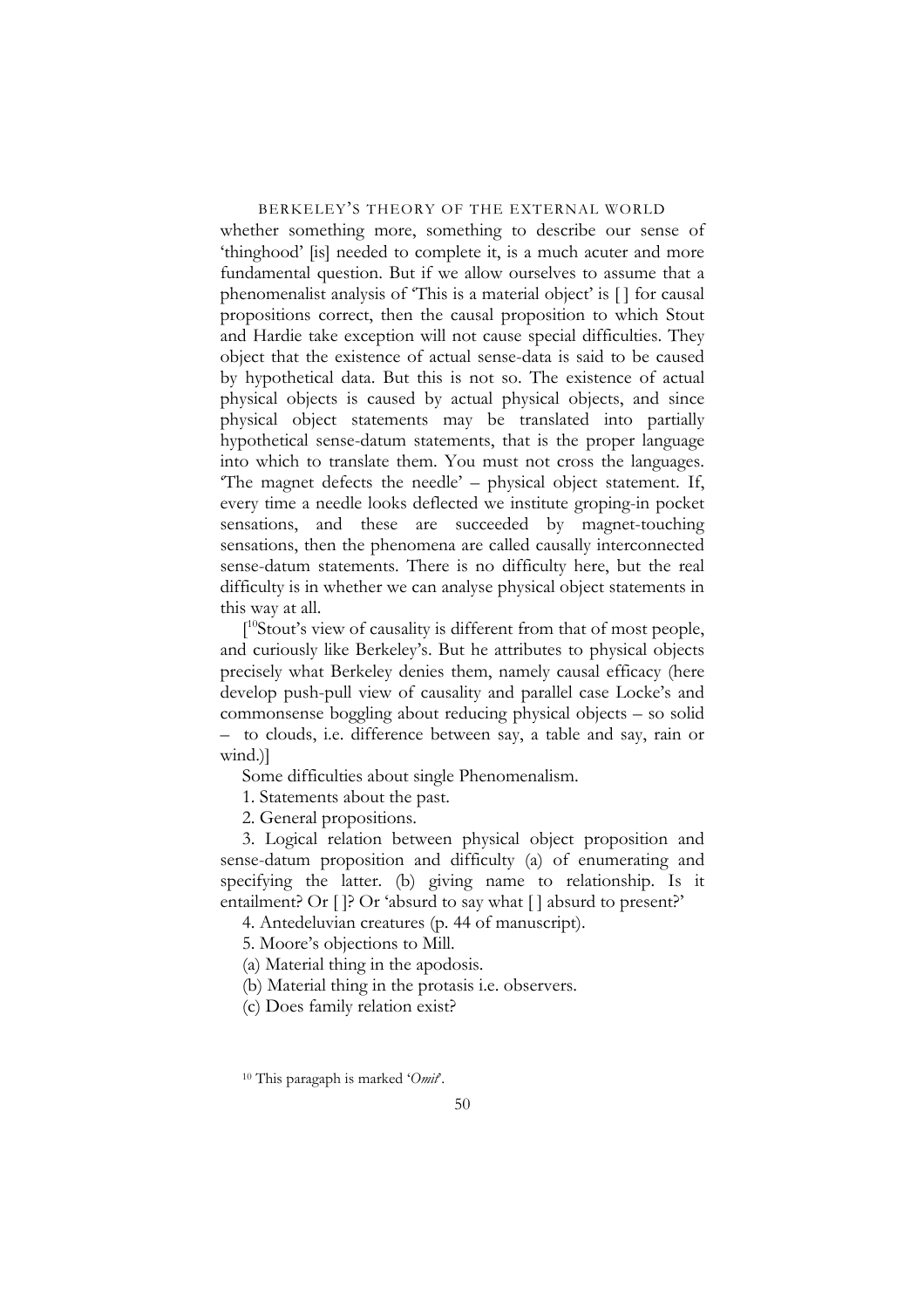(d) Queer sense of ostensibly simple terms like 'round' and 'red'. (This

objection very trivial).

Moore says in 'Contemporary British Philosophers', Volume 2, 'There is no reason for thinking propositions about [54] things entail or are causally connected with propositions about mental data', e.g. "Dinosaurs existed a million years ago" does not entail, and is not causally connected with, anything about mental data. It does not entail that anyone has ever had a thought in the world. In other words, 'Dinosaurs existed' – 'If you had looked you would have seen dinosaurish data', but if you had not looked, then nothing follows, and yet it is the *apodosis* of the conditional in whose analysis we are interested. It is like saying 'X is pink' entails 'If you say "X is pink" you'll be saying what is true, and if you are silent X is still pink, whatever you may think or not think'. There is certainly something in this objection, since what it shows is that the simple translation of categorical into hypothetical statements somehow fails to work: if I say that X is Y, even though it be a physical object I cannot exhaust the meaning of what I say by saying that if certain conditions which may or may not obtain certain consequences which otherwise might not follow will follow. Yet this is what Berkeley's analysis reduces us to. This is a difficulty not for Berkeley alone, but for all phenomenalists. When I see a table, I do not indeed see its back, and what I am told is the proposition that it has a back is simply the proposition that if I were to look from another place I should see what I now call back as its front. Yet the form of expression seems to make the existence of the back of the table dependent on or identical with my hypothetical data. But I wish to be able to say that [55] the back of the table exists and exists now when *ex hypothesi* I cannot be observing it since I am looking at the front and that this does not *mean* though it may entail that if I were looking from some other position I should have been seeing it. Very likely I should, but even if I did *not* this would not, as we normally use words, mean that the back *does not exist*. To see this consider the following argument: supposing I say 'It is very cold outside this building'. This is interpreted to mean: 'If I or any observer were outside, they would be colder than they are now when they are inside'. Now it seems clear that I cannot be both outside and inside the building at the same time. Therefore I can experience only one set of experiences at a time. I can not know what it would be like to have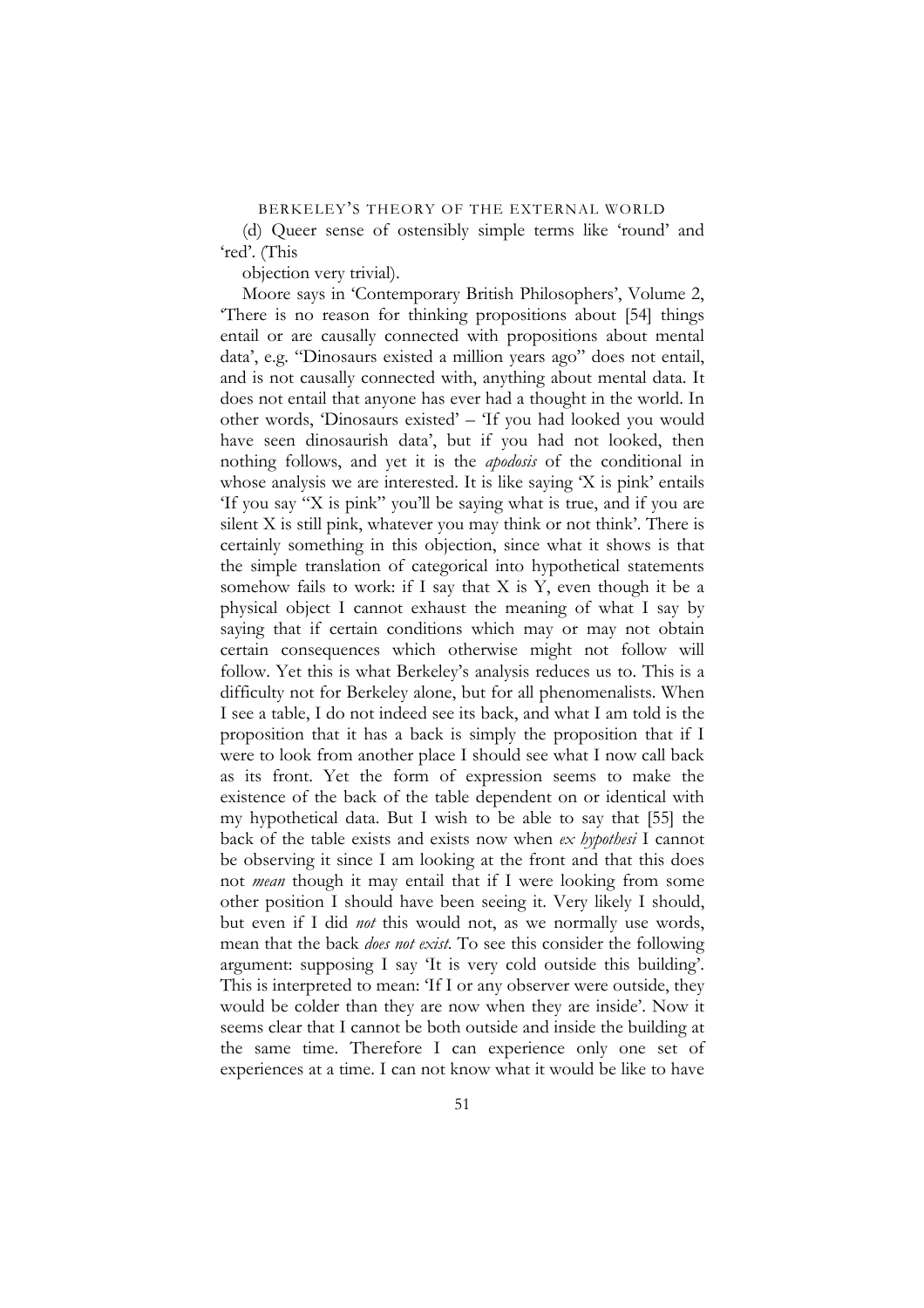been outside at the moment when in fact I am inside. If there were only one observer in the world therefore (and don't let us assume that there are more at this stage) he could never assert 'I know that it is cold outside and warm inside' because the experience of verifying each of these experiences are not both possible. Although he is  $[ \ ]$  a giant, something will remain unknown – whatever is alternative to whatever he is doing. But if you can never know, then what you *could never* experience could never be. 'To be' is to be experienced, or to be capable of being experienced. Robinson Crusoe could not simultaneously experience the warmth of his hut and the cold outside it; therefore when he was in the hut the temperature outside it, whatever that phrase might mean, could not be said to be cold in the sense in which the hut was warm. Alternatively, if you say that 'it is cold outside',  $=$  'if Robinson had stooped outside he would have shivered', then the actual experience which he was having, namely experiencing the indoor warmth, would [56] not have been occurring. Therefore certain perfectly significant statements such as 'It is cold outside now although I am warm' turn out to be meaningless. This means there is something wrong with the analysis. This is sense of Moore jibe about train wheels.

(b) Moore's other objection, that in analysing propositions about physical objects as hypothetical propositions about sensations I keep re-introducing my own body, is not so formidable. His statement of it goes as follows: 'Though in general when I know such a fact as "This is a hand" I certainly do know some hypothetical facts of the form: "If these conditions had been fulfilled I should have been possessing a sense-datum of this kind, which would have been a sense-datum of the same surface of which this is a sense datum". It seems doubtful whether any conditions with regard to which I know this, are not themselves conditions of the form "If this and that thing had to be in those positions and conditions".' This objection seems to me invalid. If some method of translating propositions about material objects into those of sense-data can on other grounds be found, propositions about my body need not offer special difficulties (Develop this).

(c) Moore's third objection is, in language which I do not intend to reproduce, the doubt whether there is any such relation between sensations which enables me to say that they belong to me and the same physical object. Moore casts a doubt on this, but does not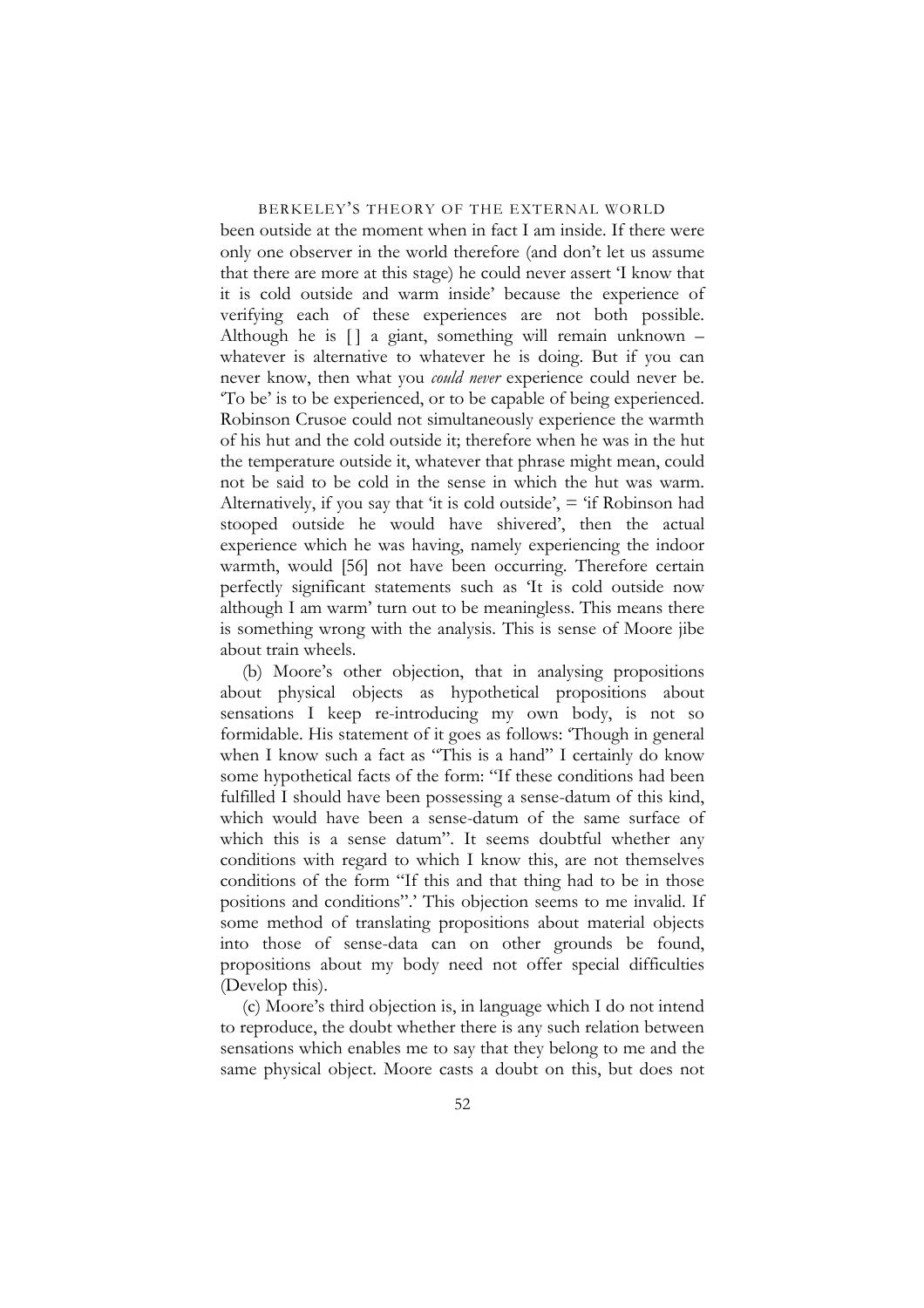develop it. But there is no ground for believing this doubt to be serious. When faced with the practical [57] question whether what we observe is one or two trees in the quad, we do in fact know then what kinds of series of tests we need to go through in order to become reasonably certain that there is only one tree, or that there are two as the case may be. The tests may be refined to any given point, but they remain the same in character as the crude tests which we normally employ.

(d) Finally, Moore objects that the sense in which a material object is 'round or square' would necessarily be utterly different from that in which we refer to what we sense is round and square, and this seems to him untrue. But he is mistaken. This sense *is* different. A penny is called by us 'round' only if [we] think it is true to say that it often looks oval. If the sensations of it are always round, we should not call the penny round, we should deny the penny to be round, but would suppose ourselves to be having hallucinations connected with aberrations of perspective. And we call Earth ovoid or egg shaped though [ ] looks egg shaped at all, but on the contrary, flat, hilly etc.: it means that *something* would look egg shaped – the appearance of the earth if we circumnavigated it from suitable distance and with telescope etc. And we have reason for thinking that for the proposition 'Earth is ovoid' – (looking ovoid from spaceship being only one of the entailed propositions of 'X is ovoid') more true and interesting propositions follow than from proposition 'Earth is flat': but that is *all*: all that's meant by call[ing] this hypothesis true: Earth looks ovoid certainly false: and if  $\text{ovoid} = \text{books}$  ovoid, Earth is ovoid is false: and in poetry and novels and history is so.[58]

## *Moore's Refutation of Idealism*.

Famous doctrine responsible for British realism resting on the bald assertion that we detect a distinction between the object and the consciousness of it, that the relation of the object to the consciousness is different from that which blue has to glass in the case of blue beads, or blue has to hair in the case of blue beards. Moore goes so far as to say that a *sensation* of blue is a *knowing* that there is something blue: that the element of consciousness can be isolated from the element blue although it is very diaphanous, and that it is difficult but not impossible to discover it in introspection. It is really what the particle 'of' stands for. A sensation *of* blue is different from a blue sensation, whatever that might be. If I sense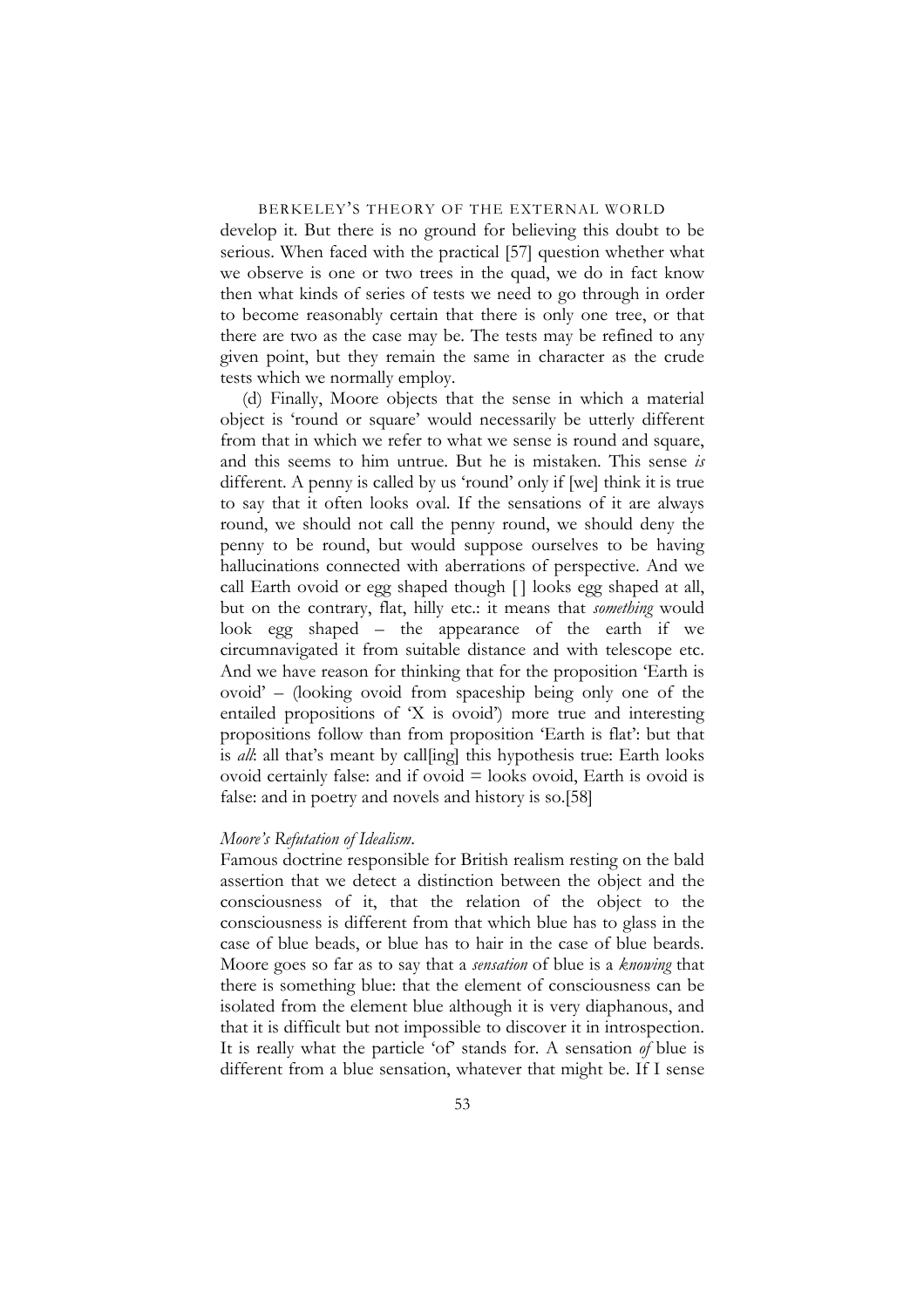something blue, that is quite different from saying that I sense 'bluely'. In some cases no doubt the object can not be distinguished from the so-called act, e.g. 'I heave a sigh.' 'I dreamt a dream.' 'I dance a waltz.' These are said to be quite different from: 'I touched the cup'; 'I saw the moon', since it is clear that if I had not heaved there could logically have been no sigh, and if I had not danced there could have been no waltz, and if I had not jumped there would have been no jump. But although I did not touch there might still have been a cup, and even if I had not looked there would still be a moon. This is valid on the assumption that hypothetical propositions are excluded. Although this argument does throw useful light on the different senses in which such propositions as 'I felt a pain' and 'I felt the door' are used, [59] it rests on a false psychological premise about the diaphanous medium.

Leads to view that 'knowing' is undistorting: but 'knowing distorts' is meaningless: ergo 'knowing does not distort' is meaningless. [60]

## *Matter as cause*

Berkeley's examination of objectivity.

Berkeley correctly sees that the notion of material object entails:

- 1. That it is in causal relations with other objects.
- 2. That it is in some sense objective rather than subjective.

3. That there is some sense in which when we speak of objects we use symbols with 'outer-reference' rather than 'inner reference'. He then argues (paragraphs 25, 27, 28) that matter cannot be a cause because it is inactive. This serves to emphasise his view of causes as active pushings and pullings (contrast volitional view of causality with regularity view). Berkeley's view that matter cannot cause is then analytically deduced from his distinction between active and passive.

Objective versus subjective means what I can control as opposed to what is forced upon me. I cannot order sense ideas like those of imagination. They are strong, lively, have order, coherence, steadiness, and follow the rules which can be acquired by experience. But if rules, then will is at work, i.e. God. This is half illuminating, half obscure. The difference between sensations which I cannot myself regulate and laws which I do not invent but discover and those which I can conjure up and for which I can invent rules, like chess, is absolutely radical and is the basic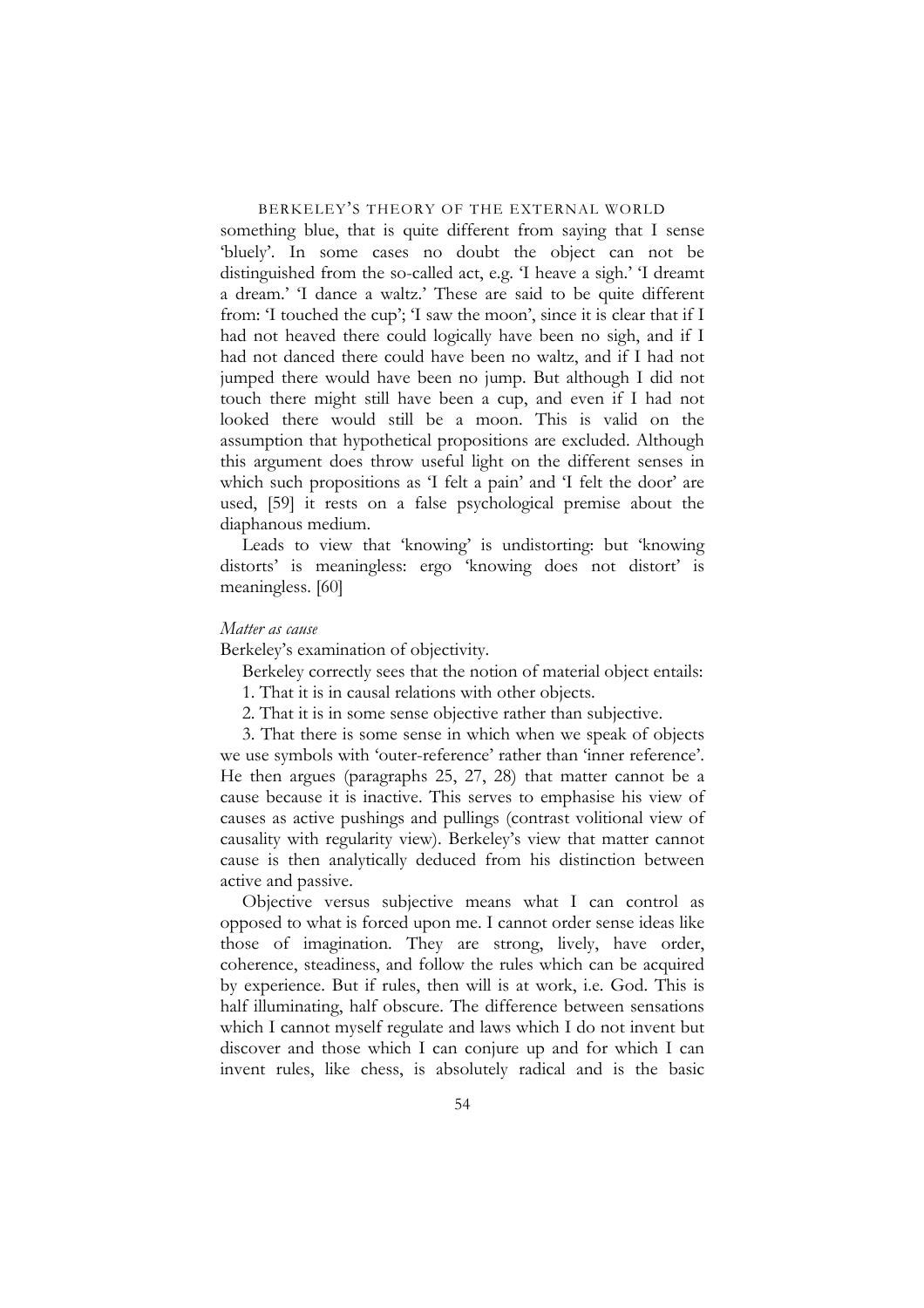concept whereby we distinguish subjective and objective, what we can help and what we cannot. On the other hand, the deduction of a will at work from the existence of laws implies a teleological view of laws deriving from earlier metaphysics and which Spinoza and Hume successfully destroyed. Berkeley declares that the laws of Nature show forth no observable necessary connection, anticipating Hume, hence a will at work. This amounts to 'all events must have causes, all causes are active, only minds are active, therefore all events caused by minds'. But all events are not caused by my mind, therefore by God's mind. This could lead to Pantheism, or Theism equally.

Perception  $=$  the action of mind and not matter. (See Dialogues p. 406-407 and Manuscript P. 21). Another argument used by Berkeley to prove that matter cannot cause ideas is the proposition produced in the Second Dialogue that only Entity which has ideas can give them to us. Matter is passive and cannot think, i.e. have ideas. Hence only a spiritual entity can communicate ideas to us. This rests on Cartesian and Scholastic nonsense about eminent causes. Causality is giving something to something. I cannot give what I have not got, and so the spark must contain the explosion. Fallacy view to identification of causing partly with giving partly with ground and consequence relation when ground contains consequence. (Explain this a little).

Argument proceeds: Ideas cannot be my mind alone (why not: because unalterable by me). This brings us back to notion that ideas are consciously willed, if not by me by somebody. Nothing happens de facto: everything springs from a motive. Confusion 'how' and 'why'. Hylas wants to know if God suffers pains and blue patches which He gives to us. The answer is: No. Pain is part of [62] corporeal nature: God is not corporeal. Still, either God is so different from us that He 'perceives nothing from sense as we do': in which case what happens to the unseen tree? And if He does perceive as we do, how exactly does this help us? My looking at yonder tree does not seem to make a difference to your seeing it, why should God's?

Having proved that matter is not needed to act for our perception of physical objects, as he thinks, which now turn out to be sets of sensations injected into us by the orderly will of God Berkeley runs through all the other things which matter might possibly be thought to mean.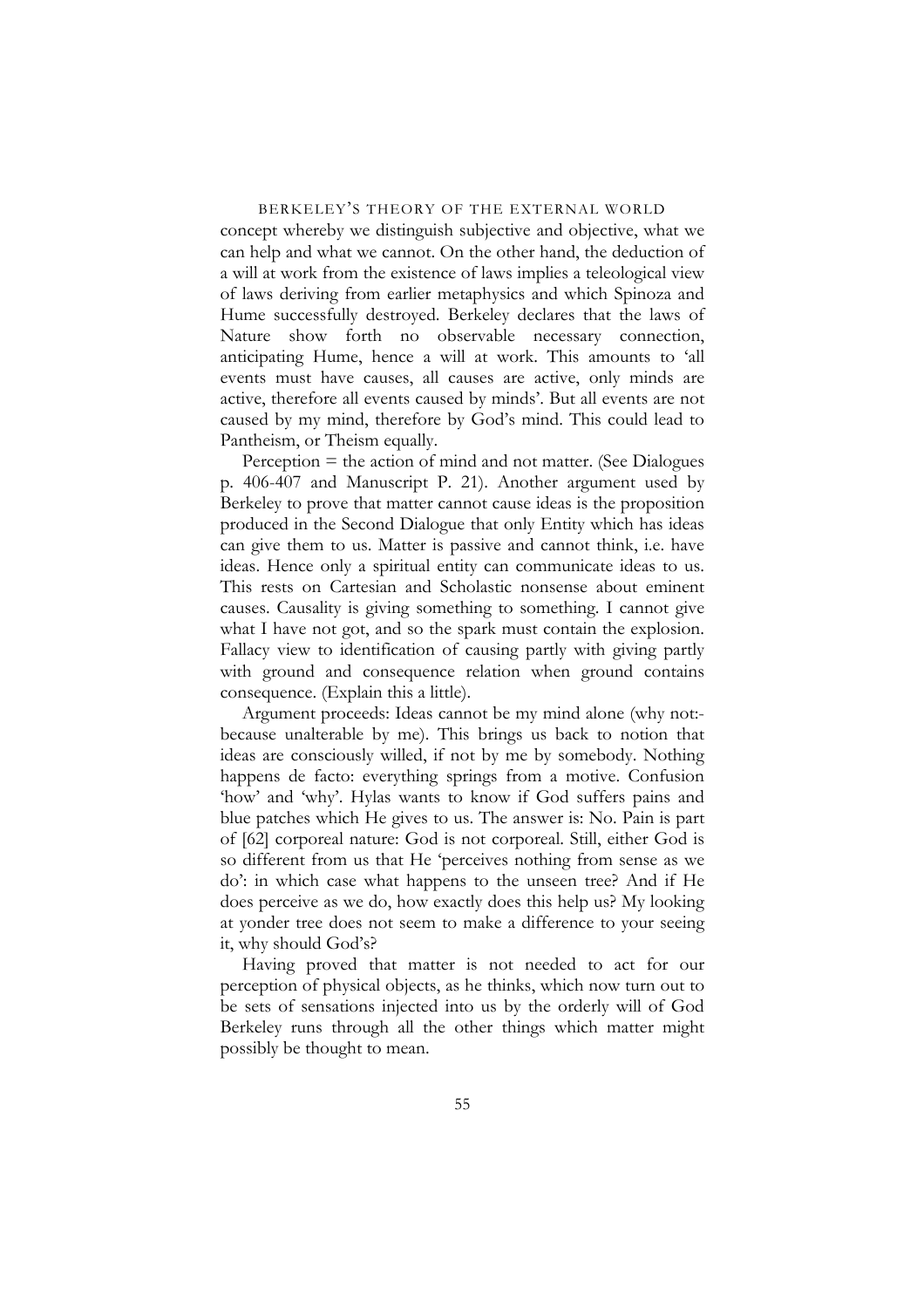(a) Some people desperately think it to be mere existence. Bare existence. Para 17. This can be proved by demonstrating that existence is not a predicate. A thing could not merely exist and have no attributes.

(b) It cannot be necessarily connected with sensations and have no other attributes.

(c) Since it is unknown it cannot explain uniformity (Para. 20. Read aloud). If it exists unknowable. But this will not do if he thinks it is meaningless. If it is meaningless it cannot be condemned as useless. Just like a thief arguing that the bank note he is accused to having stolen is:

i. Non existent  $=$  a hallucination of the owner. Never was there. ii. Is really forged, useless, cannot buy anything.

If the notion of matter is unintelligible it cannot also be [63] dismissed as useless.

(d) But if all matter is really ideas, can we be said to eat ideas and clothe us in ideas[?] May we no longer say 'Fire burns' only 'a mind causes an idea fire to be followed by the idea ashes'[?] Or may we not say 'the sun sets' but 'the idea of', etc.? Here Berkeley gives a very early and very original analysis of logical constructions, saying that it may sound queer to speak of eating ideas or of the sun setting inside our heads, but that if adequately translated this is no longer eccentric. He repeats that ideas are not thoughts, but actual data. The *idea* of fire is not hot if by the idea is meant thought.

(e) How can we say that things 10 miles off are in our minds? He argues that distance at any rate [is] not visual but tactile.

(f) If distance is an idea, mind is extended, which is absurd. But this is the fat oxen argument.

(g) What are we to make of Newton's Physics?

Answer: Newton does not mean matter, only the regular motion. Newtonian physics could be deduced from dream-data. 'All we need is uniformity in the production of natural effects'. I am not for changing things into ideas but rather for changing ideas into things'. (p. 462 of Dialogues). (h) What about the general consensus of opinion in favour of matter[?]

i. Majorities can be wrong.

ii. Question 'If not I who is *responsible* for my data'? is to him a perfectly correct question. Matter is a meaningless answer.

(i) Why should God need all this intermediate mechanism? Why not [64] direct hypnotism by God?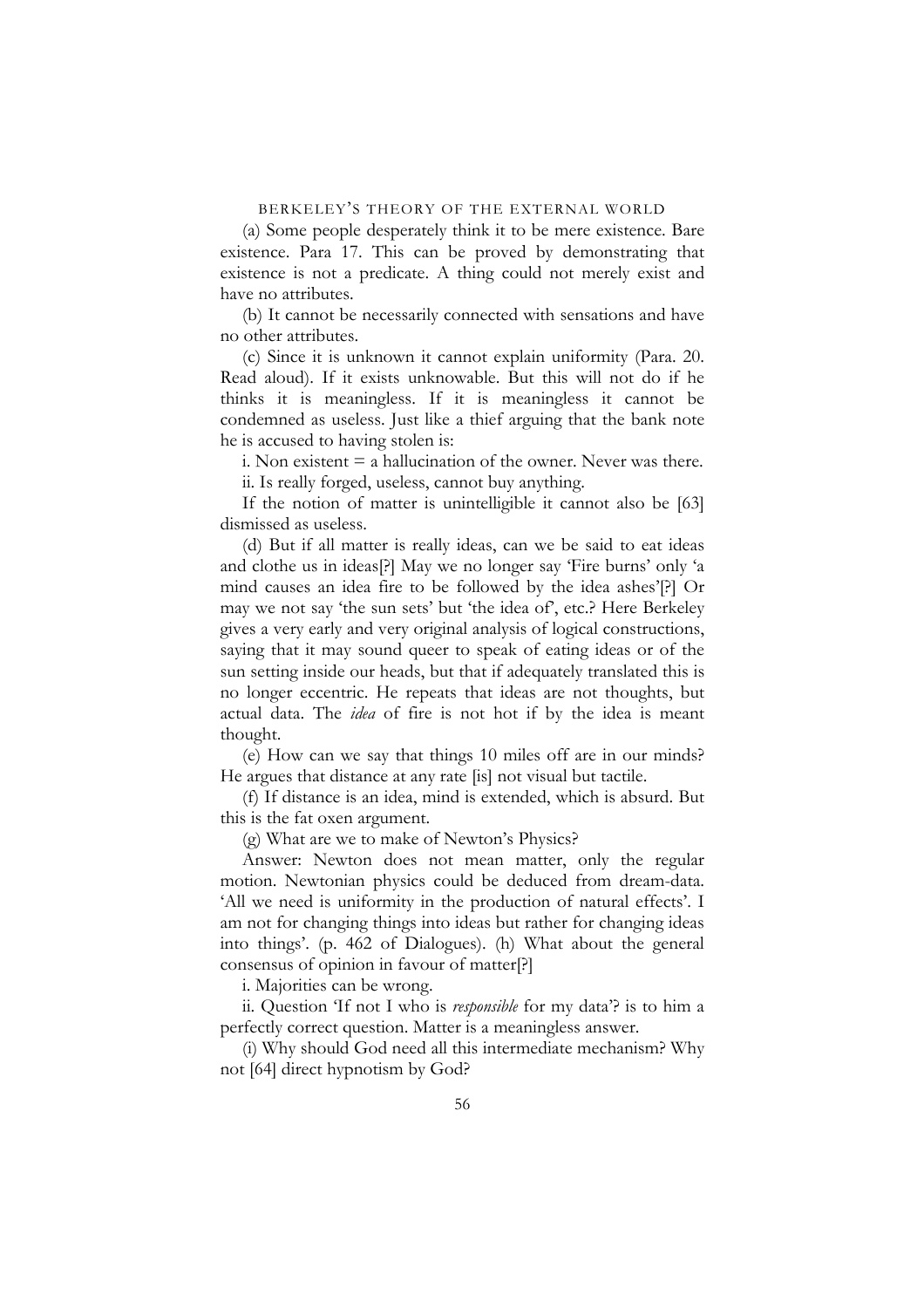Answer: Because ideas are Divine language. Curious view of natural symbolism. Where the symbols refer to themselves or each other. Arguments for design; the beauty of the world etc. – If God exists and speaks this *would* be his language: but does not *prove* this. Ideas are Creator's language which in miracles He occasionally uses exotically or paradoxically. Fire tells us we will be burnt but does not burn us. One event is a dependable symptom for or testimony for another. But this confuses symptoms and causes. A cause is sometimes identical with a symptom where we cannot alter things, e.g. Astronomy. But where we can, it is very different. The needle of the thermostat tells me how hot it is, but I cannot alter the heat by tampering with the needle. Bell-ringing is not the cause of men's leaving work, nor the day the cause of the night, although they are symptoms. Anyhow, if sensible ideas are language, what does it say? Why should there not be an infinity of languages, the object of each of which is a symbol of the one below.

(j) Is matter the score of God's music? A pretty but silly idea. God the musician, the ideas are the occasion.

(k) Maybe matter exists, but we are all blind to it as the blind are blind to colours. But if so, it is either unknowable, in which case we mean nothing by it, or else it is given to a sense which we do not possess and does not need a substratum any more than the ordinary senses do.

(1) What about miracles? Christ and the wine in Cana? Did [65] Christ merely make people think they drank wine? No, says Berkeley, if public testimony agrees the liquid looks, smells like wine, and has the effect of wine, then by God it is wine. Hence the miracle. Interesting point about public testimony as involved in objectivity.

(m) God may not reliably keep uniformity going. How could we be sure, etc. Why should matter be more reliable? But he allows that the language of the Maker may vary. 'A man may be well read in the language of nature without understanding the grammar of it'. If this is literal, then there literally are sermons in stones, books in the running brooks, etc.

(n) The reality of unperceived Time and Space. Assertion of absolute time and empty space is meaningless. Space is relation between bodies in terms of each other, or of forces. This is consistent with phenomenalism. If objects may be analysed sensations, space will relate sensations.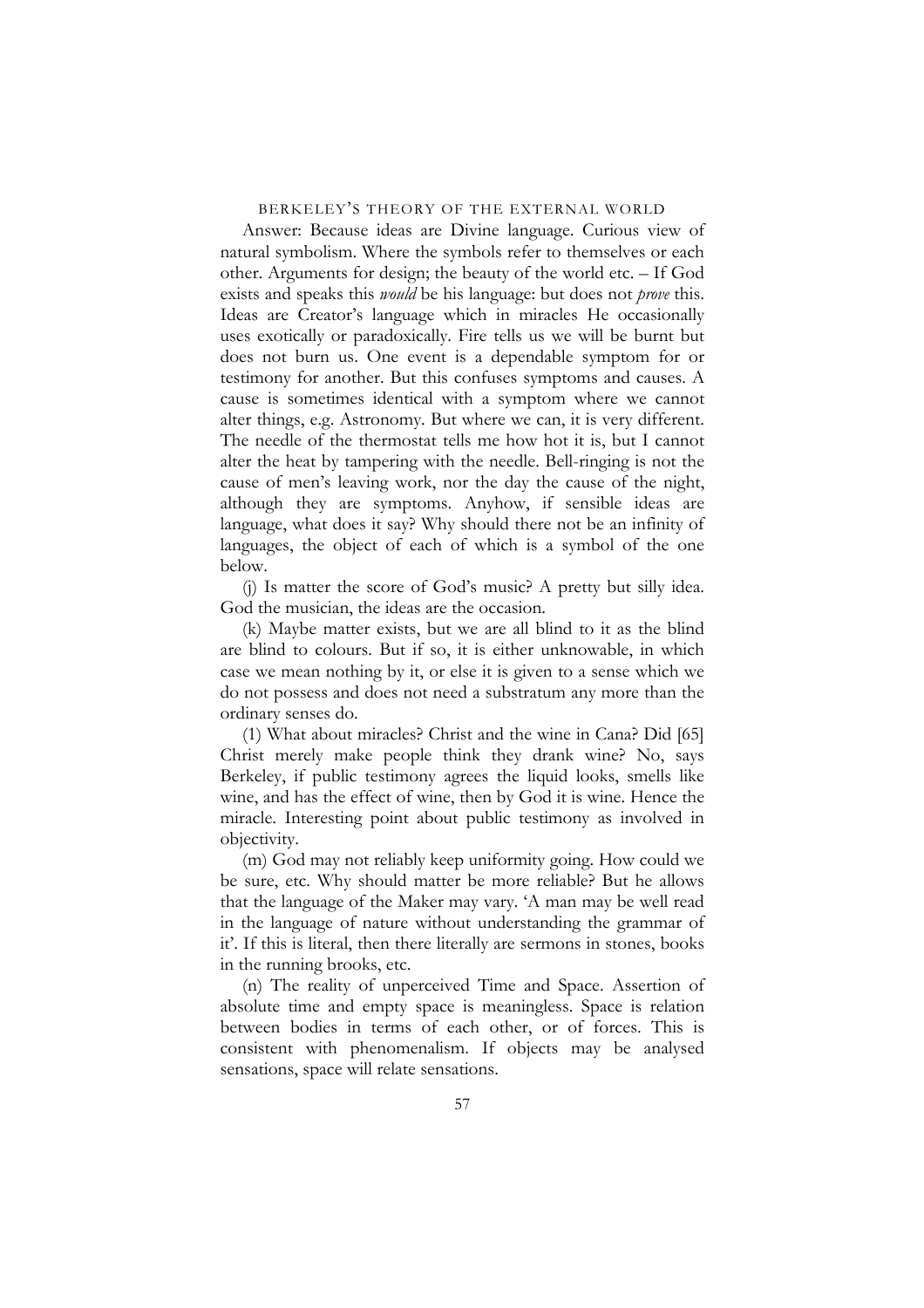(o) What about mathematical entities? – [ ] Answer: The study not of reality but of symbols. Conventional arrangements and not objective relations. Extraordinary view of Geometry: 'There is no such thing as one ten-thousandth part of an inch'; but because an inch represents a line of anything length, you can use it to divide it into any number you like. But if so, the symbol has the property of what it symbolises, and is infinitely divisible after all. Mathematics either about the use of symbols or empirical.

(p) Finally we come to selves or spirits. Cannot be ideas [66] since they think, will, perceive that we know them because we know ourselves, in some sense different from that in which we know passive ideas. We understand ideas in the minds of others by analogy with our own. Introspection is a form of sensation which does not yield to self. Hume right. But the letter 'I' does not stand for an idea. Self-awareness is not ordinary cognition. Something in this:

i. We obviously cannot eliminate selves from even Phenomenalist analysis.

ii. I am not like a table: hence the real table which does not behave like a table is ultimately silly; whereas behaviourist analysis of selves no less silly in the contrary direction.

iii. Something meant by privacy of data.

iv. Bishop Butler wrong in saying 'my body as external to "me" as any other external thing', since if so, do I cease to exist in dreamless sleep? Is a madman literally a different person from his previous self? Supposing I wake up and look like a cockroach, am I still I? Or am I not I as a cockroach, but still I as a madman? We know others by analogy (Paragraph 145) and infer the wills of others from the behaviour of the data. We do not see other men or God, but infer both (148).

'Spiritual substance,' says Philonous in the Third Dialogue, is meaningful since I know what I do when I think, will, etc. Selves define in terms of activity. Interesting connection with later French Ideological school and '*Volo ergo sum*'.

[67]

Notions as opposed to idea of self.

For distinction of individual selves see Manuscript, p. 41, on Identity. Thus we get a general picture of identical selves, each with its own discontinuous sensations, flickerings of colours, odd prickly and soft sensations, succession of ticklings, itches, odours, fluty sounds, rainbows and iridescences, each induced by the